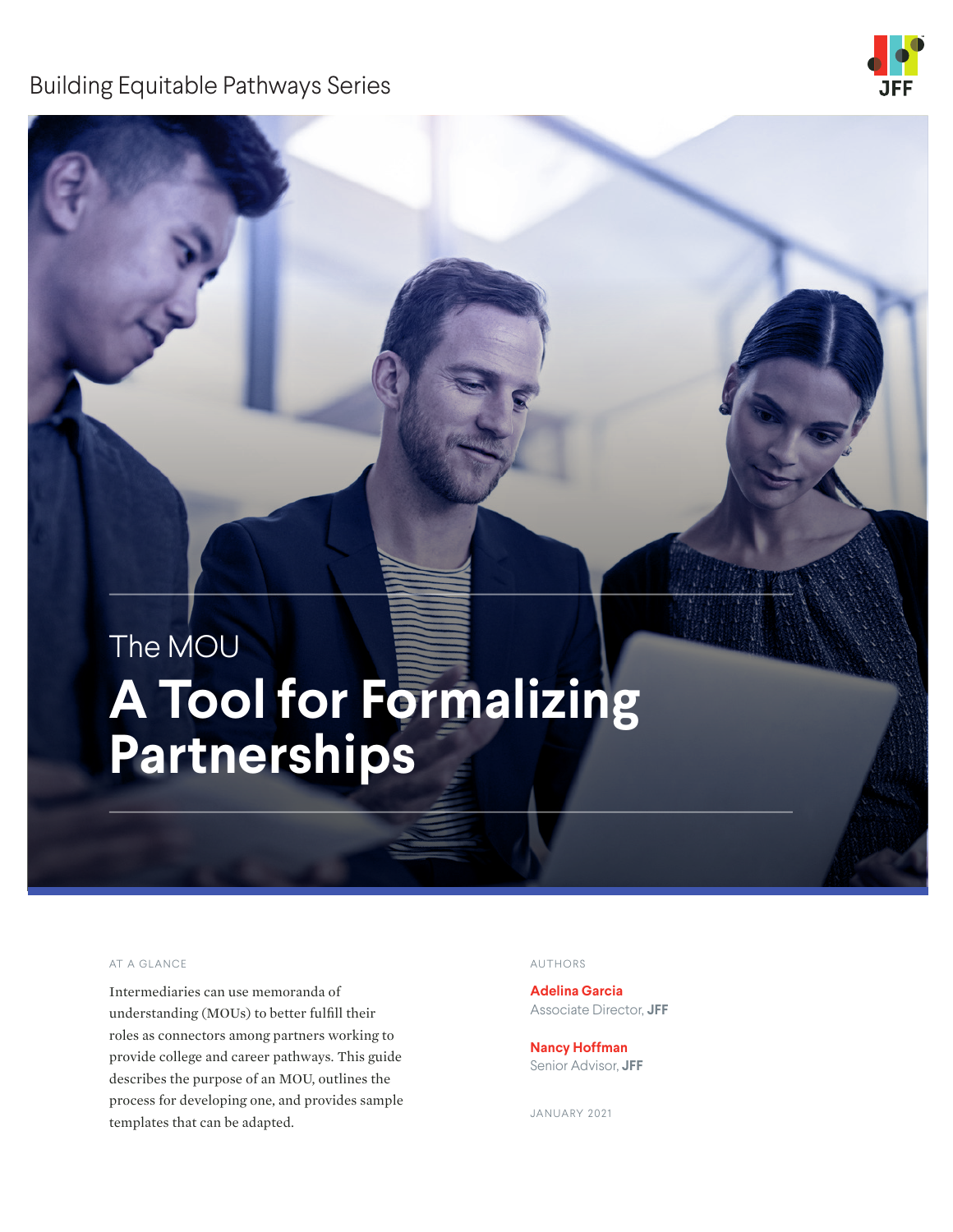# **Acknowledgments**

Thank you to the Bill & Melinda Gates Foundation and JFF's partners in the Building Equitable Pathways initiative for your contributions to the conceptualization and development of this resource; we appreciate your commitment to creating a better future for all young people through college and career pathways: Boys & Girls Club of Greater Memphis, Brooklyn STEAM Center, Career Connect Washington, CareerWise Colorado, Equal Measure, HERE to HERE, Rush Education and Career Hub, Square Button, and YouthForce NOLA.

# **About JFF**

JFF is a national nonprofit that drives transformation in the American workforce and education systems. For more than 35 years, JFF has led the way in designing innovative and scalable solutions that create access to economic advancement for all[. www.jff.org](https://www.jff.org/)

# **About Building Equitable Pathways**

Building Equitable Pathways is funded by the Bill & Melinda Gates Foundation and aims to provide youth with the information and support they need to make informed choices for their futures—especially young people who historically have been denied access to these key resources. The goal is to dramatically increase the number of young people, ages 14 to 24, who are Black, Latinx, or experiencing poverty, who have the agency, social capital, skills, and credentials needed to thrive in the workforce and in life. A deep commitment to diversity, equity, and inclusion stands at the heart of this initiative.

[www.jff.org/equitablepathways](https://www.jff.org/what-we-do/impact-stories/building-equitable-pathways/?utm_source=JFF&utm_medium=resource&utm_campaign=BEP)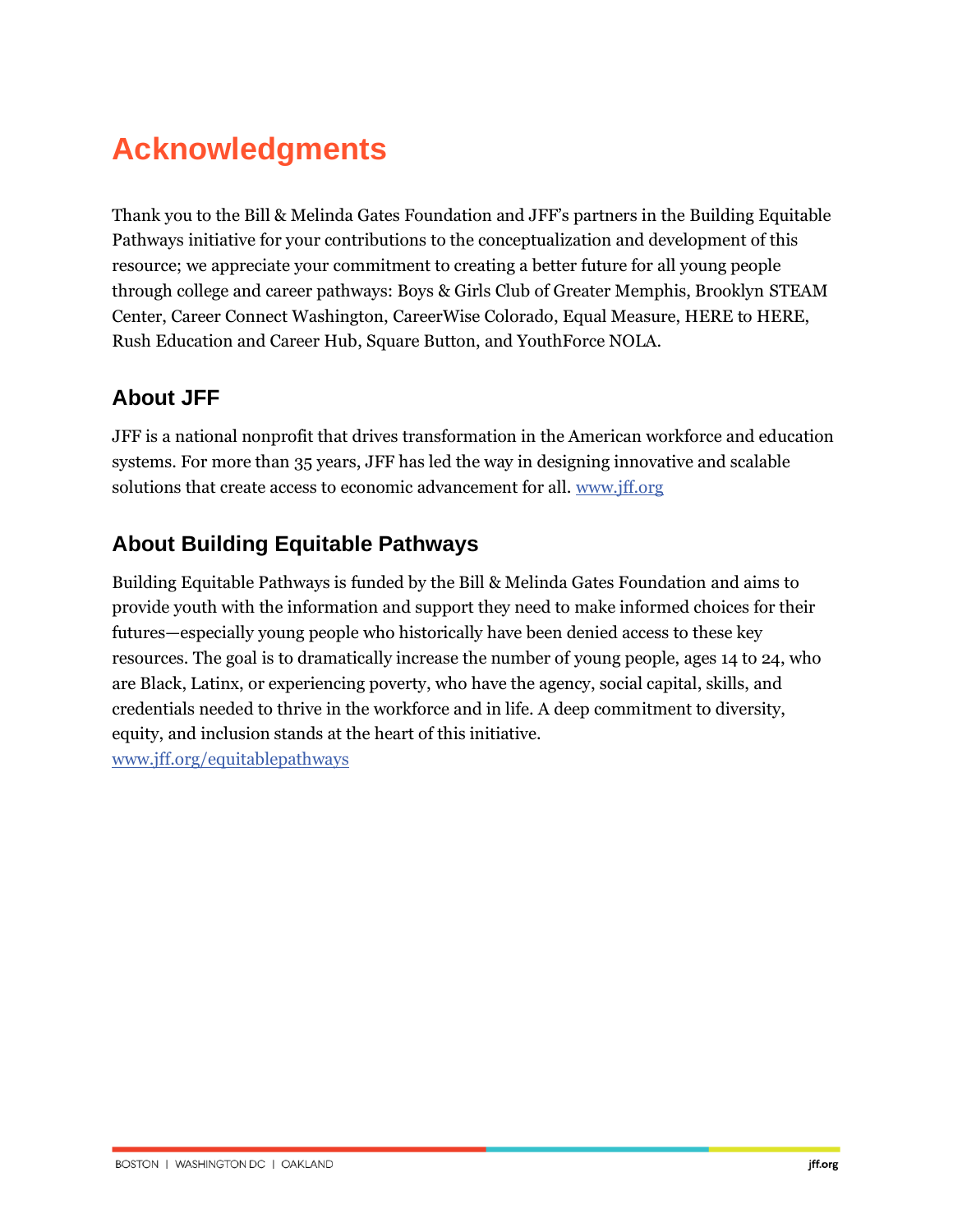# **Table of Contents**

| Common MOUs Related to College and Career Pathways 5 |
|------------------------------------------------------|
|                                                      |
|                                                      |
|                                                      |
|                                                      |
|                                                      |
|                                                      |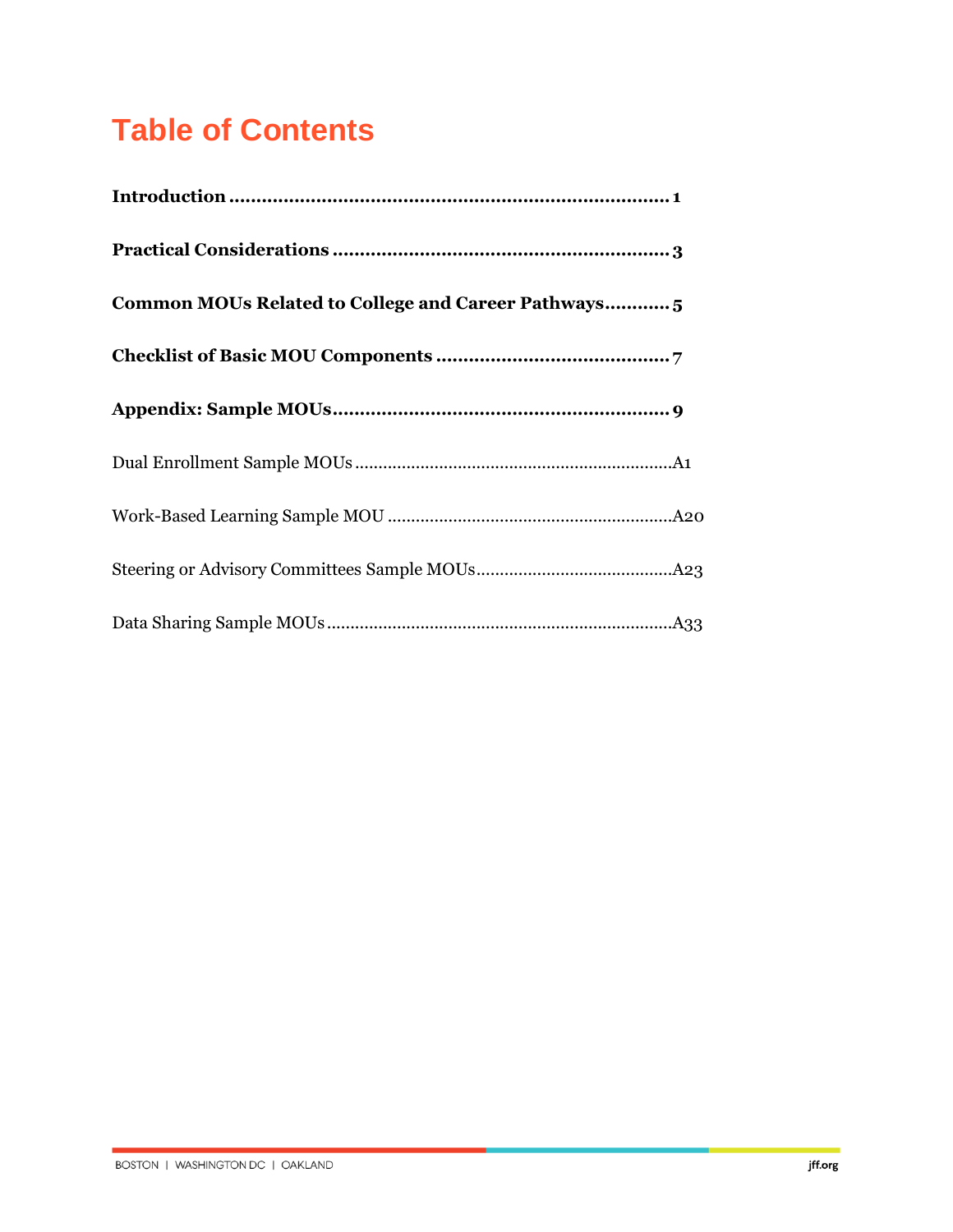# **Introduction**

Intermediaries that support career pathways with opportunities for work-based learning or postsecondary coursework must enter into long-term relationships with other organizations and their leaders. As organizations that help partners to connect and build relationships, intermediaries are often responsible for structuring cooperative and collaborative working relationships among representatives of these organizations; they help partners come to a consensus on strategies, timelines, goals, outcome measurements, and more. A memorandum of understanding, commonly called an "MOU," is often used to bring together disparate partners. An MOU is a nonbinding agreement between two or more parties that establishes clear guidelines and expectations for how organizations will work together to accomplish shared goals.

This guide outlines the variety of MOUs that surface frequently in pathways-related work, including those related to dual enrollment, work-based learning, regional steering or advisory committees, and data sharing. This easy-to-use resource does the following:

- Outlines the purpose and basic components of an MOU
- Explains the process for developing an MOU in collaboration with key stakeholder partners
- Provides sample MOUs related to college and career pathways that can either serve as a template that you can modify based on your unique needs and context or can help inform the development of your own unique terms and conditions

Because MOUs require much collaborative forethought and collective planning time, as well as input from each partner, they often lead to greater buy-in to project goals and smoother relationships among partners. An MOU can be particularly useful when a joint project or initiative is complex or has many parts, or where a commitment to shared goals must be negotiated between parties that operate with differing goals and in diverse ecosystems.

Although it is not always obvious to those seeking to craft an MOU, the process of crafting a signed agreement can be the most useful first step in establishing relationships among the partners. Setting the terms of an MOU requires structured and well-facilitated discussions about what the various partners will accomplish together, their mutual expectations, and what each partner will contribute to the effort as a whole. Participants will also need to decide the level of detail required in the MOU and learn to accept that some important elements will need to be left unspecified.

Employers, school districts, and colleges each have their own cultures, legal structures, and established rules and guidelines for doing their work. Most intermediaries will also be working with employer associations, community-based organizations, and nonprofit providers of specific services. Even when all of the parties are invested in and committed to social goals, such as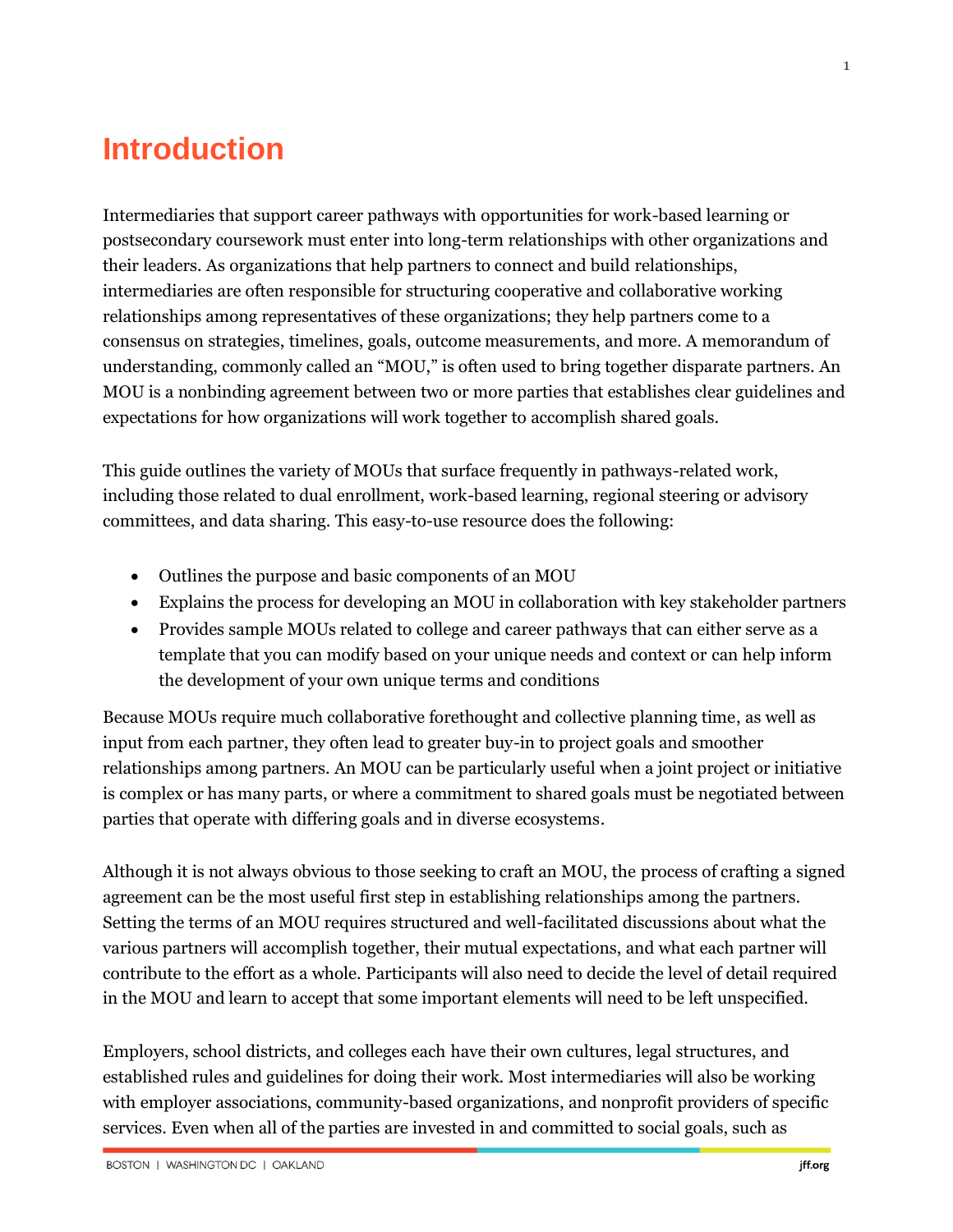decreasing inequality and promoting upward economic mobility for young people, figuring out how best to work together can be challenging. As the partners collaborate to address complex issues over multiple years, they will encounter barriers and obstacles along the way—some of them unanticipated. Indeed, the most frequent request that JFF receives from clients seeking help is to facilitate agreements about how all of the parties involved in pathways initiatives will work together. This is where an MOU comes into play.

An MOU is the best vehicle for such agreements for several reasons. It can provide the following:

- A framework to inform the work to be completed
- A common vision for the desired outcome
- A decision-making structure, including whether members can assign a delegate to participate in their place
- A set of expectations for all partners, including timelines, shared goals, roles, responsibilities, and involvement in meetings
- A way to minimize uncertainty and reduce the risk of misunderstandings
- A living document that is created with the expectation that it can be modified periodically

As helpful as MOUs can be, they are not appropriate for every situation. See Table 1 for some key questions to consider when deciding whether to establish an MOU.

| <b>Magnitude of project or</b> | Are there multiple components or moving parts that                                                                                                                       |
|--------------------------------|--------------------------------------------------------------------------------------------------------------------------------------------------------------------------|
| scope of work                  | require a clear breakdown of roles and responsibilities?                                                                                                                 |
| Anticipated length of          | Does the anticipated length of the partnership warrant the                                                                                                               |
| partnership                    | time and effort it takes to establish an MOU?                                                                                                                            |
| <b>Complexity of the</b>       | Are there multiple partners involved who need a clear                                                                                                                    |
| partnership                    | understanding of what is expected of them?                                                                                                                               |
| <b>Liability involved</b>      | Does the partnership involve risk or liability—such as<br>financial obligations, work with minors, or sensitive<br>information-for which clear guidelines are essential? |
| Level of flexibility needed    | Is a contract too formal and a verbal agreement too lax?                                                                                                                 |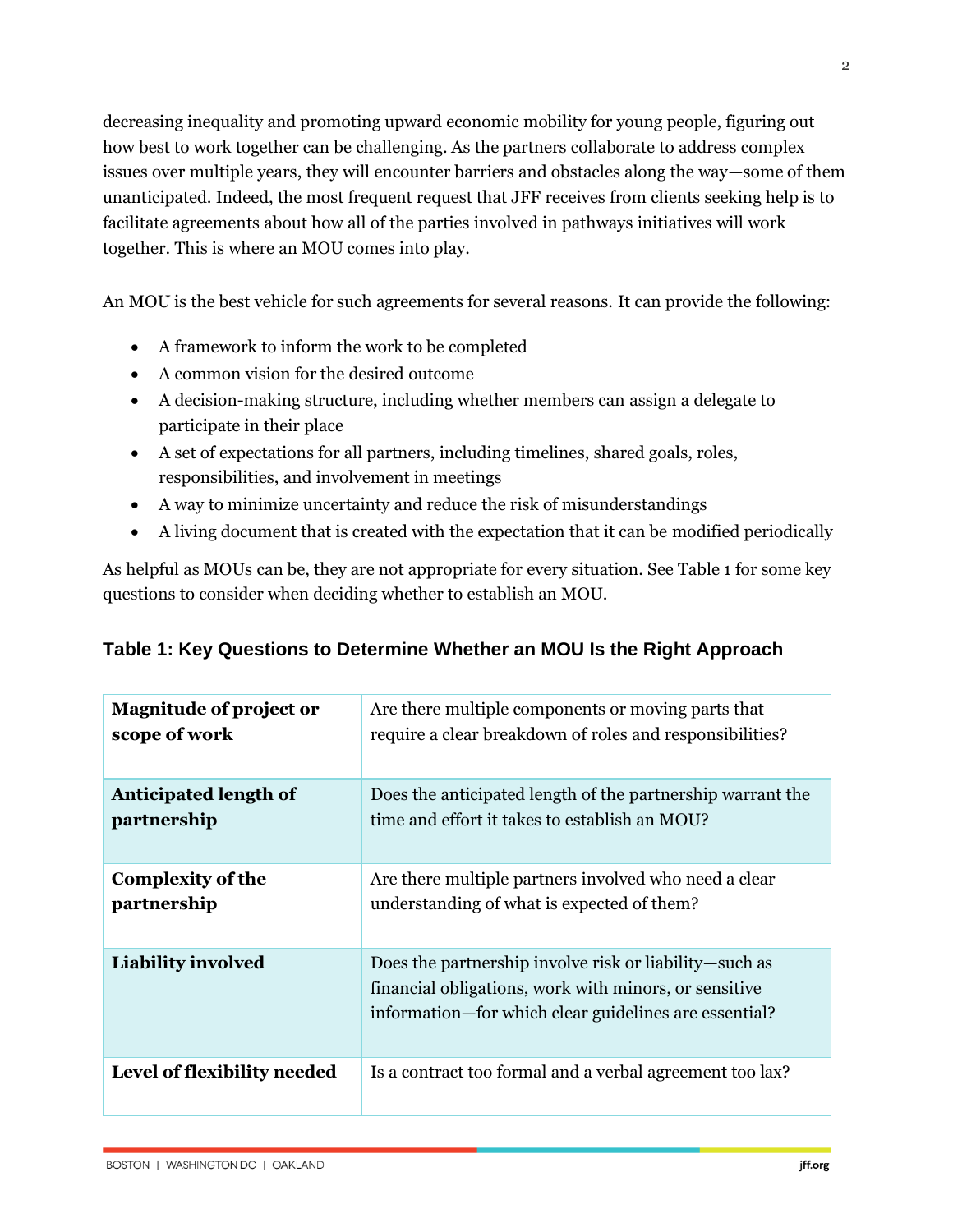If you've answered "yes" to any of the questions above, an MOU may be the right approach for establishing your partnership. Explore the need for an MOU with your partners and organizational leaders and gauge their receptiveness to entering into an MOU.

# **Practical Considerations**

# **Getting to the MOU**

Although most collaborative partners will want to have an MOU, they will want to get to know one another to some degree before starting to craft one. If the collaboration is the result of a philanthropic initiative, the partners will have a proposal and a set of conditions to use as a starting point. During the initial discussions, the parties involved can revisit the proposal and use it as the basis of discussion about what the anticipated work really entails. Over the course of such discussions, they will learn about one another's communication styles, come to understand the constraints under which each organization operates, and learn about the politics and power dynamics within the group as well as any pressures from external stakeholders. Under the best of circumstances, they will build trust, which means that they will be realistic about whether the collaborative work of the group is the top priority or just one of many priorities for each party. Both scenarios are acceptable, but awareness is key.

# **Recognizing Each Partner's Priorities**

The way each partner ranks its priorities can result in power differentials within the group something that should be anticipated and acknowledged. For example, while the executive director of an intermediary is likely to attend and lead discussions at the outset, a college president is going to delegate a dean or partnership officer to represent the institution. These delegates will have less decision-making autonomy than the intermediary director, which may slow down the process. Or take the example of the creation of a curriculum that aligns high school coursework with postsecondary education in a specific career area for a small group of high school students. The initiative may be a primary activity for the intermediary but a less important task for a community college that serves thousands of students or for a high school that must contend with day-to-day operational challenges. Because of such differences, it is important to set expectations about the frequency of meetings; who will attend them regularly; and whether a two-layered structure is needed, with an executive committee and a working group. This information should be specified in the MOU.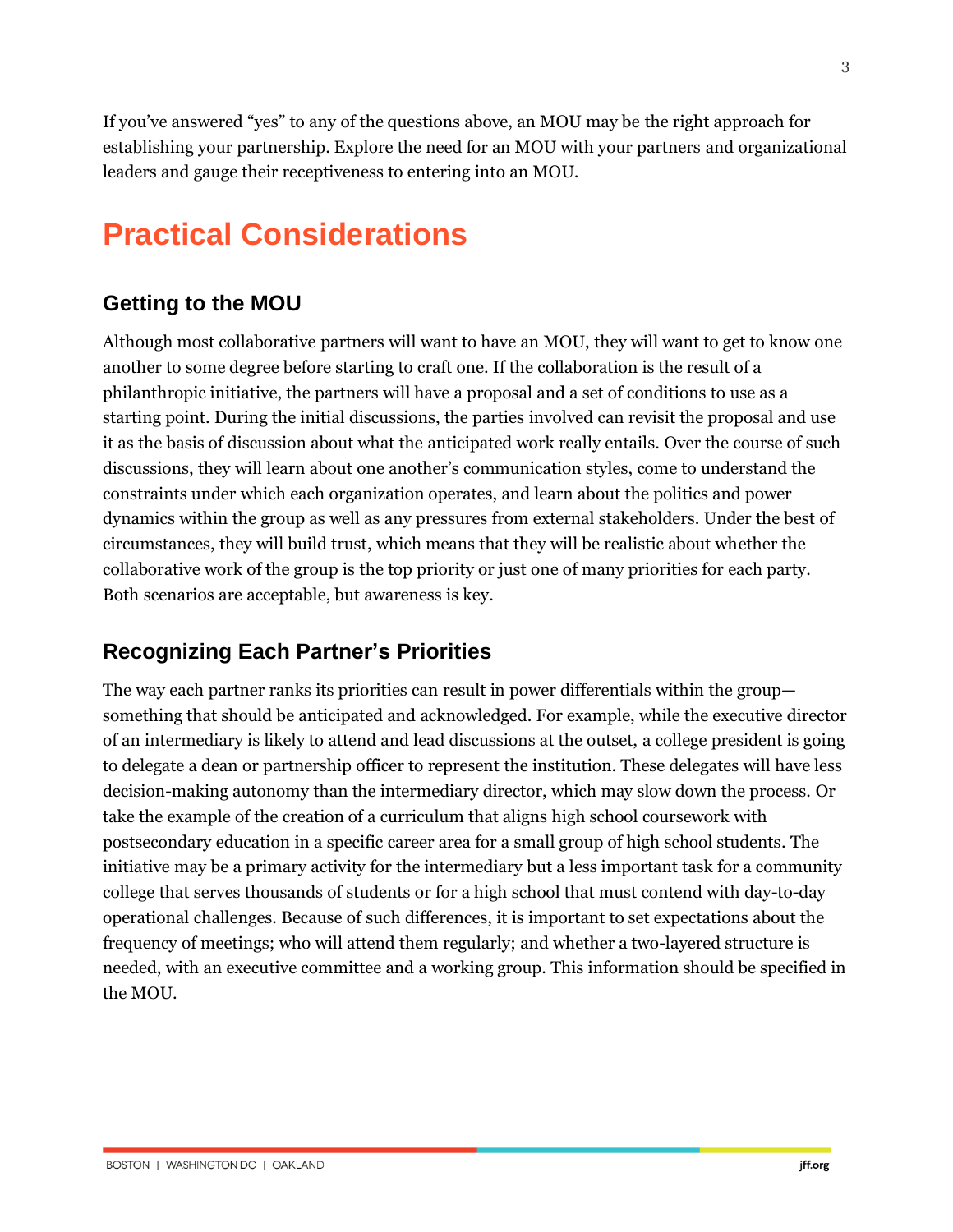# **Why Not a Contract?**

A contract is a legally binding document that is designed to prevent abuse and protect specific parties rather than to promote understanding. An MOU is not legally binding, so it is a less formal agreement than a contract and more in keeping with the spirit of collaboration that an intermediary organization wishes to establish. Contracts require legal review and are often signed less in a spirit of collaboration and more in the interest of preventing one party from taking advantage of the other.

Most of us routinely sign contracts by mindlessly clicking "agree" on websites that we want to access; in these scenarios, we're agreeing to give up certain rights in exchange for that access. Contracts bind signatories to specific conditions and are especially useful in situations where money changes hands, loans are made, other complex financial issues are in play, or the terms of employment are specified. They are also difficult to exit compared with MOUs, which provide greater flexibility.

# **Consider Your Audience**

The length of the MOU and the level of detail it provides will vary depending on the types of partners with whom you are working. For example, whereas schools tend to like detailed narratives, employers often prefer brief bullet points containing key information. The number and types of partners involved, the degree of trust they have in you and one another, and the specific institutional requirements to which each organization must adhere should all factor into decisions about the level of detail required. As a general rule, make your MOU as simple and succinct as possible without eliminating fundamental information you or your partners deem important. Include definitions for select terms to ensure a common baseline understanding and eliminate any confusion that may arise from different degrees of exposure to and usage of terms. In our work with clients, we often find widely disparate, inaccurate, or incomplete understandings about what work-based learning entails and what makes for high-quality work-based learning experiences. Defining such concepts and coming to a mutual understanding about them helps align expectations, leaving less up to interpretation.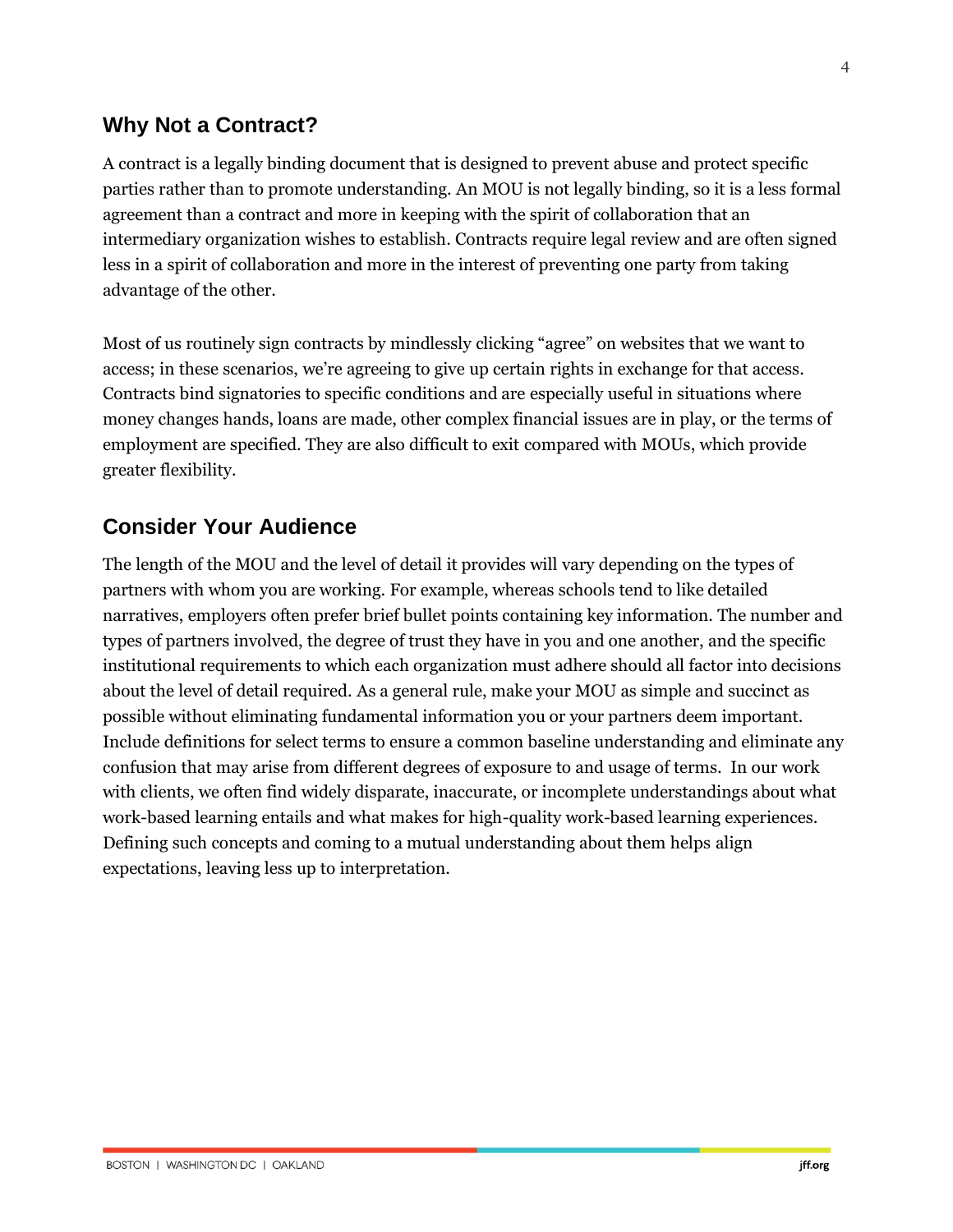# **Common MOUs Related to College and Career Pathways**

Intermediaries that support college and career pathways typically broker MOUs that govern:

- Dual enrollment coursework
- Work-based learning activities, including internships
- Cross-sector steering or advisory committees
- Cross-institutional data sharing

Table 2 outlines the key elements typically included and the primary partners involved in each of these types of MOUs. The sample MOUs included in the appendix are also organized based on these categories.

| <b>MOU Type</b>           | <b>Key Elements</b>                                                                                                                                                                                                                                                                                                                                                                                                                                                                                                                                                                                                                                                    | <b>Primary Parties Involved</b>                                                                       |
|---------------------------|------------------------------------------------------------------------------------------------------------------------------------------------------------------------------------------------------------------------------------------------------------------------------------------------------------------------------------------------------------------------------------------------------------------------------------------------------------------------------------------------------------------------------------------------------------------------------------------------------------------------------------------------------------------------|-------------------------------------------------------------------------------------------------------|
| Dual<br><b>Enrollment</b> | Governance, including high-level<br>$\bullet$<br>information about policies and<br>governing bodies overseeing the<br>partnership<br>How credits will be awarded<br>$\bullet$<br>Prerequisites for college classes<br>$\bullet$<br>Access to college/university facilities<br>$\bullet$<br>Who will teach courses<br>$\bullet$<br>Where courses will be taught<br>$\bullet$<br>Cost of tuition and fees<br>$\bullet$<br>Who will pay for tuition, fees, books,<br>$\bullet$<br>and other course materials<br>Who will provide and pay for<br>$\bullet$<br>transportation<br>Revenues and expenditures, including<br>$\bullet$<br>in-kind costs, related to dual-credit | School district or high<br>$\bullet$<br>school, or both<br>Partnering<br>postsecondary<br>institution |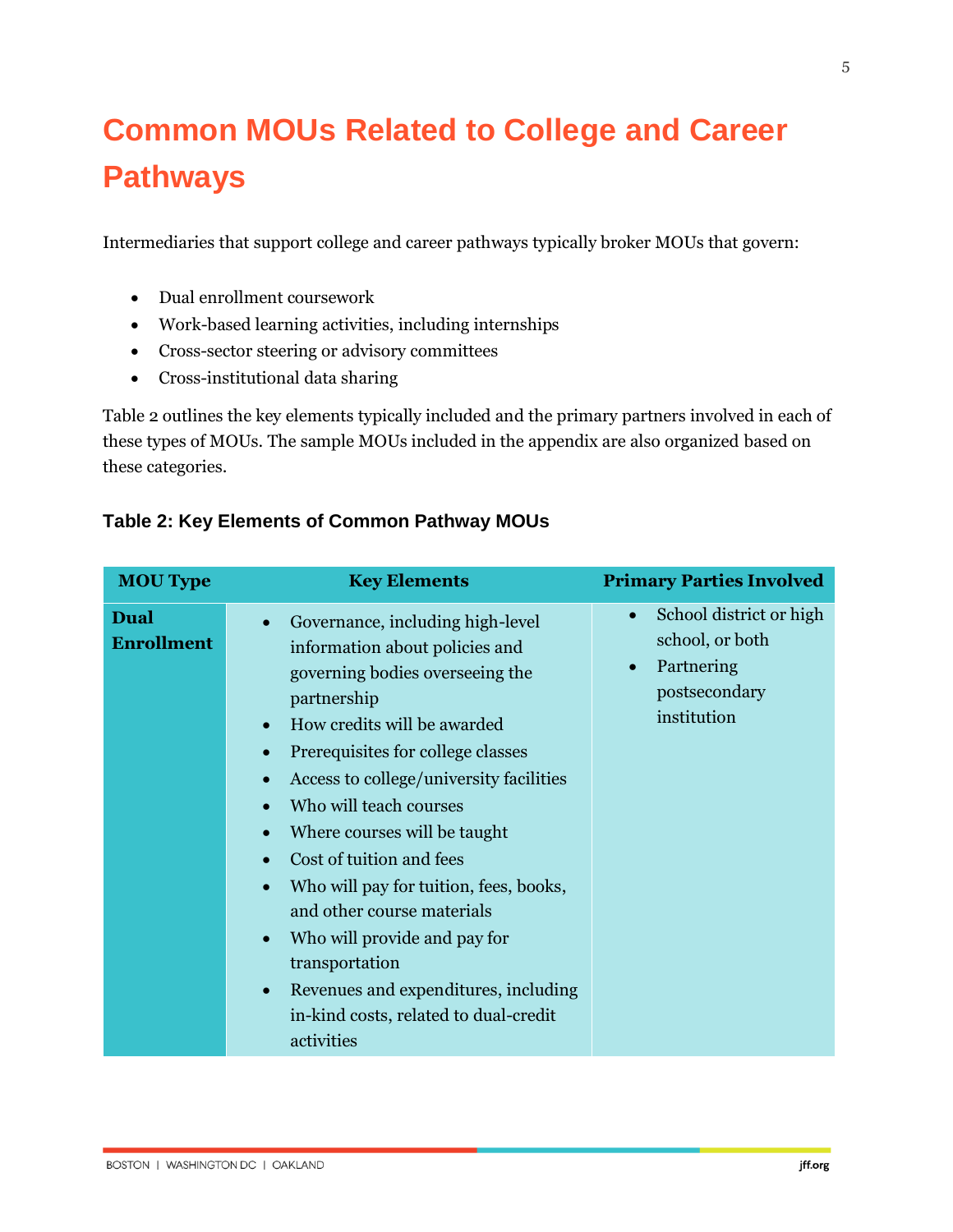| <b>Work-</b><br><b>Based</b><br><b>Learning</b>            | Number and type of work-based<br>$\bullet$<br>learning activities the employer will<br>provide<br>Duration of and time frame for work-<br>$\bullet$<br>based learning activities<br>Compensation, if any, for youth<br>$\bullet$<br>Nature of supervision from both the<br>$\bullet$<br>employer and school<br>Points of contact for any questions or<br>$\bullet$<br>concerns related to the student and/or<br>the program/activity                                  | School district or high<br>school, or both<br>Employer partner<br>$\bullet$<br>Local workforce<br>development board<br>and/or intermediary<br>partner                                                                                                          |
|------------------------------------------------------------|-----------------------------------------------------------------------------------------------------------------------------------------------------------------------------------------------------------------------------------------------------------------------------------------------------------------------------------------------------------------------------------------------------------------------------------------------------------------------|----------------------------------------------------------------------------------------------------------------------------------------------------------------------------------------------------------------------------------------------------------------|
| <b>Steering or</b><br><b>Advisory</b><br><b>Committees</b> | Purpose of the committee<br>$\bullet$<br>Description of the project or initiative<br>Shared goals or outcomes<br>$\bullet$<br>Roles and responsibilities of each<br>$\bullet$<br>partner in service to the project<br>Term length<br>$\bullet$<br>Meeting frequency                                                                                                                                                                                                   | School district or high<br>$\bullet$<br>school, or both<br><b>Employer partners</b><br>Partnering<br>postsecondary<br>institutions<br>Local workforce<br>$\bullet$<br>development board<br>Community-based<br>organizations<br>Intermediary partner,<br>if any |
| <b>Data</b><br><b>Sharing</b>                              | Type of data to which the requesting<br>$\bullet$<br>party will have access, including<br>specific years and the population to<br>which the data corresponds, as well as<br>any personal identifiers needed<br>Institutional policies related to data<br>$\bullet$<br>storage and data sharing<br>Guarantees about access to,<br>$\bullet$<br>maintaining the confidentiality of, and<br>the destruction of data<br>Details about reporting missing data<br>$\bullet$ | School district or high<br>$\bullet$<br>school, or both<br>Evaluator, if any<br>Partnering<br>postsecondary<br>institutions<br>Other relevant<br>partners from whom<br>data will be requested                                                                  |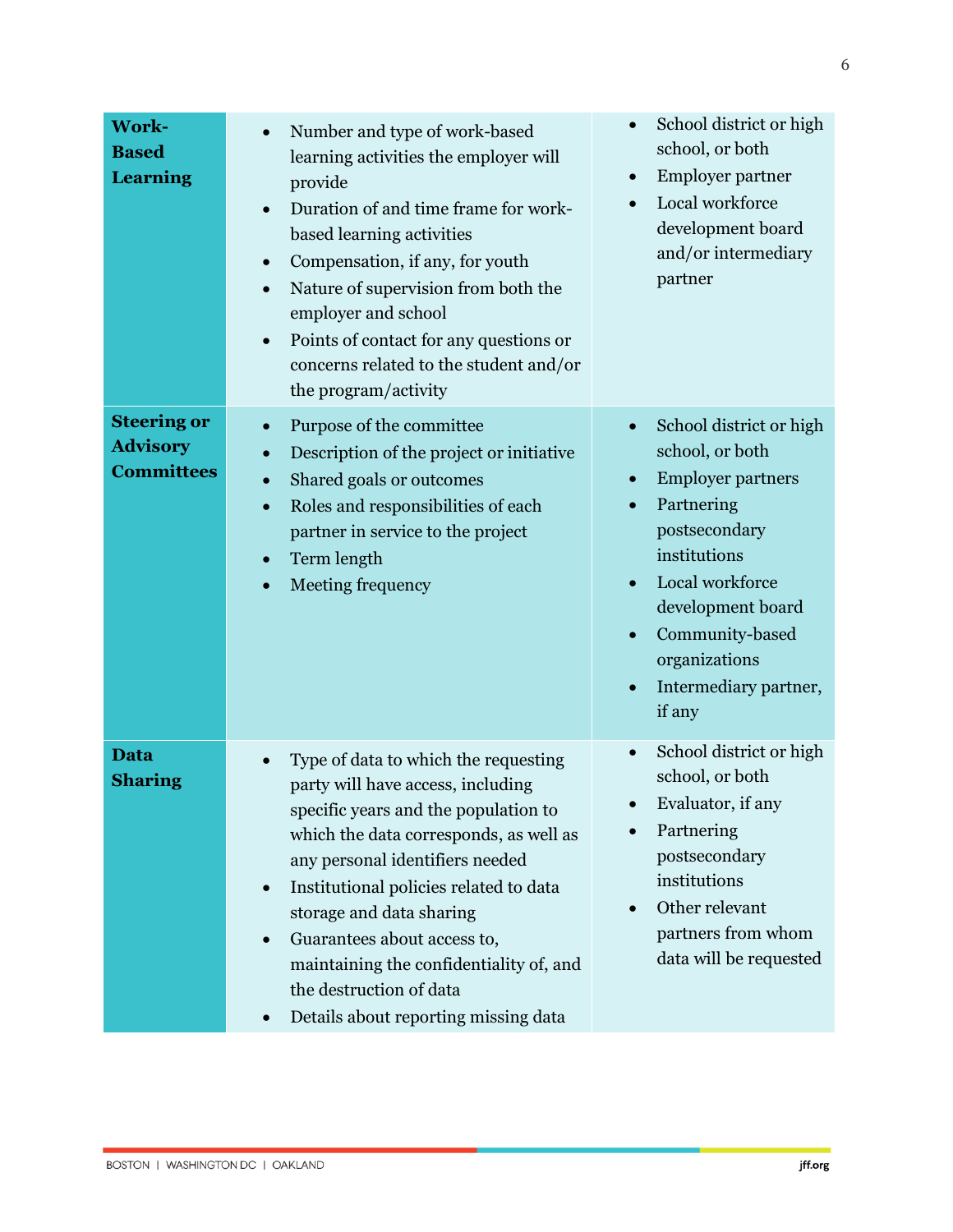# **Checklist of Basic MOU Components**

The appendix provides sample MOUs that you can easily adapt to meet your needs. Regardless of whether you use the samples as a starting point or draft your own MOU from scratch, you can use this checklist to ensure that your agreement has all of the necessary elements to meet your goals.

- • Parties involved, including organization names and key personnel
- Identifying information, such as addresses
- • Name of the project or partnership
- • Start and end date for the partnership and terms of service for its members, if applicable
- • Common objectives for entering into the MOU
- • Contributions each party will make
- If providing services to clients (such as young people), a description of the target populations, services to be provided, who will pay for services, and how payments will be made
- • Communication process, including how and when to notify key point people
- • Decision-making process
- • Reporting or record keeping requirements, if any
- • Confidentiality assurance, if applicable
- • How spending will be authorized and expenses paid
- • How disputes will be resolved
- How the MOU may be amended
- • Signature page with the names and titles of signatories and the date it was signed

We also highly recommend that you build an annual partnership or project review into the MOU, although it is not required. Doing so will establish the expectation that parties informally and regularly—perhaps annually—evaluate the strength of the partnership, how well the partners are collaborating, what changes are needed to improve processes or outcomes, and how well the parties are meeting the goals of the project or partnership.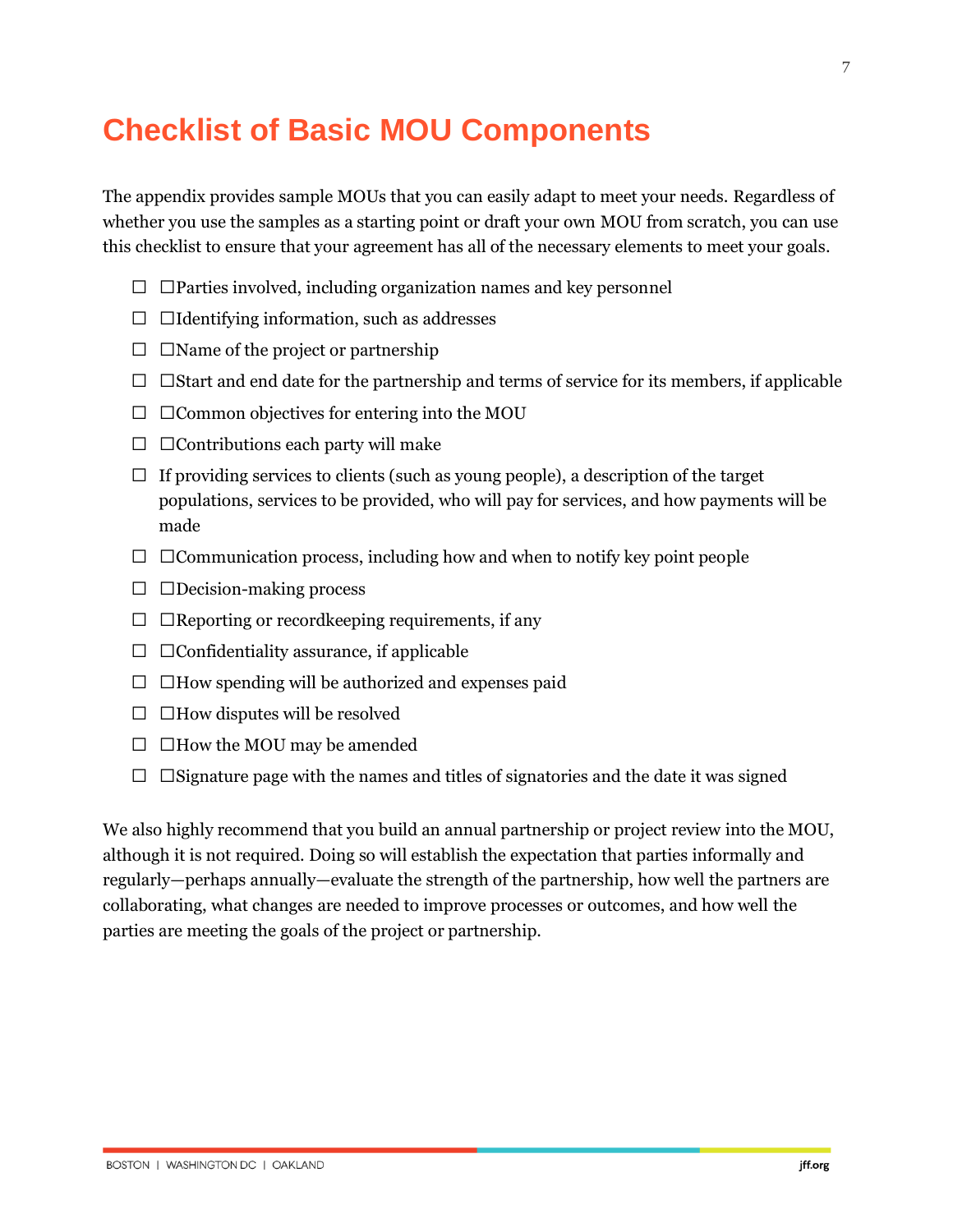# **Appendix: Sample MOUs**

The sample MOUs that follow are adapted from real MOUs that were developed by college and career pathways partners and are organized by common types of pathways-related MOUs. They can either serve as a template for you to modify based on your unique needs and context or can help to inform the development of your own unique terms and conditions.

For ease of use and adaptation, you can also find a word document with the following sample MOUs at [www.jff.org/resources/mou-formalizing-partnerships.](https://www.jff.org/what-we-do/impact-stories/building-equitable-pathways/mou-formalizing-partnerships/?utm_source=JFF&utm_medium=Resource&utm_campaign=BEP)

# **Appendix Contents**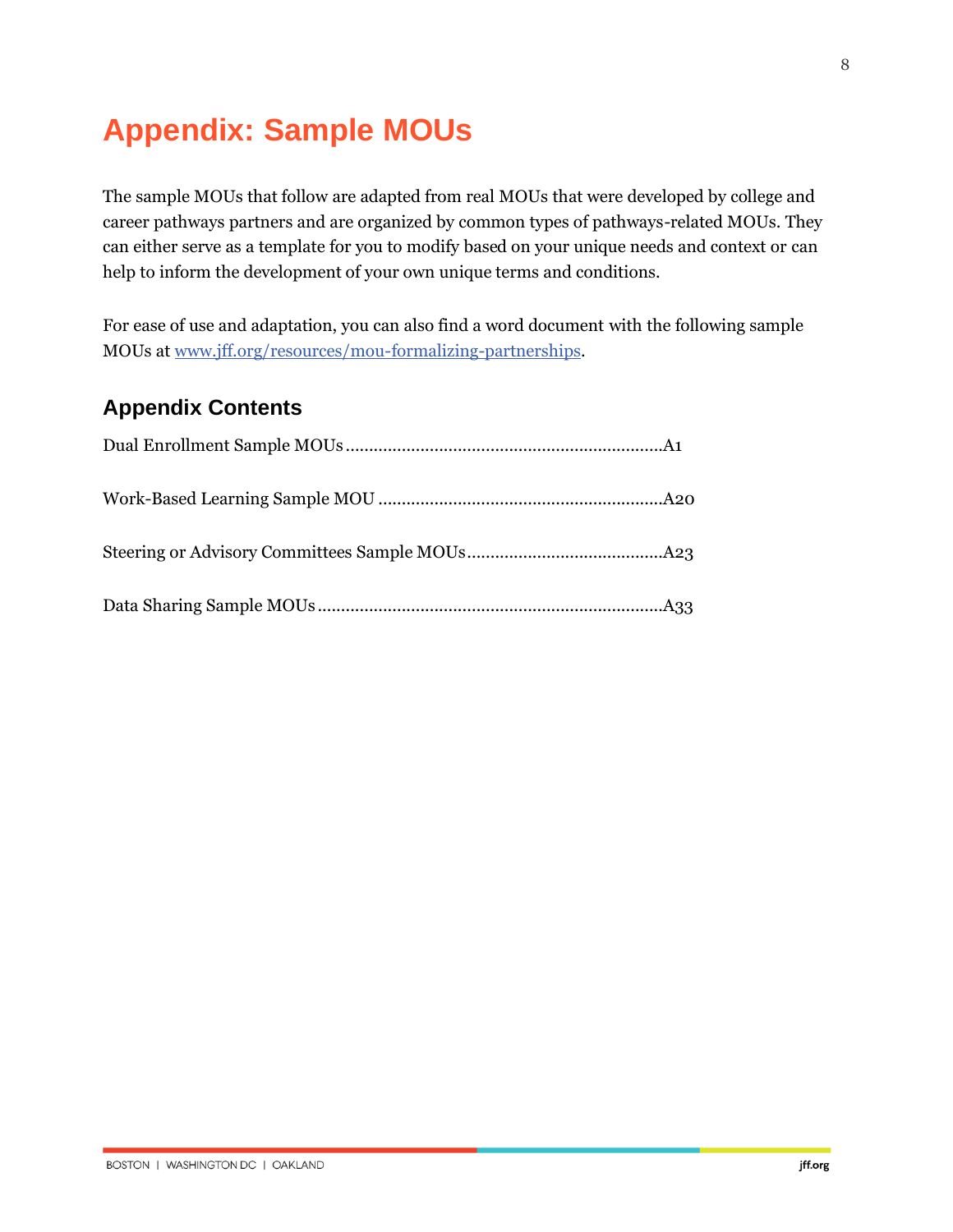# **Dual Enrollment Sample 1**

# **MEMORANDUM OF UNDERSTANDING**

**\_\_\_\_\_\_\_\_\_\_\_\_\_\_\_\_\_\_\_\_\_\_\_\_\_\_\_\_\_\_\_\_\_\_\_\_\_\_\_\_\_** (herein called the "University/College") and **\_\_\_\_\_\_\_\_\_\_\_\_\_\_\_\_\_\_\_\_\_** (herein called the "School District") enter the following contract and for the terms of which WITNESS THE FOLLOWING:

WHEREAS the parties to this Memorandum of Understanding desire to establish an Early College High School, serving grades \_\_\_\_\_\_\_\_\_, and provide Concurrent Enrollment for Academic Dual Credit University/College courses for high school students for whom a smooth transition into postsecondary education is now problematic, including low-income students, students who are highly motivated but have not received the academic preparation necessary to meet high school standards, students who are English language learners, students whose family obligations keep them at home, and students for whom the cost of college is prohibitive; and

WHEREAS Early College High Schools are schools or programs in which students earn both a high school diploma and at least 12 transferable college credits; and

WHEREAS Early College High Schools prepare middle and high school students for successful career and educational futures through a full integration of high school, college, and work experiences, improve academic performance and self-concept, and increase high school and college/university completion rates;

NOW, THEREFORE, the parties to this Memorandum of Understanding mutually agree as follows:

1. **GOVERNANCE**: The Early College High School established under this agreement will be governed by the School District and subject to district, state, and federal policies and requirements. An advisory committee comprising representatives of the University/College and School District will meet monthly to evaluate instructional and programmatic activities; identify problems, issues, and challenges that arise; and make recommendations regarding coordination and collaboration.

2. **PROVISION OF COURSES**: The University/College will give credit for courses for which Course Articulation Agreements have been approved and such courses shall have been evaluated and approved through the official University/College curriculum approval process.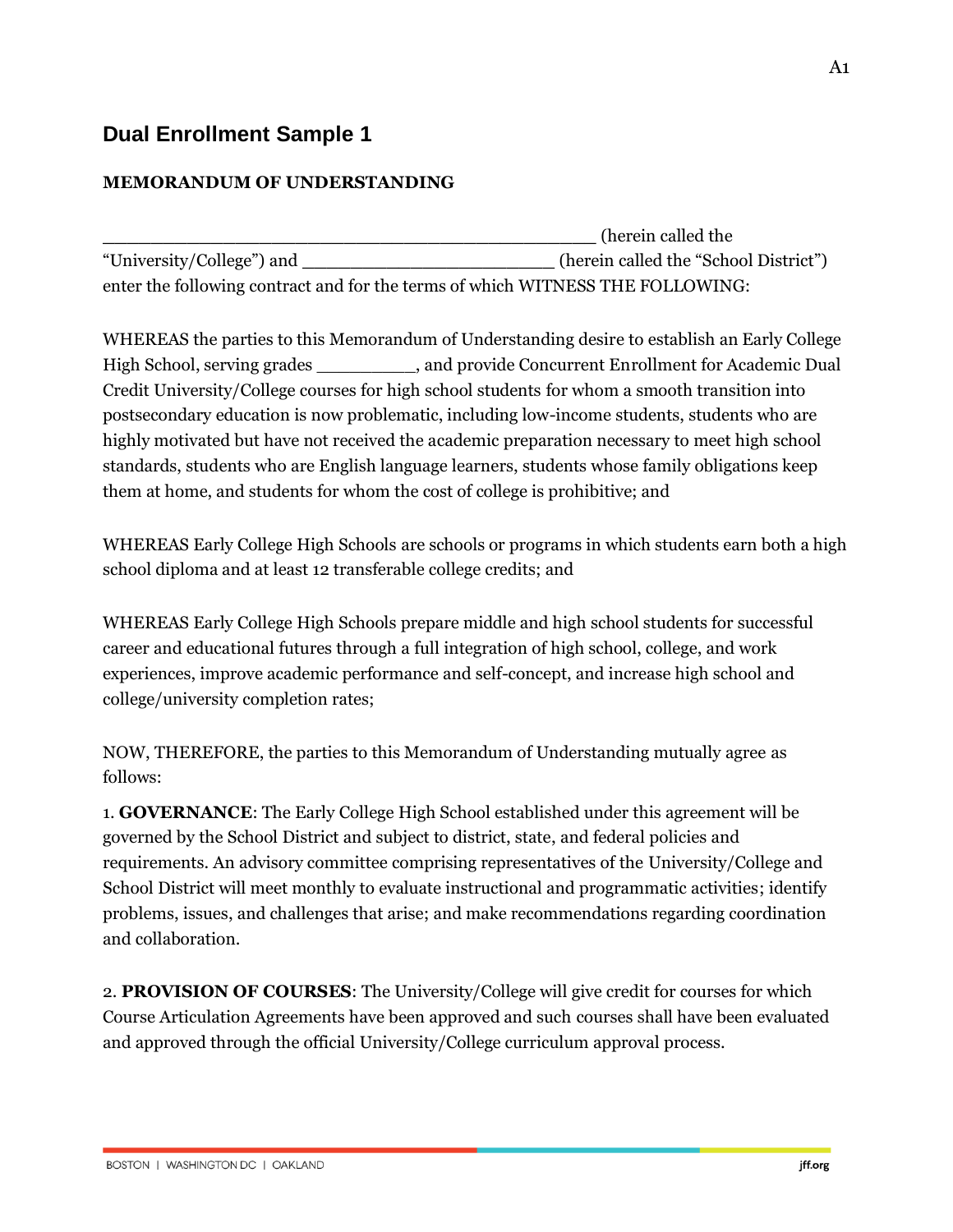#### 3. **PROGRAMS** (example):

a. The *Advanced Manufacturing and Technology Certificate Program* is designed to provide \_\_\_\_\_ High School students with the advanced manufacturing skills for those seeking employment in machine technology and CNC manufacturing environments. Students will take classes at the University/College with qualified professors. Students will be transported to the University/College from \_\_\_\_\_ High School in the afternoon of their regular school day. Students will develop advanced manufacturing skills in mathematics, blueprint reading II, principles of quality control, lathe II, milling II, and CNC II. Students spend approximately half their time in classroom activities and half in hands-on activities in the University/College's new Advanced Manufacturing Center. Transportation to the University/College is provided by the School District.

4. **COURSE COMPLIANCE**: The University/College academic department making the courses available is responsible for seeing that course goals and standards are understood, that course syllabus is followed, and that the same standards of expectation and assessment are applied in all sites where the University/College offers courses. The University/College will designate staff personnel to monitor the quality of instruction to assure compliance with the Course Articulation Agreement and the standards established by the State, the applicable Accrediting Body, the University/College, and the School District.

5. **INSTRUCTORS**: All instructors must meet the University's academic requirements, including instructors provided by the School District who will be appointed as University/College Adjunct faculty. The University/College will pay the salary of instructors who teach a campus course. The School District will pay the salary of instructors who teach in the high school.

6. **FACILITIES**: Courses will be conducted at facilities provided by the School District and at the campus of the University/College. High school students and high school instructors will have access to all available instructional and non-instructional resources available on the campus of the University/College. Students and instructors will receive a campus identification card.

7. **TUITION AND FEES**: The School District will be responsible for arranging payment for courses. Students will be exempt from additional mandatory fees such as laboratory, athletics, and student government fees. Based on the Course Articulation Agreement, the University/College will invoice the School District.

8. **BOOKS AND SUPPLEMENTAL MATERIALS**: All textbooks and supplemental materials required for classes, as determined by the Course Articulation Agreement, will be the responsibility of the School District. University/College approved textbooks purchased by the School District may be used for at least \_\_\_\_\_ years from the date of purchase.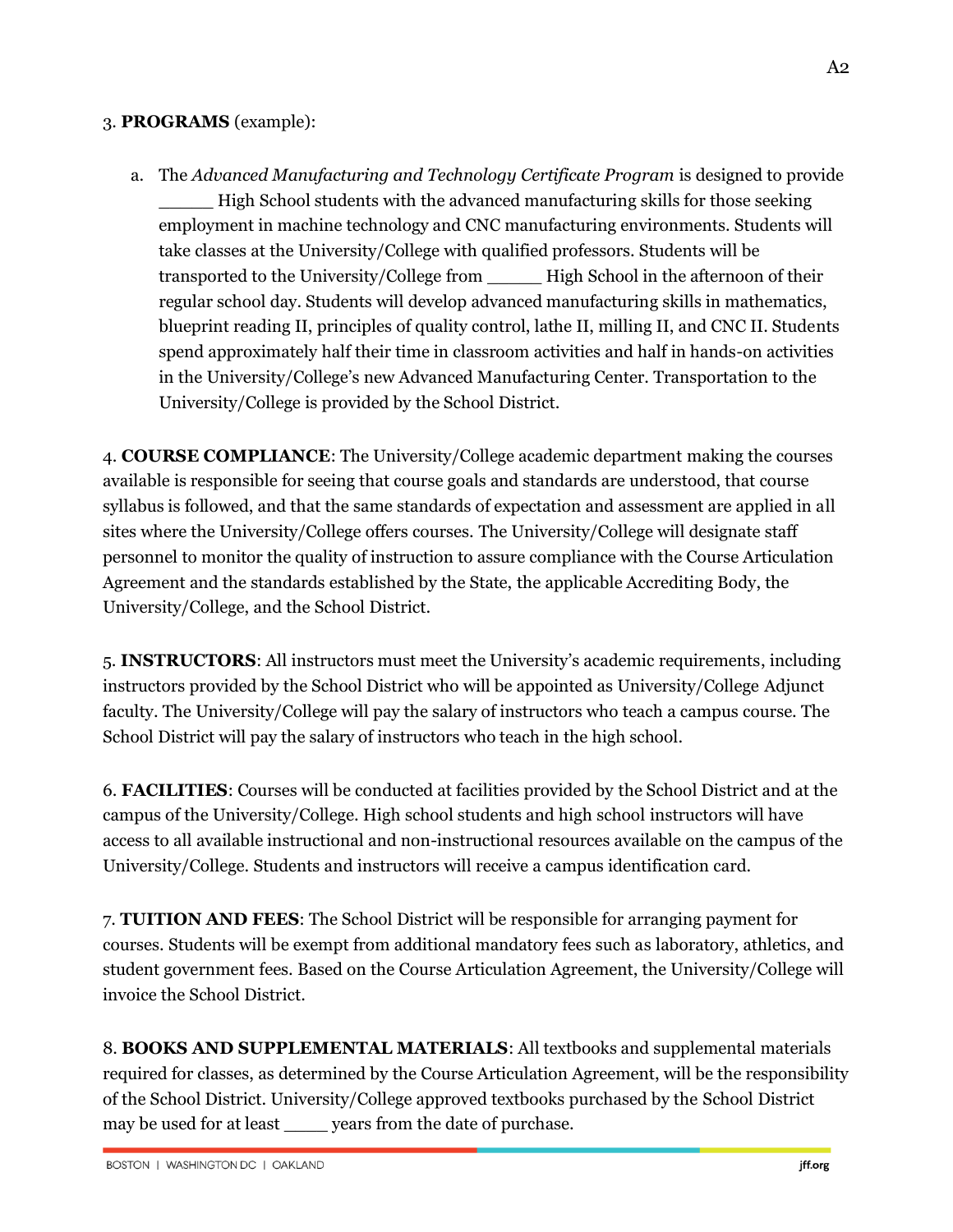9. **ENROLLMENT**: Upon mutual agreement, the University/College will assist with enrollment/matriculation at the School District time(s) per semester/year for all students who are qualified and wish to enroll in academic dual credit courses. A representative will visit each high school \_\_\_\_\_\_\_ time(s) per semester/year to discuss college course options and enrollment procedures, and to collect completed applications.

10. **INSTRUCTIONAL CALENDAR**: For University/College-credit courses taken for credit in the high school, the instructional calendar to be used is that of the participating School District. For University/College courses taken for credit on the University/College campus, the University/College instructional calendar is to be used.

11. **CONDUCT**: Early College High School students are required to adhere to University/College regulations regarding facilities and equipment usage, and University/College and School District codes of conduct, subject to appropriate action taken by the School District and University/College.

12. **SAFETY**: If any high school student, instructor, or administrator should experience an accident or sudden illness while on the premises of the University/College, the response to such incidents will be based upon operating University/College regulations, guidelines, and procedures.

13. **INDEMNIFICATION OF UNIVERSITY/COLLEGE**: To the extent authorized by law, in consideration of the performance by the University/College of this agreement, the School District does hereby agree to indemnify and hold harmless the University/College, its agents, servants, and employees from and against any and all claims and/or debts from either (1) claimed or actual defects in premises owned or controlled by the University/College and used in the performance of this agreement; (2) any acts or omissions of the University/College, its agents, servants, or employees in the performance of this MOU; (3) the actions of instructors provided by the University/College under this agreement; (4) the actions of the University/College and/or its administrators directly or indirectly affecting students of the School District enrolled or qualified but rejected in the academic dual credit courses; or (5) any acts or omissions of the University/College, its agents, servants, or employees in the performance of this MOU.

14. **INDEMNIFICATION OF SCHOOL DISTRICT**: To the extent authorized by law, in consideration of the performance by the School District of this agreement, the University/College does hereby agree to indemnify and hold harmless the School District, its agents, servants, and employees from and against any and all claims and/or debts from either (1) claimed or actual defects in premises owned or controlled by the School District and used in the performance of this agreement; (2) any acts or omissions of the School District, its agents, servants, or employees, in the performance of this MOU; (3) the actions of instructors provided by the School District under this agreement; (4) the actions of the University/College and/or its administrators directly or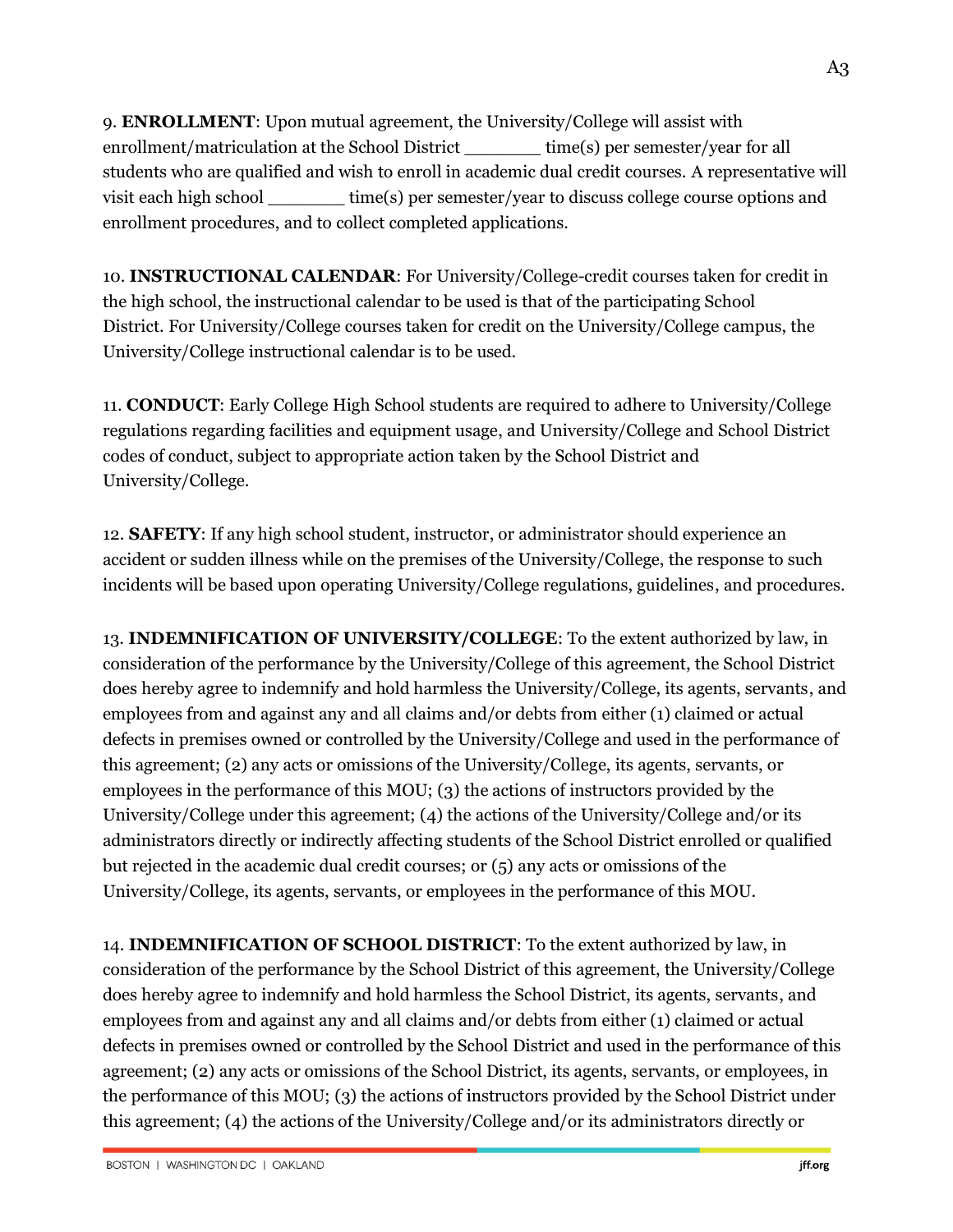indirectly affecting students of the School District enrolled or qualified but rejected in the academic dual credit courses; or (5) any acts or omissions of the School District, its agents, servants, or employees in the performance of this MOU.

15. **CONFIDENTIALITY OF STUDENT RECORDS**: A major goal of the program is to significantly increase students' success in secondary and postsecondary education. The parties agreeing to this MOU will complete a data agreement in order to share secondary school and college data to improve instruction and student performance, and progress toward the goals of the initiative. Students who are enrolled are high school students who receive credit for approved coursework. The parties agree to comply with all federal and local regulations regarding the disclosure and maintenance of student data and records.

16. **RENEWAL AND TERMINATION OF AGREEMENT**: This MOU may be amended by mutual written agreement of both parties. The MOU will be in force for one (1) year following signing and is renewable based on the consent of the signatory parties. The University/College and School District reserve the right to terminate this MOU upon service of written notice to the other party 90 days prior to the date of termination. In this event, the date of termination will be the day after the end of the semester during which the 90-day period expires.

IN WITNESS THEREOF, the parties have duly approved THIS AGREEMENT,

EXECUTED IN TWO original counterparts on \_\_\_\_\_\_\_ (date).

# **UNIVERSITY/COLLEGE**

By: \_\_\_\_\_\_\_\_\_\_\_\_\_\_\_\_\_\_\_\_\_\_\_\_\_\_\_\_\_\_\_\_\_\_\_\_\_\_\_\_ University/College President

# **SCHOOL DISTRICT**

 $\mathbf{By:}$ School District Superintendent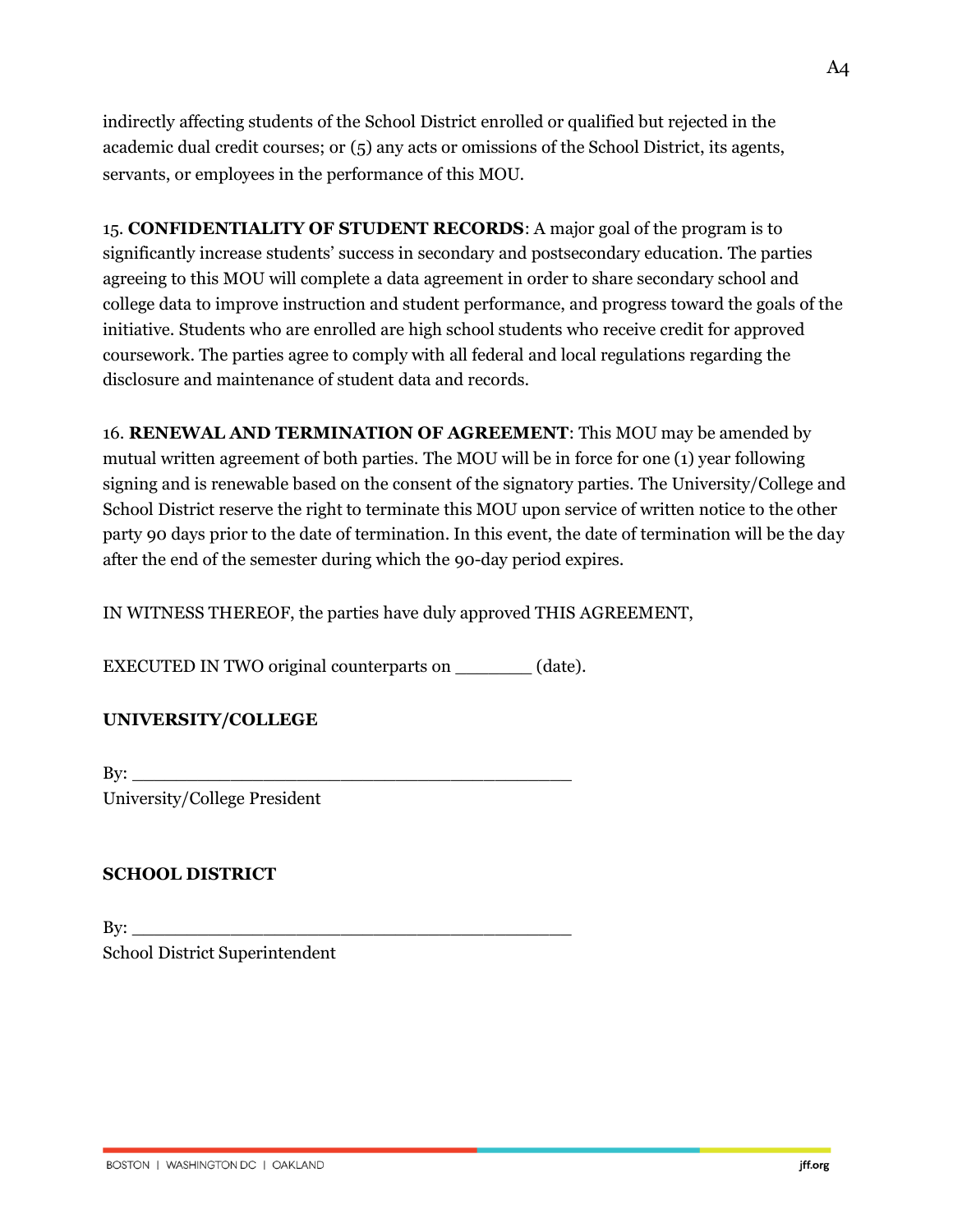# **Dual Enrollment Sample 2**

MEMORANDUM OF UNDERSTANDING between **\_\_\_\_\_\_\_\_\_\_\_\_\_\_\_\_\_\_\_\_\_\_** (herein called the "University/College") and **\_\_\_\_\_\_\_\_\_\_\_\_\_\_\_\_\_\_\_\_\_** (herein called the "School District").

This agreement outlines a partnership between the University/College and the School District in a collaborative eff0rt to target students enrolled in the Early College High School program and available to all **High School students. The goal of this partnership is to**  $(e.g.,)$ "support a world-class STEM education that accelerates learning opportunities by engaging students in a pathway toward receiving 12 credits for undergraduate coursework during high school"). Pathways will include  $(e.g., "the integration of standing Advanced]$ Placement qualifying score agreements and additional articulation for skill-specific coursework offered through the high school at the advanced level"). Eligibility for enrollment in online or faceto-face University/College courses will be determined by \_\_\_\_\_\_\_\_\_\_ (e.g., prerequisite requirements communicated through the University/College program of studies).

# *The School District will:*

- Establish vision, mission, program, and schedule, including supporting students' readiness for success and retention in their undergraduate course participation.
- Fund student costs to enroll in University/College courses, including tuition, books, and fees.
- Provide dedicated faculty to support student success in college courses.
- Facilitate communications between students, teachers, and families, and University/College faculty, staff, and administration—including collecting and submitting student registration documents.

# *The University/College will:*

- Provide access to enrollment in undergraduate courses, as determined by the School District and University/College team, which provide a range of options for Early College High School students that supplement, rather than supplant, the existing course offerings.
- Work with the School District to train faculty to deliver University/College courses.
- Provide access to the University/College campus and facilities for students enrolled in University/College courses.
- Process student registrations, provide students with transcripts of their coursework, and maintain student transcripts.
- For the High School students enrolled at the University/College following high school graduation, offer a discounted rate of 25% on all tuition and fees (excluding health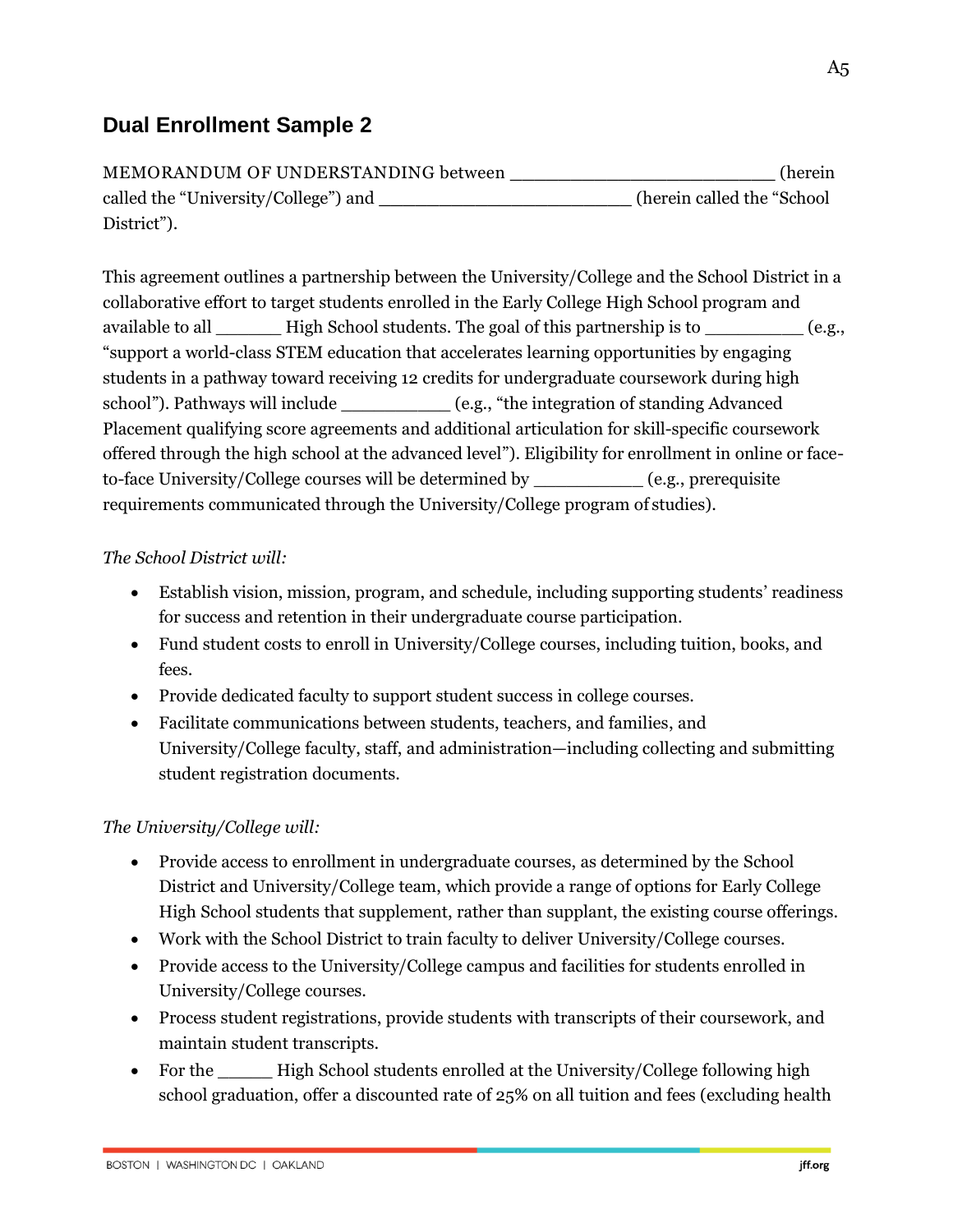insurance, parking, and books) that are not covered by the students' Financial Aid Award received.

# *Financial Arrangements*

### Tuition and Fees:

50% cost per course per high school student—waived by the University/College 50% cost per course per high school student—paid by students or the School District

#### Books:

Purchased through the School District

# Agreement Period

| This MOU is effective                                                                         | (start date) through | (end date). This |
|-----------------------------------------------------------------------------------------------|----------------------|------------------|
| agreement may be terminated by either party, at any time, without cause, by giving (180) days |                      |                  |
| written notice to the other party.                                                            |                      |                  |

# (Name of authorized rep) Date (Title of authorized rep)

(Name of authorized rep) Date (Title of authorized rep)

jff.org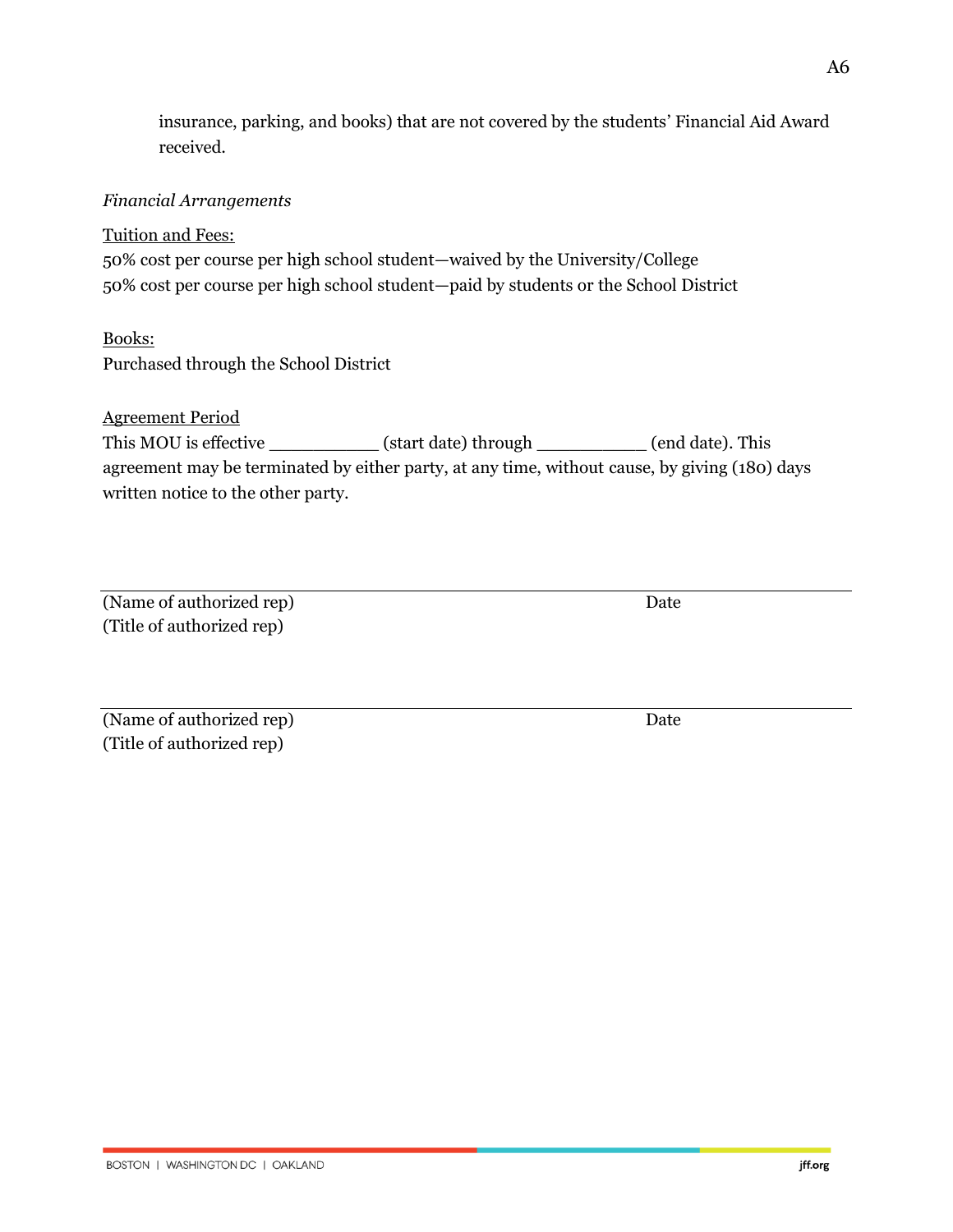# **Dual Enrollment Sample 3**

Memorandum of Understanding For High School Between \_\_\_\_\_\_\_\_\_\_\_\_\_\_\_\_\_\_\_\_\_\_\_\_\_\_\_\_\_\_\_\_(herein called the "University/College") and **\_\_\_\_\_\_\_\_\_\_\_\_\_\_\_\_\_\_\_** (herein called the "School District")

This Memorandum of Understanding is hereby entered into by and between the University/College, acting by and through its President, and the School District, acting by and through its Superintendent.

#### I. PREAMBLE

WHEREAS the parties to this Memorandum of Understanding desire to establish Early College High School (herein called the "ECHS"), serving grades nine through 12, and provide dual enrollment for academic dual credit college courses for high school students. The majority of the student population of the ECHS will be composed of students from low-income families, students from disadvantaged groups, students who may not have received the academic preparation necessary to meet for-credit college entrance standards, students who are English language learners, students whose family obligations keep them at home, and students for whom the cost of college is prohibitive. All incoming grade 9 students are approved to participate in the ECHS.

WHEREAS, traditionally, ECHSs are small schools with enrollments between 400 and 500 or fewer students (100-125 students per grade cohort), \_\_\_\_\_ High School has been designated by the \_\_\_\_\_\_\_\_ (authorizing agency) as a standalone Early College High School campus as a result of school demographics and size. Therefore, the School District and University/College will provide all \_\_\_\_\_\_ High School students the opportunity to earn both a high school diploma and up to two years of transferable college credits (60 credits) and/or an associate's degree;

WHEREAS Early College High Schools prepare this population of high school students for successful career and educational futures through a full integration of high school, college, highdemand/high-skill career preparation, improved academic performance, and increased high school and college/university completion rates;

WHEREAS both the School District and the University/College are willing and able to participate in the facilitation of this program to benefit the students the program seeks to assist;

NOW, THEREFORE, in consideration of the covenants, and conditions and provisions set forth herein, the parties hereto agree as follows:

jff.org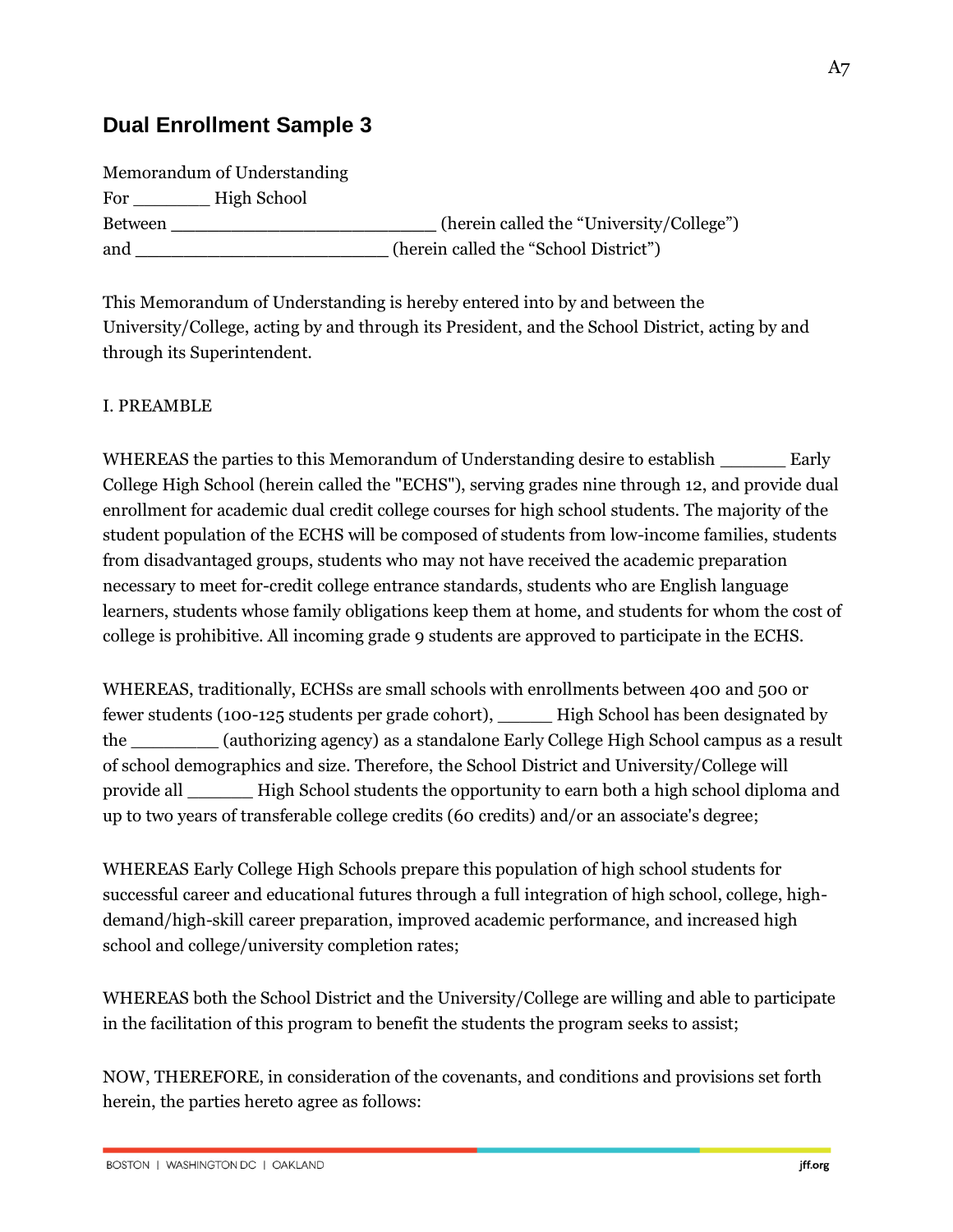#### II. STATEMENT OF GENERAL DUTIES AND OBLIGATIONS

#### 1. GOVERNANCE:

- a. The ECHS established under this agreement will be governed by state and federal laws and regulations, and school district, and college policies and requirements. The School District shall apply to the **Example 2** (authorizing agency) for the establishment and continual approval of Early College High School designation.
- b. A Steering Committee comprised of representatives of the University/College and School District, and co-chaired by the University/College President and School District Superintendent, shall meet at least quarterly, or as mutually agreed to by both parties, to evaluate instructional and programmatic activities; identify problems, issues and challenges that arise; and make recommendations regarding more effective coordination and collaboration. The Steering Committee shall report, at least annually, to their respective boards.

An Advisory Committee will be created for the purpose of establishing local, state, and national partnerships to leverage opportunities for fund development, innovative projects, and overall sustainability. The advisory committee shall meet at least twice annually and shall consist of representatives from the University/College, the School District, and the local and regional community.

The Advisory committee and all other subcommittees established under this entity will report as needed and as requested to the Steering Committee.

c. The ECHS principal (chief administrative officer of the ECHS) will be appointed by the Superintendent of the School District as principal. The principal will be an employee of the School District. The School District will be responsible for payment of benefits, if any, to the principal, and the principal shall not be entitled to receive employee benefits from the University/College, including, but not limited to, unemployment compensation, workers' compensation, health insurance, and retirement benefits. The School District assumes full responsibility for workers' compensation insurance and for payment of all federal, state, and local taxes or contributions, including, but not limited to, unemployment insurance, Medicare, and income taxes with respect to the principal. Should the school principal position become vacant and the need to appoint a new principal arise, following all School District policies and procedures, the University/College will have the opportunity to be represented on the principal search committee, and take part in the deliberations the School District agrees to assign the principal as soon as a qualified candidate is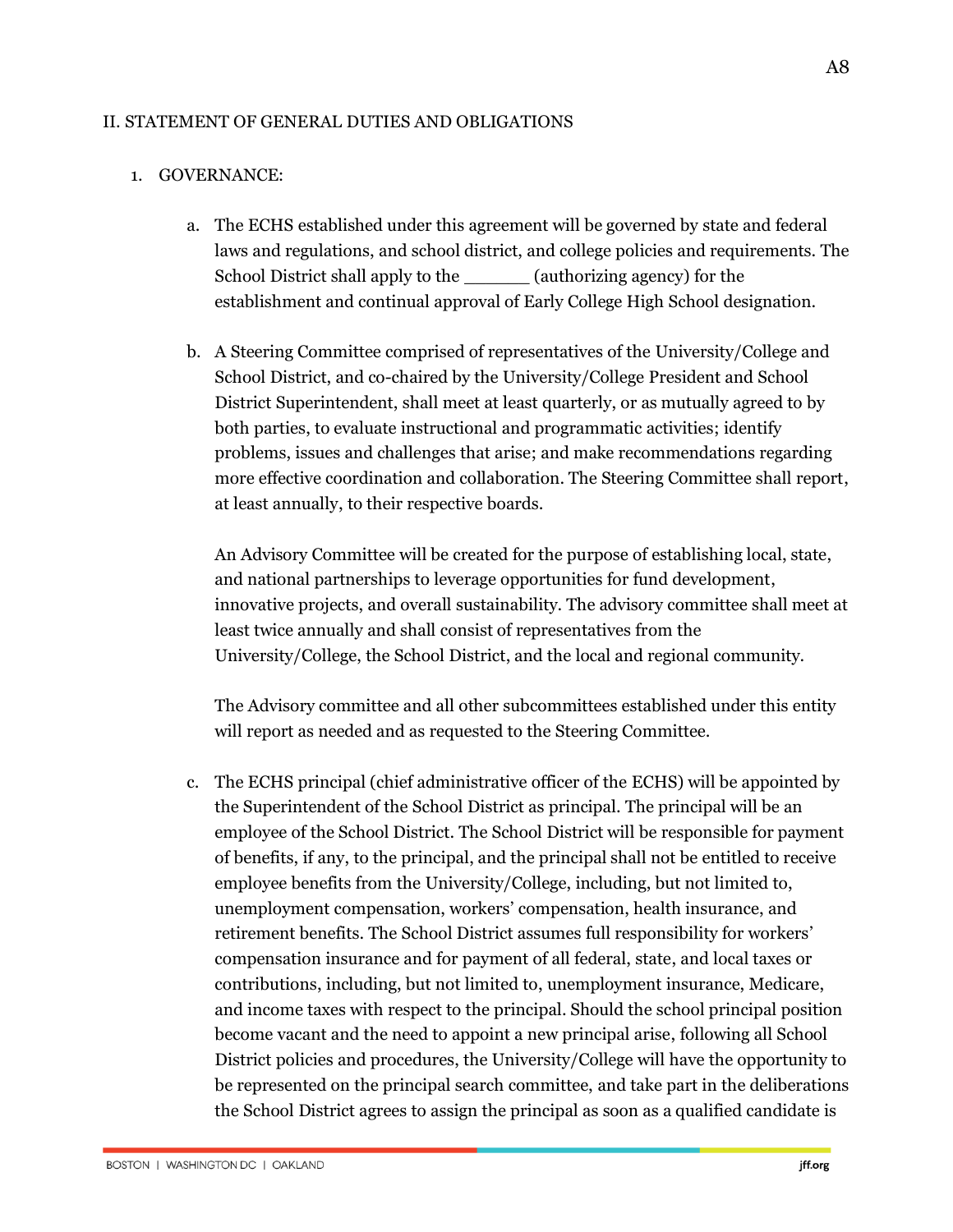identified and hired. An adequate number of faculty for high school credit-only courses, counselor(s), clerical staff, and any other high school personnel that may be necessary will be the responsibility of the School District.

- d. This Agreement does not create a partnership or a joint venture between the parties hereto, nor does it authorize either party to serve as the legal representative or agent of the other. Neither party will have any right or authority to assume, create, or incur any liability or any obligation of any kind, expressed or implied, against or in the name of or on behalf of the other party.
- 2. PROVISION OF COURSES: The University/College will award transcript credit for courses agreed for which dual credit course agreements have been approved and such courses shall be evaluated and approved through the University/College curriculum approval process, and shall be taught at the college level.
- 3. COURSES OF STUDY: The ECHS and the University/College shall provide a course of study that enables a participating student to receive a high school diploma and either an associate's degree or 60 semester hours toward a baccalaureate degree during grades 9-12. The University/College will give credit for courses taken for dual credit for which dual enrollment course agreements have been approved with primary emphasis on the core curriculum requirements for all Associate of Arts and Bachelor of Arts degrees. ECHS students will receive an academic degree plan upon the completion of a career and program of study interest inventory. During a student's senior year, or after completion of the core curriculum, courses for field of study programs can be completed according to the University/College's suggestion of course sequencing. Such courses shall have been evaluated and approved through the official University/College curriculum approval process and shall be taught at the college level.
- 4. COURSE COMPLIANCE: The University/College is responsible for involving faculty teaching the discipline in overseeing college course selection and implementation in the high school to ensure that course goals and standards are understood, that course guidelines are followed, and that the same standards of expectations and assessments are applied in all venues where the University/College offers courses. Syllabi, course outlines, and departmental requirements will be completed as determined for courses that are offered for college credit, under the provisions of this agreement. The University/College will designate staff personnel to monitor the quality of instruction in order to assure compliance with the dual enrollment course agreement and the standards established by the state, the applicable accrediting body, the University/College, and the School District.
- 5. CURRICULUM ALIGNMENT: The ECHS and University/College shall maintain curriculum alignment through cross-walks for each academic degree plan. The ECHS will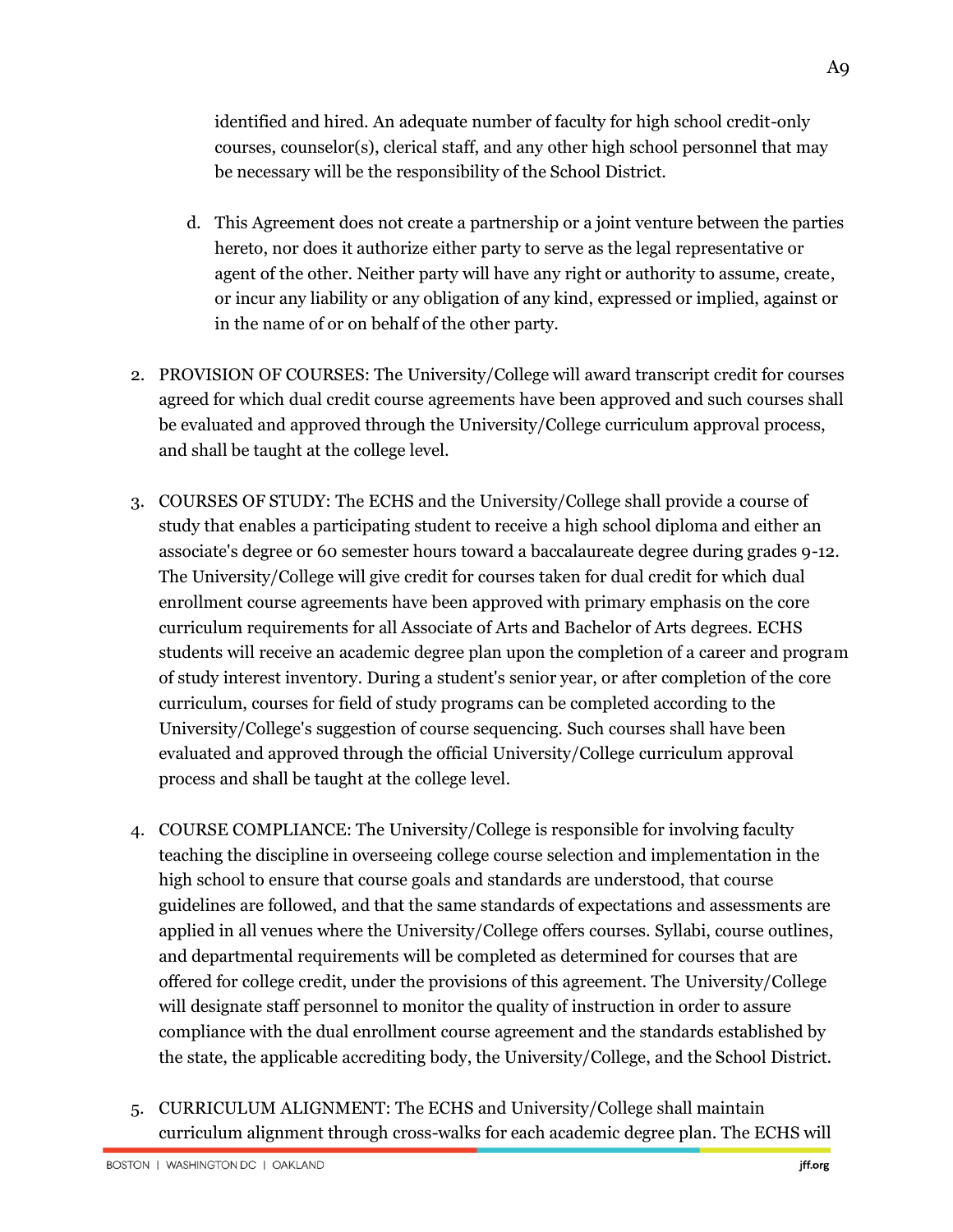provide the University/College with programs of study of interest. The University/College will regularly update the ECHS counselor and principal regarding University/College curricular changes. The ECHS is responsible for ensuring that state course requirements for high school graduation are fulfilled.

- 6. ADMINISTRATION OF STATEWIDE INSTRUMENTS AND COLLEGE ASSESSMENTS: The ECHS shall comply with State Board of Education rules regarding administration of the assessment instruments as required by \_\_\_\_\_\_\_\_ (relevant policy references) and shall adopt a policy that requires a student's performance on an end-of-course assessment instrument for a course listed in this subsection in which the student is enrolled to account for 15 percent of the student's final grade for the course. In addition, the ECHS must administer a college placement exam to all incoming students in grade 9 to assess college readiness and to enable students to begin college courses based on their performance as soon as students are able and willing. The University/College will assist the ECHS in the administration of the college placement exam.
- 7. INSTRUCTORS: All instructors must meet the University/College's academic requirements for all academic dual credit courses as outlined by established faculty credentialing requirements. The approval process for a School District faculty member who might teach a dual enrollment course will be consistent with the standards used to hire a faculty member for the course taught on the University/College campus. The University/College department chair has full authority to interview and to make the final decision regarding the approval and dismissal of faculty teaching courses for University/College in the high schools based on credentials, teaching experience, presentation, subject knowledge, and other instructional factors related to the subject matter. The School District will provide and will be responsible for the evaluation and assessment of instructors and staff for high school credit-only courses conducted in the ECHS. The University/College will provide an instructor who meets the University/College's academic requirements for that course, provided the class has an enrollment of a minimum of \_\_\_\_\_ (minimum number, such as 15) students and no more than \_\_\_\_\_\_ (maximum number, such as 25) students. Exceptions to enrollment minimum and maximum allotments require University/College and departmental approval.
- 8. GRADING PERIODS AND POLICIES: Semester grades and grading policies are outlined in each instructor's course syllabus. ECHS students will be informed by the instructor of academic progress/grade status prior to the last day to drop/withdraw from courses at the University/College. ECHS students struggling to maintain a passing grade will be advised by the instructor or the high school counselor to withdraw from the college course in order to avoid future problems related to admissions, financial aid, and scholarships. Withdrawal from the college course does not result in a withdrawal from the high school course or the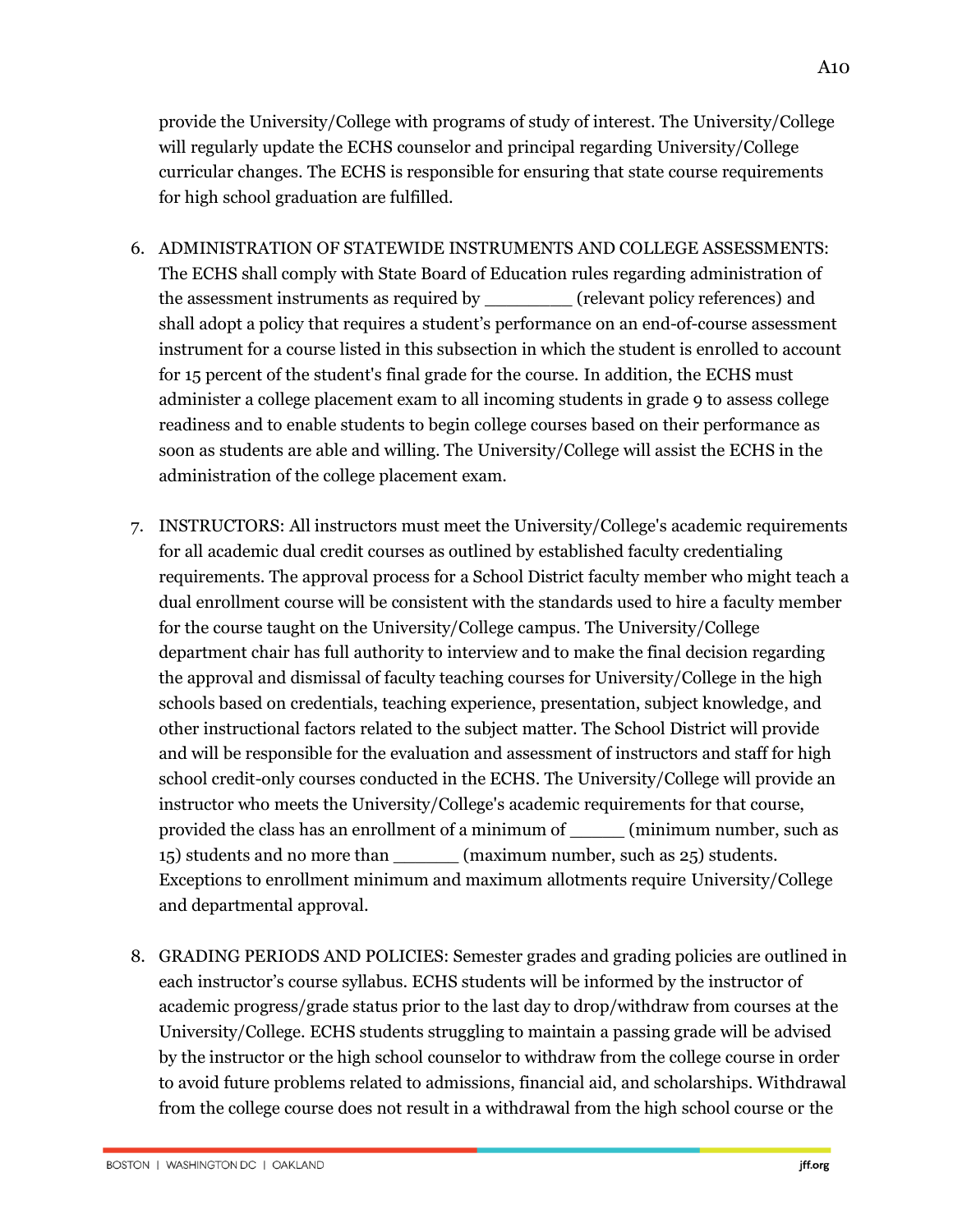ECHS. ECHS personnel are responsible for advising ECHS students concerning academic progress in the high school component of the course.

All grade reports for all students will be produced and disseminated no later than 72 hours (3 business days) following the end of the academic term according to the published schedule. Grades are due to the Office of Admissions by the published date and time. Term and cumulative grade point averages (GPAs) will be reflected on grade reports. All transcript corrections due to major change or repeated courses are updated prior to the next grade-reporting period. The University/College's Registrar will provide appropriate security and confidentiality measures for the reporting and posting of grades and the maintenance of transcripts.

The ECHS shall follow School District policy as to the weighing system for the college grade for the ECHS student's final high school GPA.

ECHS students are expected to meet academic standards for coursework completed at the University/College. Students who fail to maintain a cumulative GPA of 2.00 (C average) are considered scholastically deficient and can be placed on early academic alert, mandatory intervention, or academic suspension as appropriate by the University/College or ECHS. All grade points earned by a student will be included in the computation of semester and cumulative GPA. In the case of a repeated course, the last grade recorded will be used in the computation. Good standing, early academic alert, mandatory intervention, and academic suspension are determined each semester (fall or spring) on the basis of the student's current semester GPA. Academic standing requirements are listed in the University/College's academic catalog. Early academic alert, mandatory intervention, and academic suspension at the University/College may last for one semester (fall or spring). Students placed on early academic alert, mandatory intervention, or academic suspension may enroll for summer sessions for the purpose of raising their cumulative GPA to the level required for good standing. Continued enrollment in the ECHS and University/College will be evaluated according to the process developed by the ECHS and University/College.

ECHS students registering for a course for which they have earned a grade of D, F, or W at the University/College will be required to participate in mandatory advising/counseling and comply with the stated provisions included in the student success agreement, academic improvement plan, or probation contract. Students not participating in the mandatory advising requirement will have an administrative hold placed on their record. The hold, which will prevent registration, will be removed upon completion of the mandatory advising session and completion of a student success agreement, academic improvement plan, or probation contract.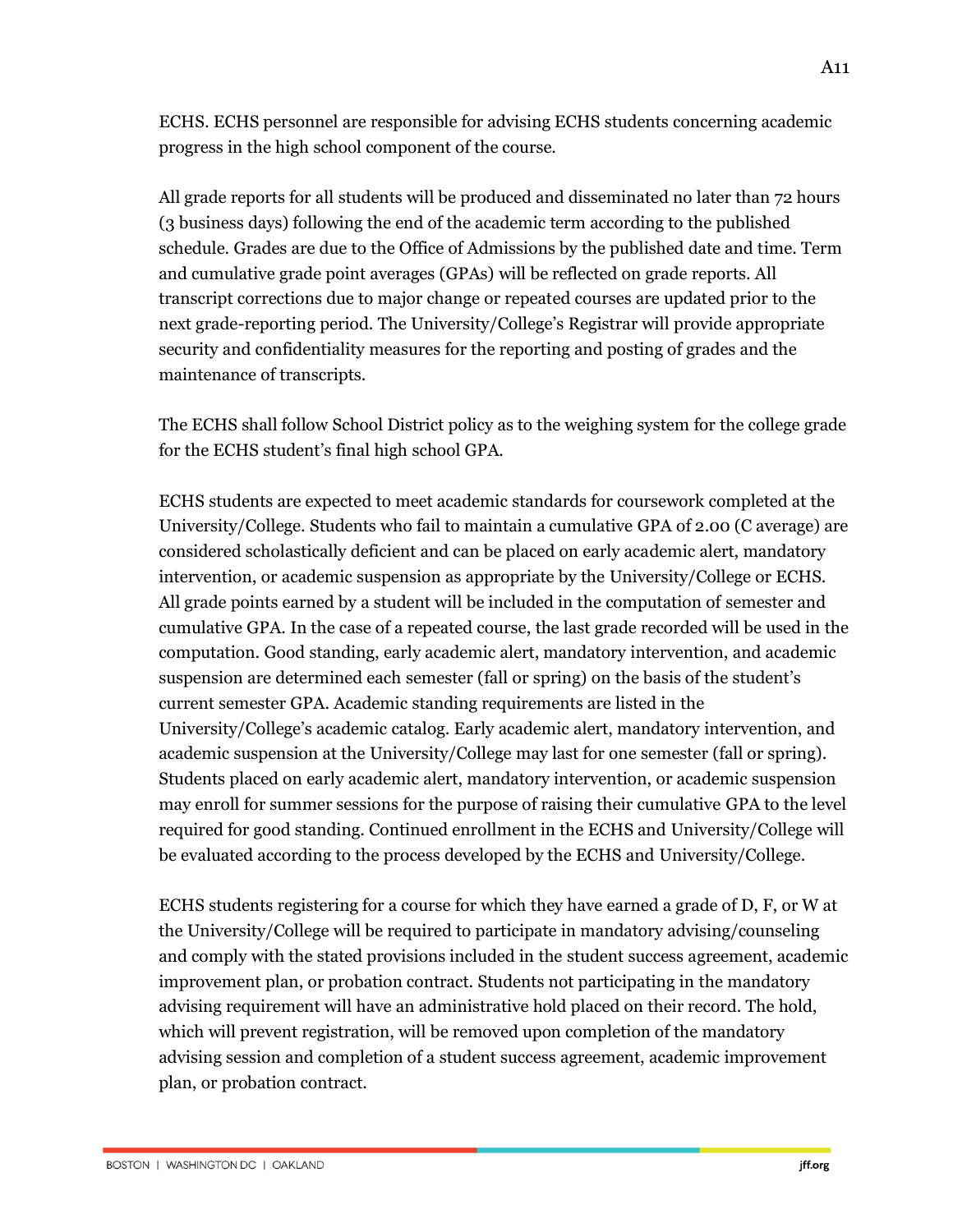Students registering more than two times for a course for which they previously have earned a grade of D, F, or W at the University/College will be limited to enrolling in no more than \_\_\_\_\_ (number, such as 13) credit hours during the fall and spring terms and (number, such as 7) credit hours during each of the summer terms. Exceptions to the credit hour limit will require the approval of the Division Dean overseeing the course.

| Grade         | Interpretation         | <b>Grade Points</b><br>Per Sem. Hour |
|---------------|------------------------|--------------------------------------|
| A             | Excellent              | 4.0                                  |
| B             | Good                   | 3.0                                  |
| $\mathcal{C}$ | Satisfactory           | 2.0                                  |
| D             | <b>Minimum Passing</b> | 1.0                                  |
| F             | Failing                | 0.0                                  |
| I             | Incomplete             | Not computed                         |
| W             | Withdrew               | Not computed                         |

The following grading system is used at the University/College:

- 9. PROFESSIONAL DEVELOPMENT FOR ECHS FACULTY: The ECHS and the University/College shall provide opportunities for ECHS teachers and University/College faculty to collaborate through planning, teaching, and professional development. The ECHS will provide common planning time for ECHS instructional faculty and other appropriate staff including school leaders and, when possible, University/College faculty. Teacher mentoring and professional development will be made available where necessary. When possible, the University/College shall participate and create professional development opportunities for ECHS faculty, including adjunct and dual enrollment faculty trainings each semester.
- 10. FACILITIES, SERVICES, AND RESOURCES: Courses will be conducted at the ECHS, and at the \_\_\_\_\_ Campus (if the University/College has more than one campus) of the University/College. Access to the University/College will be made available following the University/College's academic calendar, including during summer. High school students, instructors, and appropriate staff will receive a campus identification card, and will have access to instructional and certain agreed upon non-instructional resources and services available on the University/College campus. ECHS students are University/College students. Therefore, the University/College's resources and services will be available to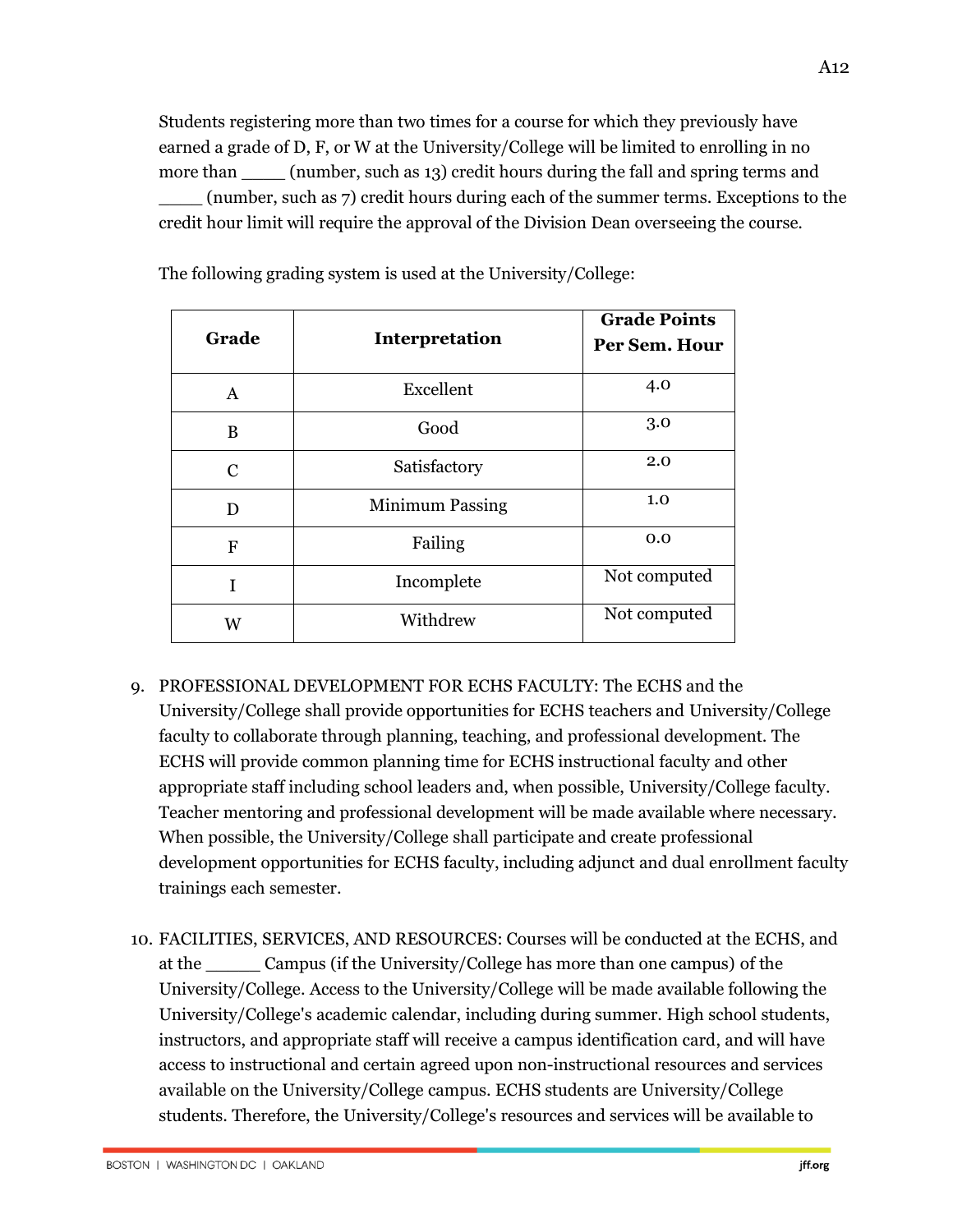ECHS students to support academic success. The School District and University/College will evaluate facilities use on an ongoing basis and determine the necessity of adjusting access in the future.

- 11. TUITION AND FEES: The University/College waives all student tuition and fees for college courses, including the student advising and library usage fees. The School District will assume responsibility for timely payment of costs incurred to recover University/College expenses for faculty traveling to the ECHS campus or for college course sections whereby a course is provided solely for ECHS students. The School District is encouraged to hire academic master's credentialed faculty for all high school credit-only courses and future college courses to support sustainability of the ECHS. Changes to the funding formula for either the School District or the University/College will be reviewed yearly to determine whether adjustments are needed. Any such adjustments will be communicated to the School District during the spring semester to align with the district's budget process.
- 12. INSTRUCTOR COSTS: The School District will assume responsibility for the timely payment of costs incurred to recover University/College expenses for college courses taught as cohort sections as delineated in the dual enrollment course agreements. The School District is encouraged to hire academic master's credentialed faculty for all high school credit-only courses and future college courses to support sustainability of the ECHS. Changes to the funding formula for either the School District or the University/College will be reviewed yearly to determine whether adjustments are needed. Any such adjustments will be communicated to the School District during the spring semester to align with the district's budget process.
- 13. ELIGIBLITY OF ECHS STUDENTS FOR FINANCIAL ASSISTANCE: ECHS students are eligible for financial assistance for courses taken outside of the course offerings at the ECHS. Tuition and fees are waived when students enroll in classes to advance within their selected degree plans. Courses can be taken during fall, spring, or summer semesters and may include nontraditional course offerings such as distance education courses. Enrollment in courses outside of the student's selected degree plan will require approval from the ECHS principal and counselor and the University/College prior to enrollment in the course.
- 14. BOOKS AND SUPPLEMENTAL MATERIALS: The School District will provide ECHS students with University/College-approved textbooks and supplemental materials, including, but not limited to, departmental course software. The School District will also be responsible for purchasing all textbooks, supplemental materials, supplies, and operational equipment required for high school credit-only classes, and will provide them to students enrolled in the ECHS program. Textbooks purchased by the School District for dual enrollment college courses taught as part of the ECHS academic program can be used for at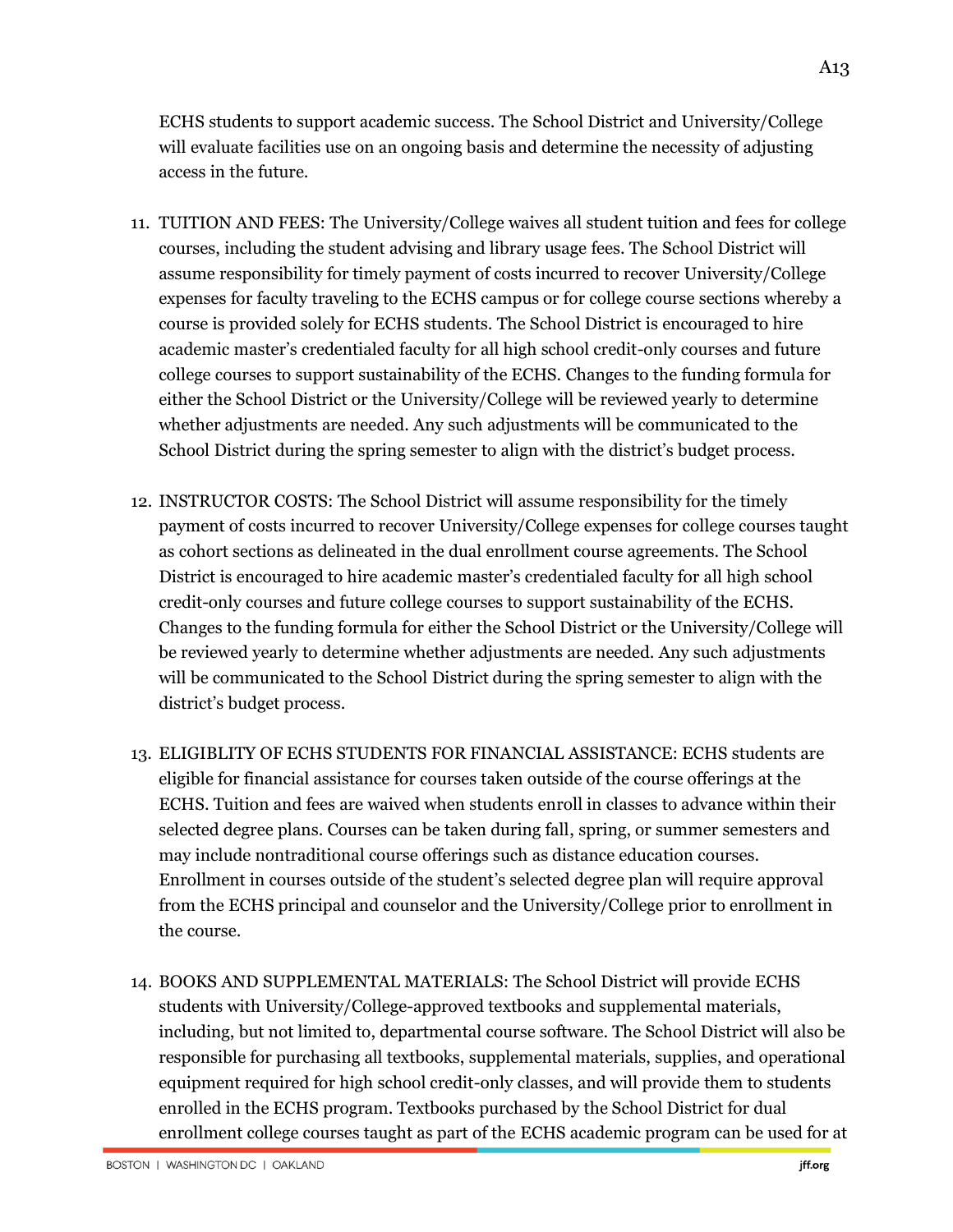least four (4) years from the date of purchase, as mutually agreed upon by both institutions. When the textbook is no longer available from the publishing company or when the textbook is for a technology-based course, the School District is responsible for purchasing new textbooks for ECHS students, as needed. All other textbooks needed for ECHS students taking college classes with regular college students will be the responsibility of the School District and shall be the current textbook as adopted by the University/College's divisions and departments.

- 15. INSTRUCTIONAL CALENDAR: The instructional calendar of the ECHS will mirror that of the University/College, which includes all major holidays and campus closings when facilities are not available or accessible. The ECHS will incorporate a flexible calendar to maintain instructional integrity for both state and college instructional requirements.
- 16. STUDENT ENROLLMENT: Upon mutual agreement, the University/College will assist with enrollment at least (number of times, such as once) per semester for all students who are qualified and wish to enroll in academic dual credit courses. ECHS students must meet the same requirements and pre-requisites as all University/College students for college classes. Currently, ECHS students are exempt from \_\_\_\_\_\_ (name of assessment, if applicable). Reading and Writing scores of \_\_\_\_ and Math scores of \_\_\_\_ permit exemption. Academic placement is also based on the assessment scores below. Students wishing to enroll in certificate courses (i.e., career and technical classes) need to enter the requirements here, such as meeting the standard passing score needed for graduation from high school on the English and/or the Math portion of the [name of assessment). ECHS students are required to meet \_\_\_\_\_\_\_ requirements when changes to the exemption scores occur at the state or college level to comply with policy.

| <b>Subject Area</b> | <b>Name of</b><br><b>Assessment 1</b> | Name of<br><b>Assessment 2</b> | <b>Course</b><br><b>Placement</b> |
|---------------------|---------------------------------------|--------------------------------|-----------------------------------|
| <b>Reading</b>      | (Minimum score)                       | (Minimum score)                | College Reading<br>Standard       |
| Writing             | (Minimum score)                       | (Minimum score)                | College Writing<br>Standard       |
| Math                | (Minimum score)                       | (Minimum score)                | College Math<br>Standard          |

Enrollment in dual credit courses is contingent upon ECHS students maintaining scholastic progress standards as outlined in the University/College academic catalog. In addition, an ECHS student who is indebted to the University/College will not be allowed to register until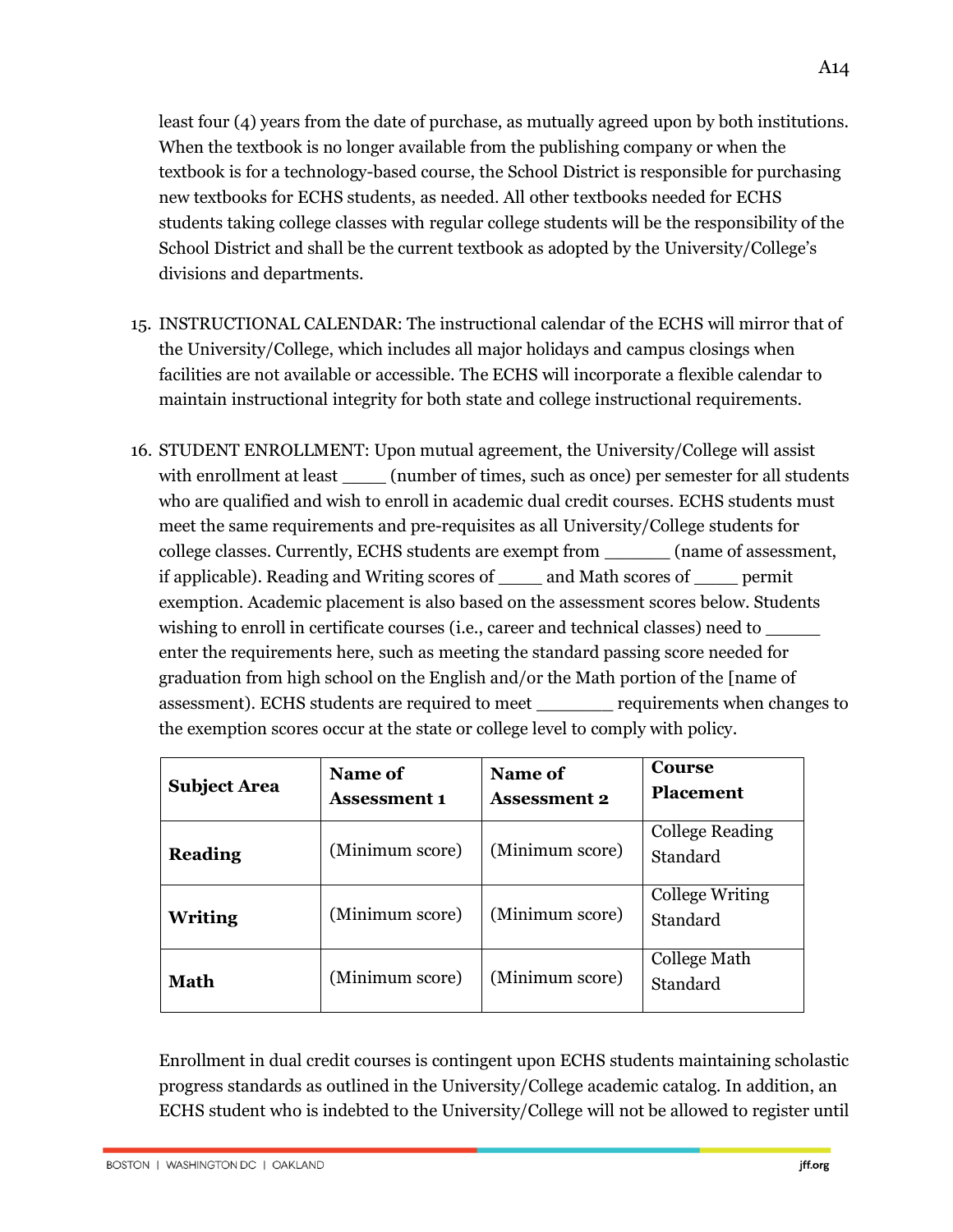all financial obligations due are cleared. The ECHS principal's office and counseling center, working with the University/College's (name of office), will maintain a schedule of courses that will be offered to every cohort class for planning and advising and share information regarding student enrollment.

- 17. STUDENT ATTENDANCE POLICIES: ECHS students are required to maintain regular and punctual attendance in class and laboratories to meet the required number of contact hours per semester. Therefore, absences, dismissal of classes, and early release (except in emergency or inclement weather, or when related to state-mandated assessment days), are in violation of the contract between the ECHS, the University/College, and the (state higher education coordinating board or other governing agency).
- 18. STUDENT CONDUCT: ECHS students are required to adhere to University/College regulations regarding facilities and equipment usage, and University/College and School District codes of conduct and policies, and are subject to appropriate action taken by the School District and University/College.
- 19. SAFETY: If any high school student, instructor, or administrator should experience an accident or sudden illness while on the University/College premises, the response to such incidents will be based upon the guidelines and operational procedures of the School District and University/College regulations as well as other agreements between the School District and the University/College that have been executed for specific issues. Upon mutual agreement, the University/College may require the School District to provide School District staffing or security personnel, when requested by the University/College, for any classes taught by college faculty at the ECHS or at the University/College.
- 20. TRANSPORTATION: The School District will provide transportation to and from the ECHS for their students as required, as deemed necessary, and as appropriate under state law and School District rules and procedures. The School District will also provide transportation for all ECHS field trips for its students.
- 21. FOOD SERVICES: The School District will provide for all student, faculty, and staff meals as required and appropriate under state and federal laws and School District rules and procedures. The ECHS may purchase food on campus on college-visit days.
- 22. FUNDING AND AVERAGE DAILY ATTENDANCE (ADA): The ECHS shall generate ADA funds for the School District from the attendance of students, which will be used to provide funding for the operations and expenditures of the high school as authorized by state law.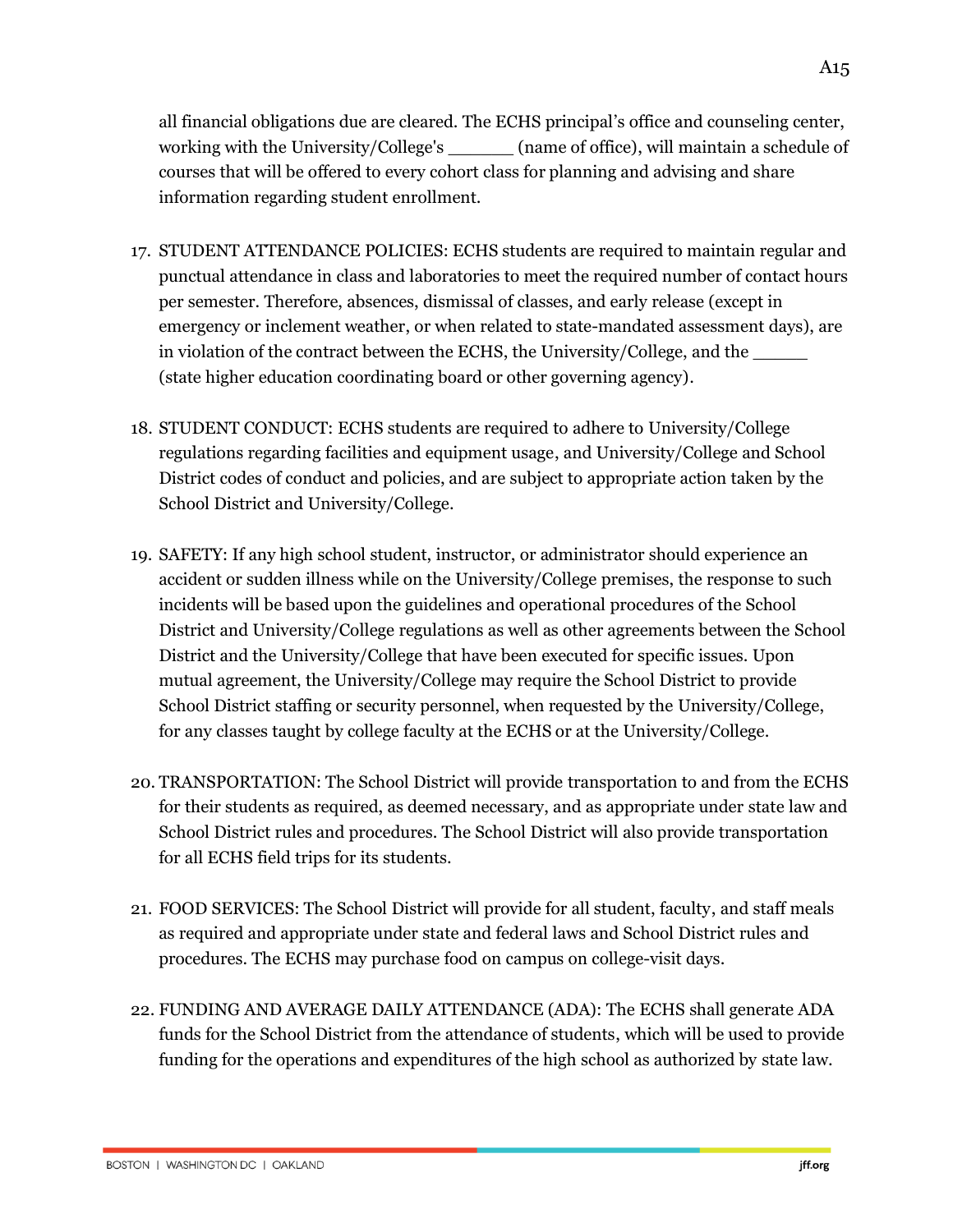- 23. EVALUATION: The School District and the University/College will develop a plan for the evaluation of the ECHS program to be completed each year that will include, but not be limited to, attendance and retention rates, GPA of high school-credit-only courses and college courses, satisfactory progress in college courses, and adequate progress toward the college readiness of students in the program.
- 24. DISCONTINUATION OF ECHS OPERATION: Should the School District or University/College elect to discontinue the operation of the ECHS, the provisions for serving the students will include the following:
	- a. When only grade 9 and 10 cohorts are enrolled, the ECHS will discontinue operation at the end of the school year in which the partners decide to close the ECHS. Students in grades 9 and 10 will be received by the comprehensive high school within the district.
	- b. An ECHS with grade 11 and 12 cohorts will continue operation through that cohort's scheduled graduation from the ECHS.

While in the process of discontinuing operation, the ECHS may not enroll any additional students in the ECHS in grades that have been phased out. In addition, while the ECHS is in the process of discontinuing operation, the ECHS must continue to meet all of the required design elements and provide full support for all students enrolled in the ECHS as mandated by the \_\_\_\_\_ (governing agency) and other regulating partners.

- 25. INDEMNIFICATION: To the extent authorized by law, in consideration of the performance of both parties of this agreement, each party does hereby agree to indemnify and hold harmless all agents, servants, and employees of the other party from and against any and all claims and liabilities from any acts or omissions of the other party, its agents, servants, or employees, in the performance of this Agreement, except that neither party shall indemnify the other for claims or liabilities arising solely from the negligence, act, or omission of the other party.
- 26. AMENDMENT: The parties to this MOU acknowledge that it may be necessary to amend and/or modify this MOU from time to time in order to address additional concerns or issues that arise as the program progresses. However, no amendment, modification, or alteration of the terms of this agreement shall be binding unless the same is in writing, dated subsequent to the date hereof and duly executed by an authorized representative of the parties hereto.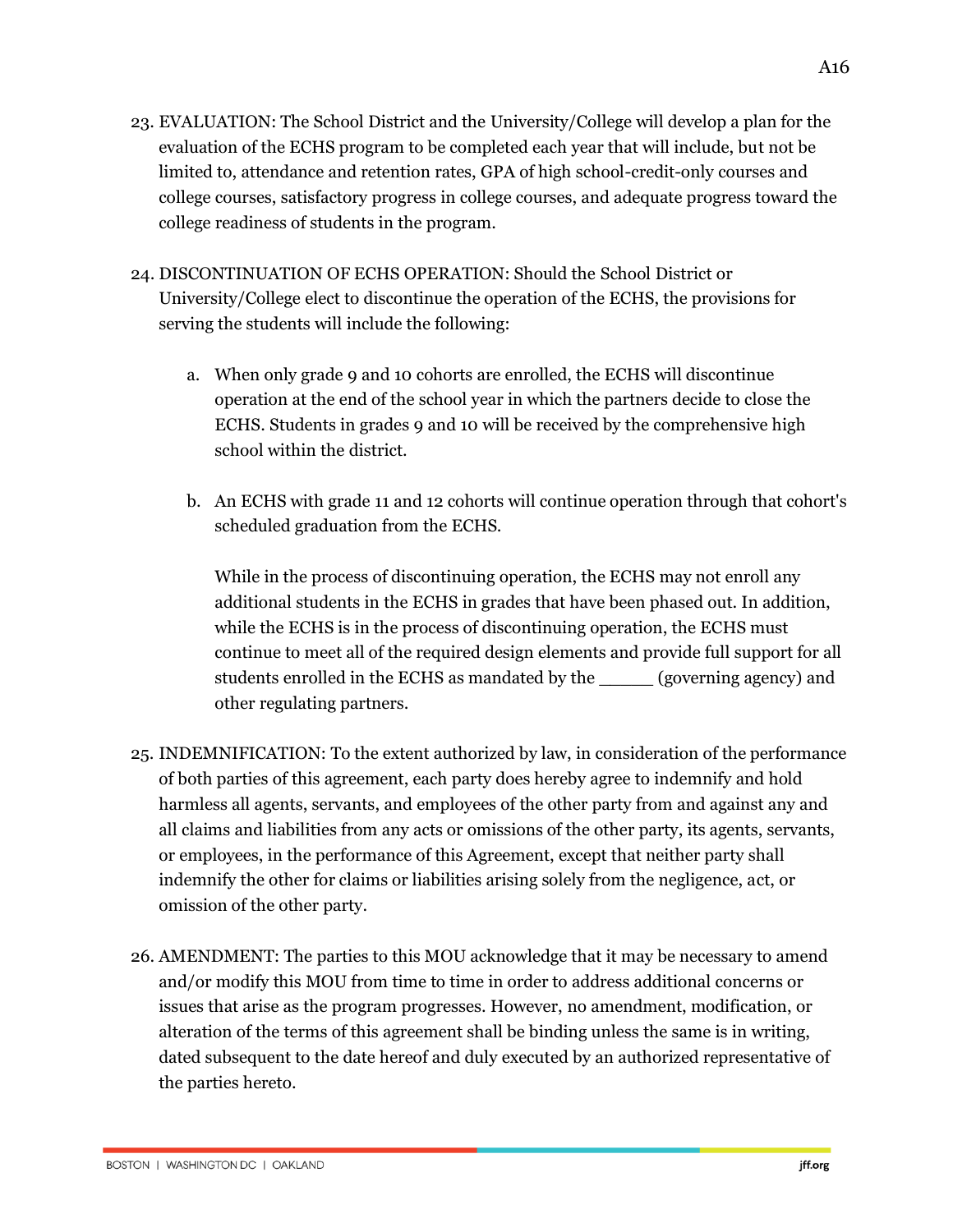- 27. TERM, RENEWAL AND TERMINATION OF AGREEMENT: The MOU will be in effect through \_\_\_\_\_\_ (end date). The MOU will be reviewed on an annual basis and the parties may mutually agree to renew the MOU for successive one (1) year terms. During any fiscal year, the University/College and School District reserve and have the right to terminate this MOU upon service of written notice to the other party no later than the first business day in \_\_\_\_\_ (month, such as November). If notice of termination is given, the contract will terminate at the end of the fall semester in that fiscal year during which the terminating party gives the other such written notice to the other party 90 days prior to the date of termination. In this event, the date of termination will be the day after the end of the semester during which the 90-day period expires and after the provisions for serving students through the discontinuation process of the ECHS, as outlined in this MOU, have been fulfilled.
- 28. CONFIDENTIALITY OF STUDENT RECORDS: The parties agree to maintain the records of all students in accordance with all applicable federal, state, and local laws. The parent(s) of any authorized student shall have access to his or her child's records. In accordance with the Family Education Rights and Privacy Act ("FERPA") (20 U.S.C. § 1232g) and School District Board policy, all records relating to students which are generated or maintained by either party shall be considered education records in accordance with applicable laws and policies. All parties shall maintain the confidentiality of these and all education records in accordance with all applicable state, federal, and local laws and regulations, including FERPA and School District Board policy. The parties shall not release education records to any third party without prior written consent by the student's parent or other person in lawful control of the student or by a student who is 18 years of age or older, except as otherwise permitted by law.
- 29. STUDENT DIRECTORY INFORMATION: Upon enrolling in a dual enrollment course, the student's information will become part of the University/College's student directory information and subject to the state Public Information/Records Act.
- 30. SEVERABILITY: If any clause or provision of this agreement is determined to be illegal, invalid, or unenforceable under present or future laws effective during the term of this agreement, including any renewals, then in that event it is the intent of the parties hereto that the remainder of this agreement shall not be affected thereby, and it is also the intent of the parties to this agreement that in lieu of each clause or provision of this agreement that is illegal, invalid, or unenforceable, there be added as part of this agreement a clause or provision as similar in terms to such illegal, invalid, or unenforceable clause or provision as may be possible and be legal, valid, and enforceable.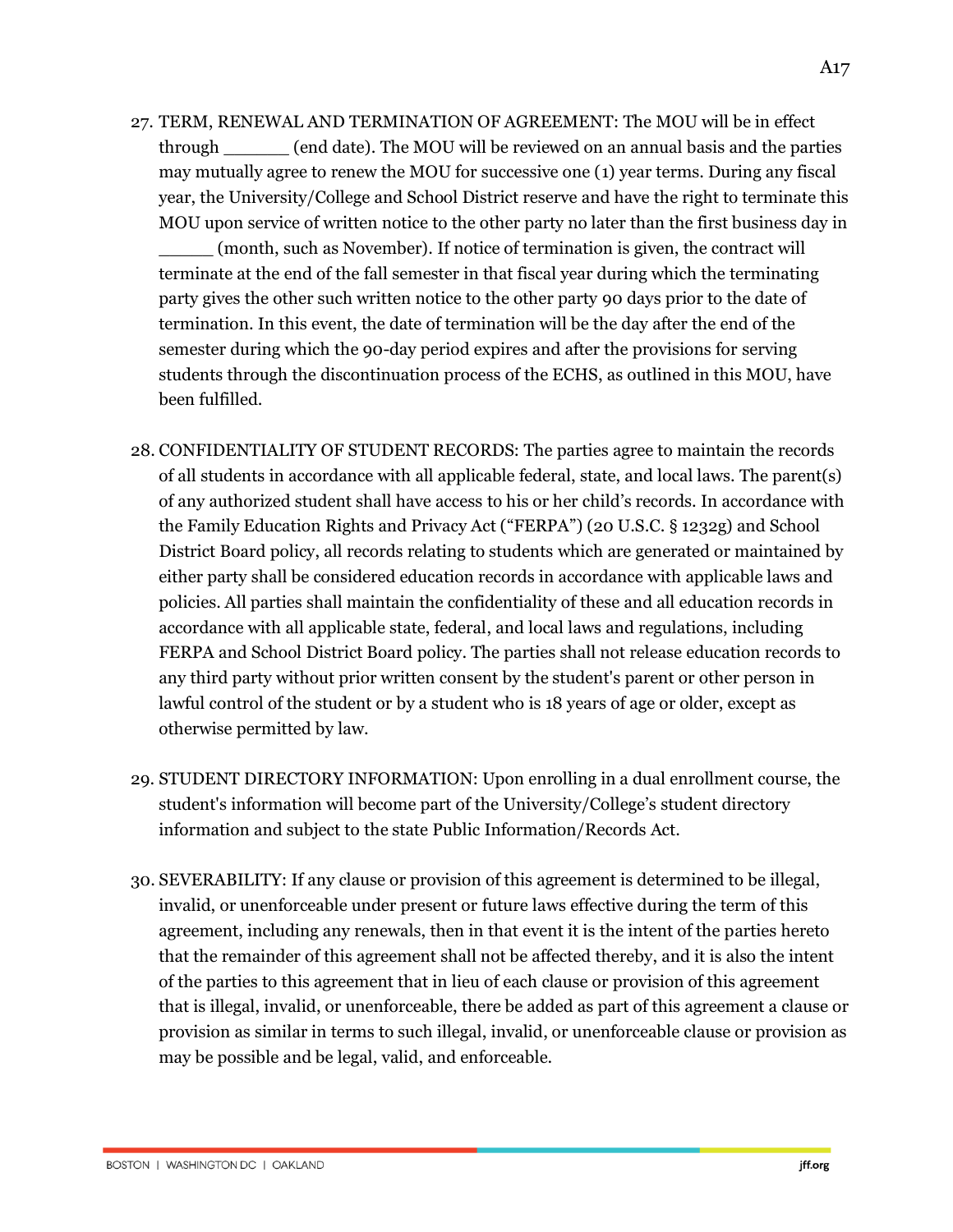- 31. STUDENT DATA: Collecting and sharing data between the University/College, ECHS, and the School District will follow University/College and the School District procedures and policies to provide support for decision-making processes.
- 32. NON-DISCRIMINATION: Any discrimination by either party or their agents or employees on account of race, color, sex, age, religion, disability, or national origin in relation to the performance of any obligations or duties under this agreement is prohibited.
- 33. NO PARTNERSHIP: This agreement does not create a partnership or a joint venture between the parties hereto, nor does it authorize either party to serve as the legal representative or agent of the other. Neither party will have any right or authority to assume, create, or incur any liability or any obligation of any kind, expressed or implied, against or in the name of, or on behalf of the other party.
- 34. NOTICES: Notices to the parties hereto required or appropriate under this agreement shall be deemed sufficient if in writing and mailed, registered or certified mail, postage prepaid, addressed to:
	- 1. On behalf of the School District:
		- a. (Contact name, phone number, email, mailing address)
	- 2. On behalf of the University/College:
		- a. (Contact name, phone number, email, mailing address)
- 35. STATE LAW TO APPLY: This agreement shall be construed under and in accordance with the laws of the State of and all obligations of the parties created hereunder are performable in County, (state).
- 36. FORCE MAJEURE: Neither party to this agreement shall be required to perform any term, condition, or covenant in this agreement so long as performance is delayed or prevented by force majeure, which shall mean acts of God, strikes, lockouts, material or labor restrictions by a governmental authority, civil riots, floods, and any other cause not reasonably within the control of either party to this agreement and which by the exercise of due diligence such party is unable, wholly or in part, to prevent or overcome. If, by reason of force majeure, either party is prevented from full performance of its obligations under this agreement, written notice shall be provided to the other party within three days.
- 37. CAPTIONS. The captions contained in this agreement are for convenience of reference only and in no way limit or enlarge the terms and conditions of this agreement.
- 38. AUTHORITY: The signers of this agreement hereby represent and warrant that they have authority to execute this agreement on behalf of each of their respective entities.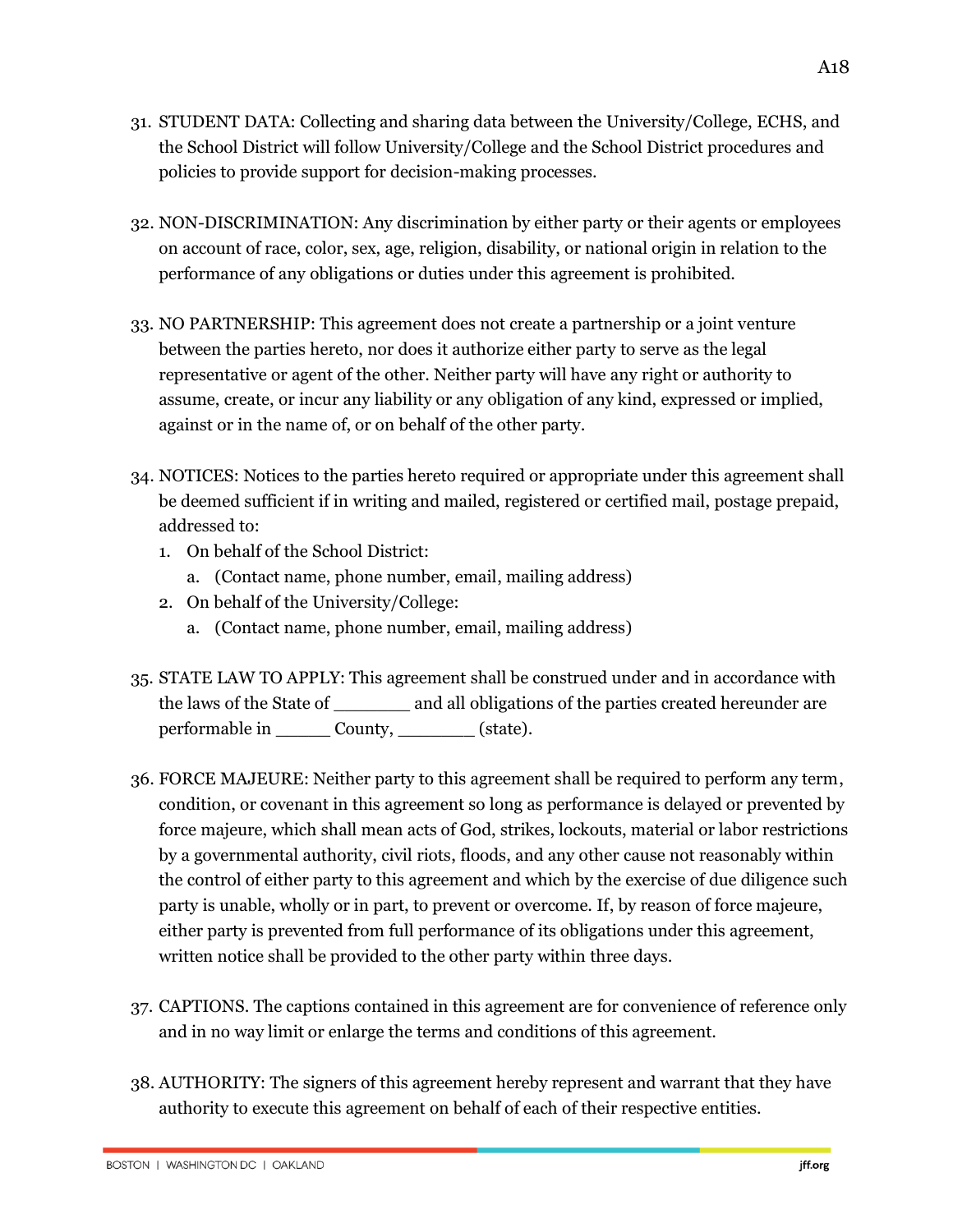39. COMMITMENT OF CURRENT REVENUES ONLY (NO APPROPRIATION): In the event that during any term hereof, the governing body of any party anticipates not appropriating, or does not appropriate, sufficient funds earmarked to meet the obligations of such party for a succeeding fiscal year, the non-appropriating party covenants to give written notice of non-appropriation to the other party. Such notice shall be given no later than \_\_\_\_\_\_ (date, such as July 1, 2021). Such notice shall entitle both parties to terminate the agreement for the subsequent fiscal year beginning September 1. The parties intend this provision to be a continuing right to terminate this agreement at the expiration of each budget period of each party hereto pursuant to the provisions of \_\_\_\_\_\_\_ (state code).

IN WITNESS THEREOF, the parties have duly approved this MOU, executed in duplicate originals on this [date] of [month], [year].

# **University/College**

(Name of authorized rep) Date (Title of authorized rep)

# **School District**

(Name of authorized rep) Date (Title of authorized rep)

jff.org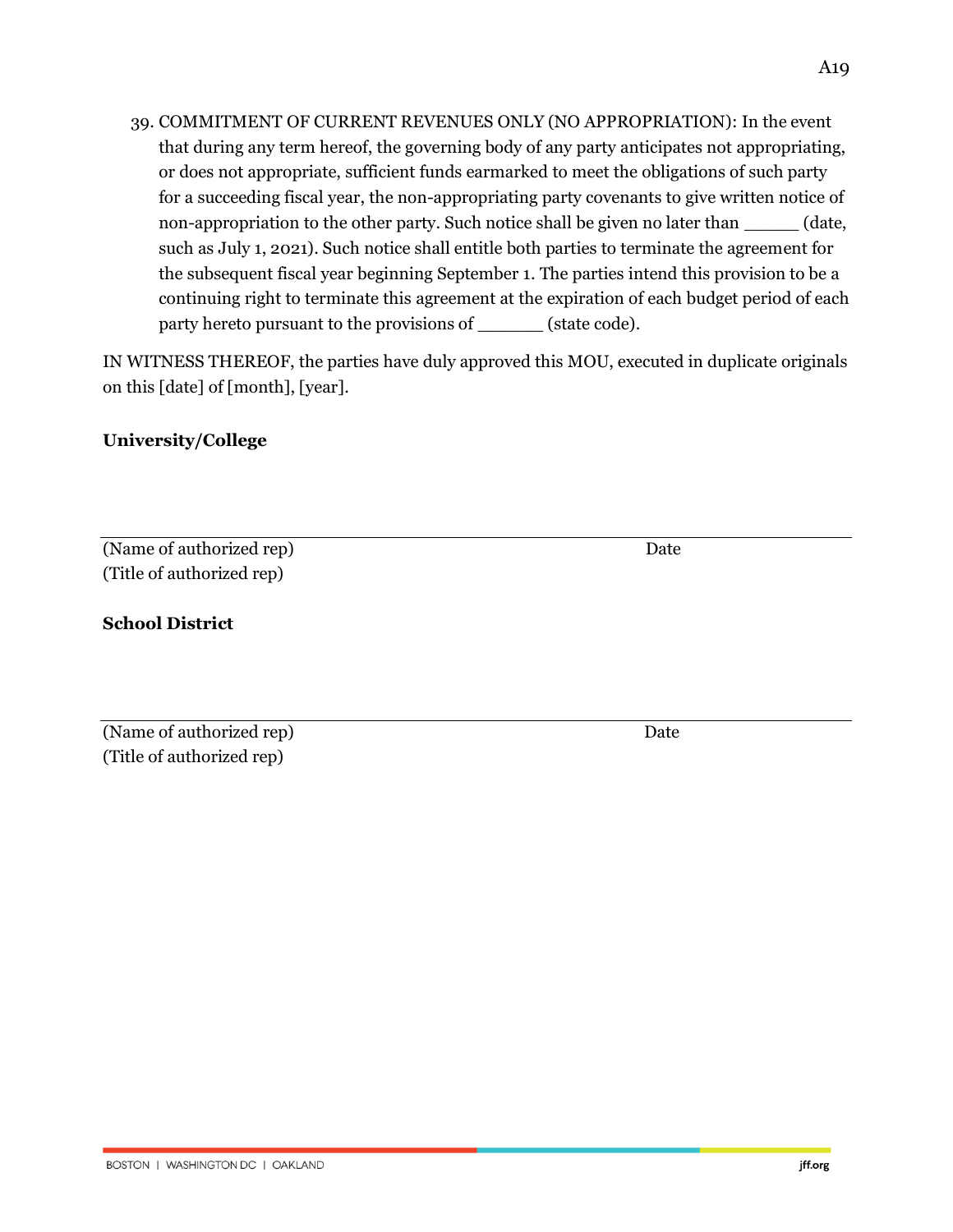# **Work-Based Learning Sample**

# **SUMMER JOBS PROGRAM EMPLOYER AGREEMENT**

### **Work-Based Learning Plan Requirements**

The site supervisor agrees to complete the Work-Based Learning Plan in conjunction with a Workforce Investment Board job coach and the intern twice during the placement on the following dates:

Review Date 1:

Expected Start Date:

Job Title:

Review Date 2:

Expected Start Date:

#### **Employer/Workforce Investment Board Agreements**

*Employer agrees to:*

- Provide adequate supervision to participants.
- Provide a description of what the participant will be learning. Please include your expectations, rules and consequences, and the best way to approach you for help.
- Provide adequate projects to fully utilize the participants—highlight goals to work toward.
- Be open to meeting biweekly or more frequently to give feedback on progress, strengths, weaknesses, and any issues.
- Utilize the state Work-Based Learning Plan.
- Provide clear boundaries through formal orientation/training for acceptable and unacceptable behavior.
- Provide open channels of communication with supervising staff.
- Provide a comfortable and safe environment.
- Permit occasional access to the worksite by Workforce Investment Board staff to provide case management, monitoring, and counseling.
- Provide accurate time and attendance records to the Workforce Investment Board via timesheets.
- Assure that no participant will be used to displace regular employees.
- Assure compliance with the Civil Rights Act of 1964.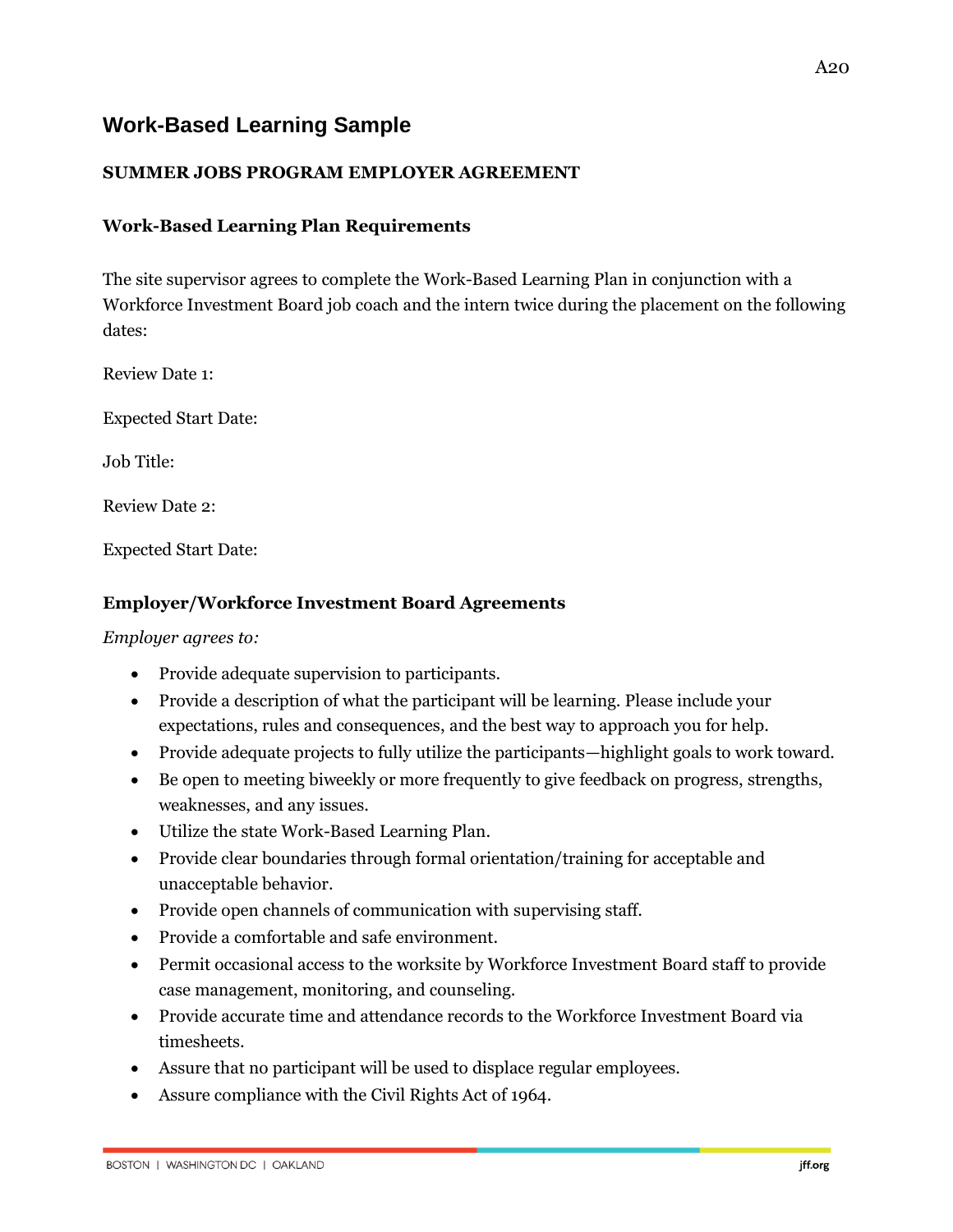- Ensure safe working conditions and observance of all applicable Child Labor Laws as described in the supervisor manual.
- Assure compliance with the Americans with Disabilities Act.
- Notify the Workforce Investment Board of accidents within 24 hours of the incident using the accident report provided.
- If a participant does not report to the worksite and/or is consistently tardy, please contact the office immediately.
- Sign all participant time sheets and submit them to the Workforce Investment Board according to the attached schedule. Time sheets must be received by the Workforce Investment Board in order for the participant to be paid.
- Participants are not paid for sick, vacation, or recreation time.
- Please ensure participant time sheets are accurate and filled out in their entirety *before* the supervisor signs.

# *The Workforce Investment Board agrees to:*

- Adhere to all federal, state, and Workforce Investment Board requirements.
- Orient the worksite to the Workforce Investment Board's policies and procedures.
- Inform the worksite of the procedure to account for participants' time and attendance.
- Keep open regular communication with the worksite and the participant.
- Process payrolls based on time sheets.
- Provide Workers' Compensation for all enrollees.
- Monitor worksite and participant compliance with this agreement.
- Advise employers on best practices for training and educating youth.
- Provide the worksite with concise instructions for completing and implementing the state Work-Based Learning Plan.

# **Unsubsidized Employer / Workforce Investment Board Agreement**

- Employers who are participating in  $\_\_\%$  unsubsidized placements will be billed for  $\_\_\%$ of the youth's total wages and fringe by the Workforce Investment Board within 30 days after the unsubsidized placement end date.
- Youth participating will be paid \$10.00 per hour throughout the placement duration.
- Timesheets need to be signed by the youth, by the employer, and verified by Workforce Investment Board staff.
- Youth will be paid biweekly according to the payroll schedule discussed.
- All youth under the age of 18 are required to have a work permit and provide a copy to all parties in this agreement.
- The Work-Based Learning Plan will be administered during the youth's time in the program.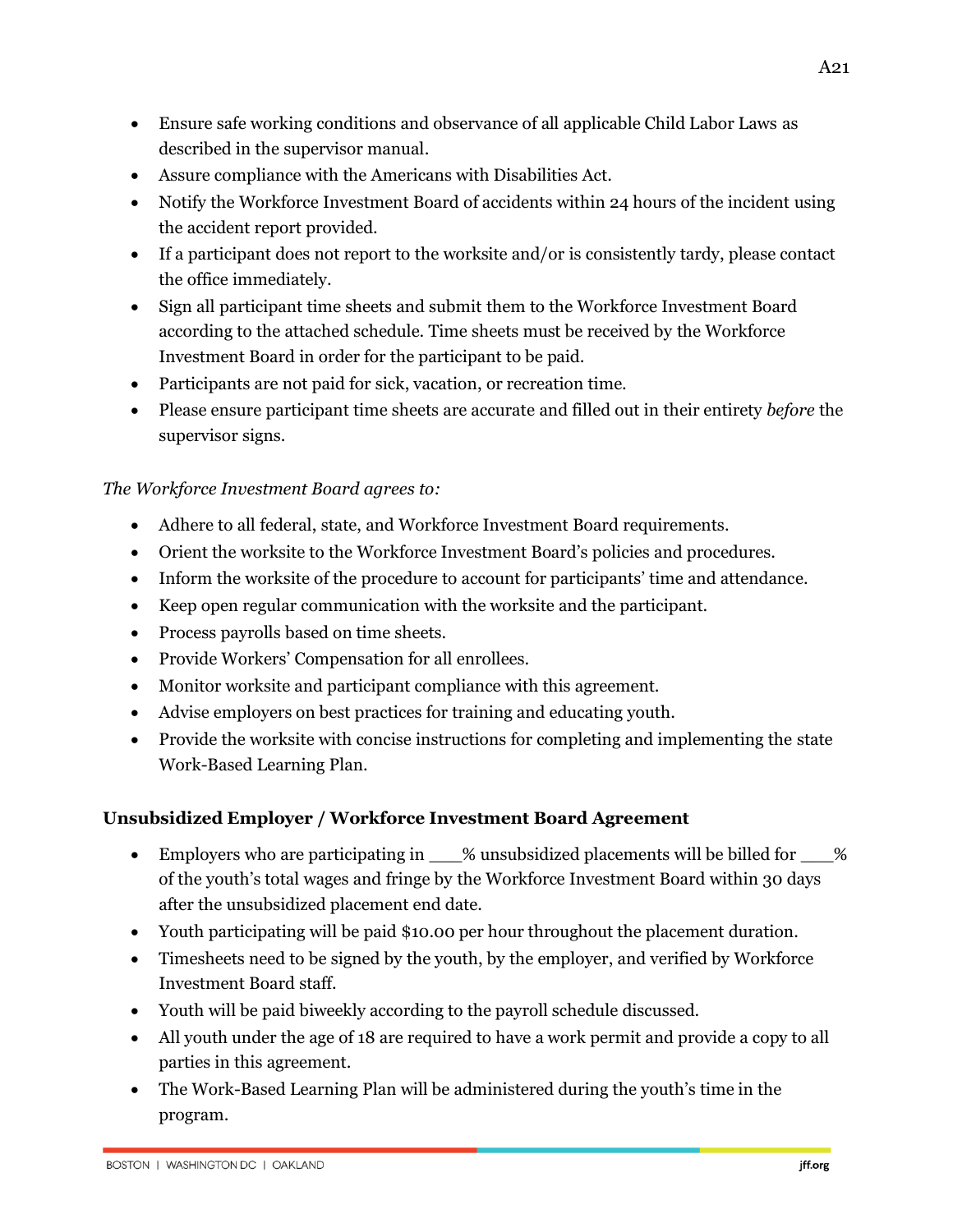# **I have read the Employer / Workforce Investment Board agreement and I agree to follow the terms stated within.**

| <b>Worksite Supervisor Signature</b> | <b>Print Name</b> | Title | Date |
|--------------------------------------|-------------------|-------|------|
|                                      |                   |       |      |
|                                      |                   |       |      |
| Workforce Investment Board           | Print Name        | Title | Date |
| <b>Staff Signature</b>               |                   |       |      |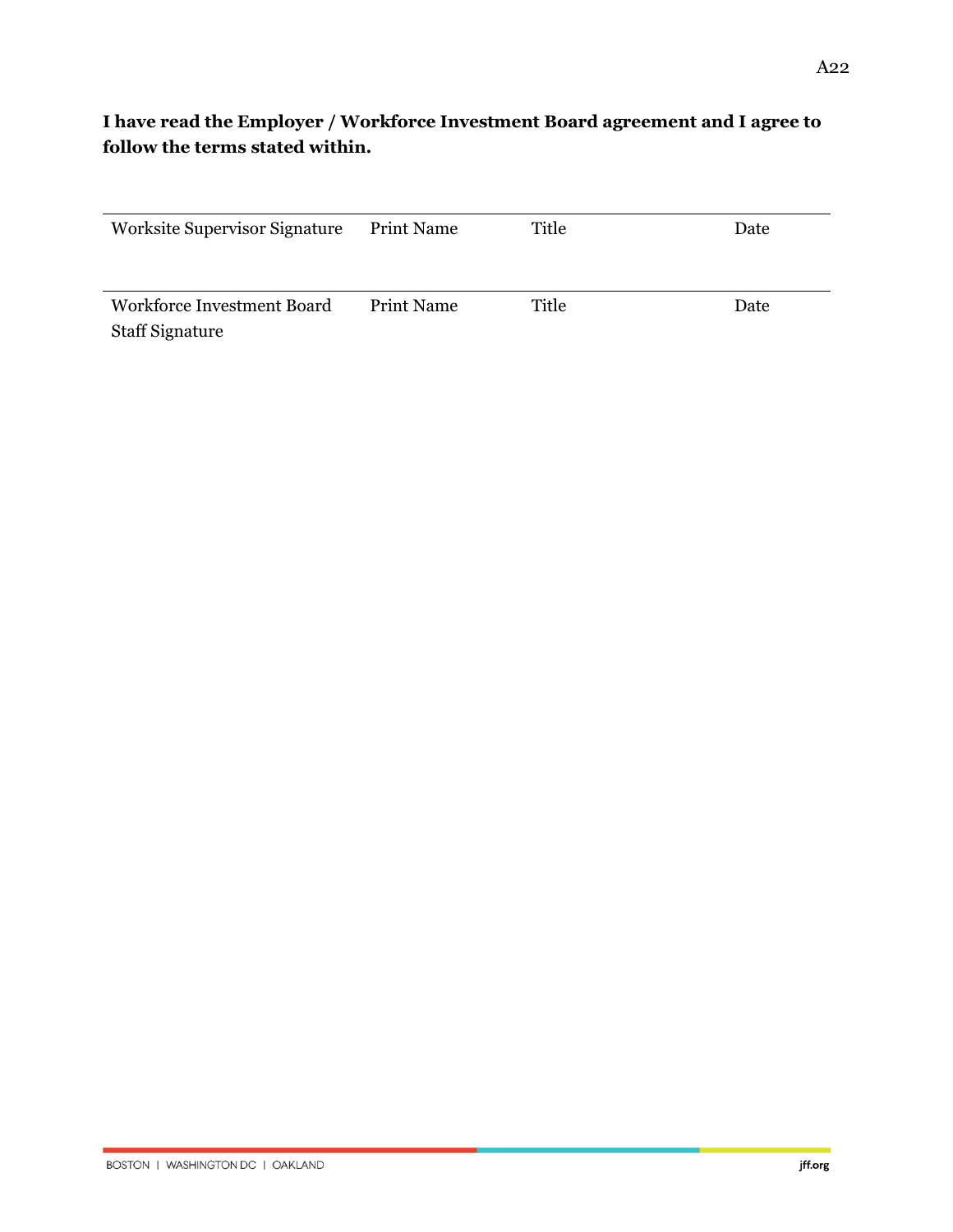# **Steering or Advisory Committees Sample 1**

**Memorandum of Understanding (Name of Project/Initiative) (Start Date)—(End Date) (Name of Pathway)**

The \_\_\_\_\_\_\_ (name of pathway) is a grades 9 to 14 career pathway program that enables participating students at \_\_\_\_\_\_\_ High School to graduate high school, transition to \_\_\_\_\_\_\_ University/College, attain a degree/certificate in \_\_\_\_\_ (e.g., Mechanical Engineering Technology), and obtain a career employment position in \_\_\_\_\_\_ (e.g., advanced manufacturing).

The pathways program is a partnership between \_\_\_\_\_\_\_ High School, \_\_\_\_\_\_ University/College, the \_\_\_\_\_ Workforce Investment Board, local and regional \_\_\_\_\_ (e.g., advanced manufacturing) companies, and area businesses that provide direct services to the regional \_\_\_\_\_\_ (e.g., advanced manufacturing) industry.

# **STATEMENTS OF AGREEMENT AND COLLABORATION**

### **The Workforce Investment Board Agrees to the Following:**

- Serve as the facilitator and convener of ongoing strategic planning, program development, partnership enhancement, and program implementation for the pathways program.
- Serve as the liaison with (name of intermediary organization) to coordinate the consulting and technical assistance services to the pathways program team members.
- Identify additional (industry, e.g., advanced manufacturing) companies to partner in the pathways program and coordinate their engagement in program activities and events.
- Identify funding opportunities that will allow the pathways program to implement creative, educationally sound programing and activities that will enrich the pathways experience for participating students.

# **The Employer Partners Agree to the Following:**

- Work in a spirit of partnership and collaboration, mutual support, and trust with \_\_\_\_\_ High School, \_\_\_\_\_ University/College, program consultants, and other participating collaborators.
- Serve on the Pathways Steering Committee and other committees that may evolve during the life of the pathways program.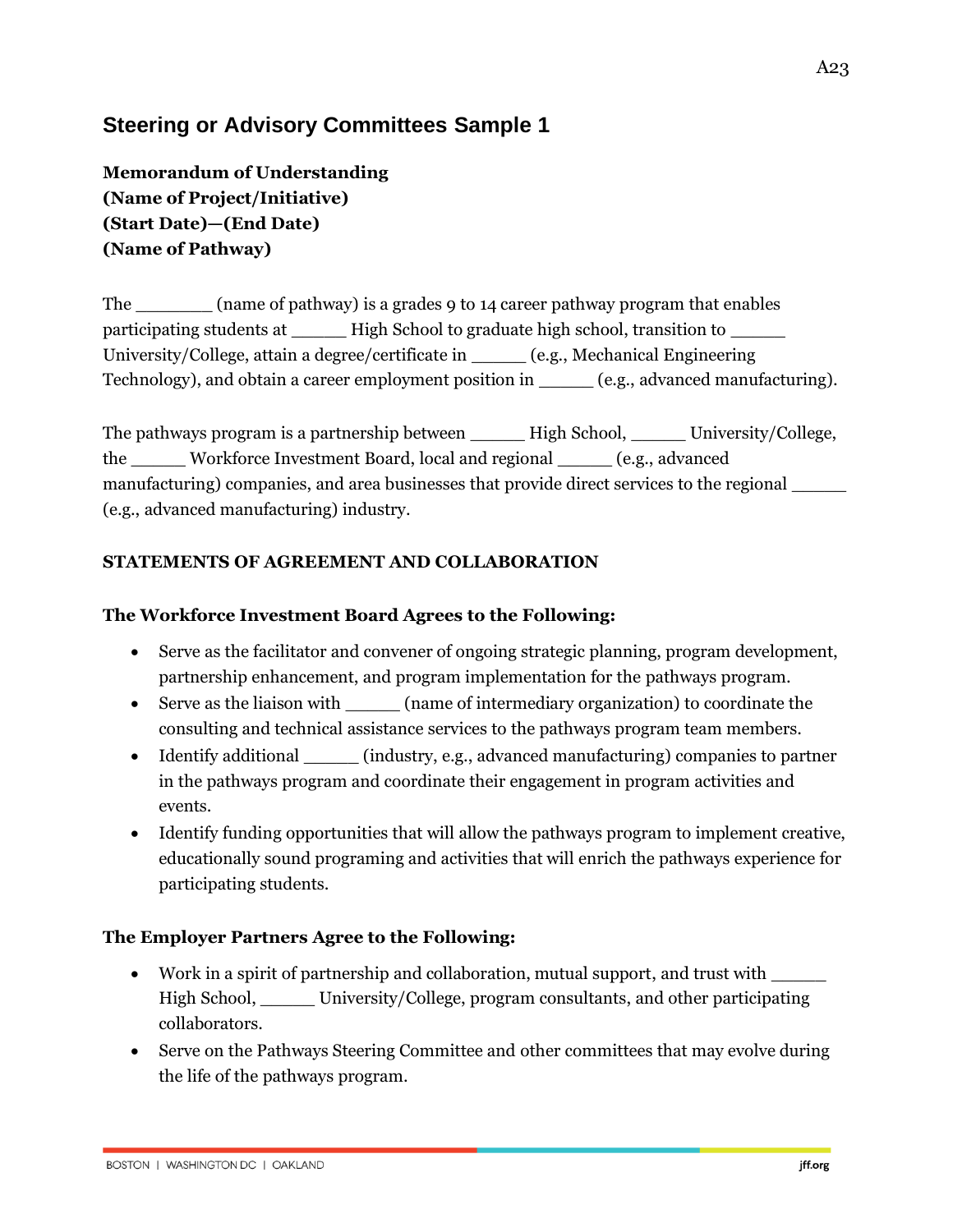- Conduct company tours and open houses for students, parents, and teachers/counselors to expose them to the broad business of \_\_\_\_\_ (e.g., manufacturing), and to educate and inform them of career pathways in  $(e.g., advanced manufacturing)$ .
- Participate in school-based opportunities to present career information to pathways students that will familiarize them with career pathways in \_\_\_\_\_ (e.g., advanced manufacturing) and those business sectors that support the \_\_\_\_\_\_(e.g., manufacturing) industry.
- Sponsor and support events and activities that recognize and acknowledge the accomplishments and successes of students participating in the pathways program.
- Promote and market the pathways program to other (e.g., precision manufacturing) companies to strengthen and broaden industry engagement.
- Provide technical guidance on curriculum contextualization and alignment that will strengthen the academic and technical education of participating pathway students.
- Serve as paid and/or unpaid internship sites for students participating in the pathways program.
- Hire selected pathways program students for paid summer/after-school employment.
- Hire pathways program completers for permanent career positions in  $\qquad \qquad$  (e.g., advanced manufacturing) companies.

# **The High School Agrees to the Following:**

- Work in a spirit of partnership and collaboration, mutual support, and trust with the University/College, local and regional (e.g., advanced manufacturing) companies, program consultants, and other participating collaborators.
- Work with the Workforce Investment Board, employer partners, and the University/College to develop goals, scope of work, measurable objectives, and an implementation schedule for program activities.
- Serve on the Pathways Steering Committee and other committees that may evolve during the life of the pathways program.
- Develop and implement a fair and equitable process to select an appropriately sized cohort of rising 8th grade students for inclusion in the pathways program for \_\_\_\_\_ (month and year, such as September 2022) and succeeding school years.
- Develop an instructional approach or framework focused on rigorous instruction that is aligned with University/College college-readiness standards and includes the acquisition of job readiness skills.
- Provide appropriate opportunities within the established School Master Schedule to embed appropriate educational activities that support the academic focus of the pathways program.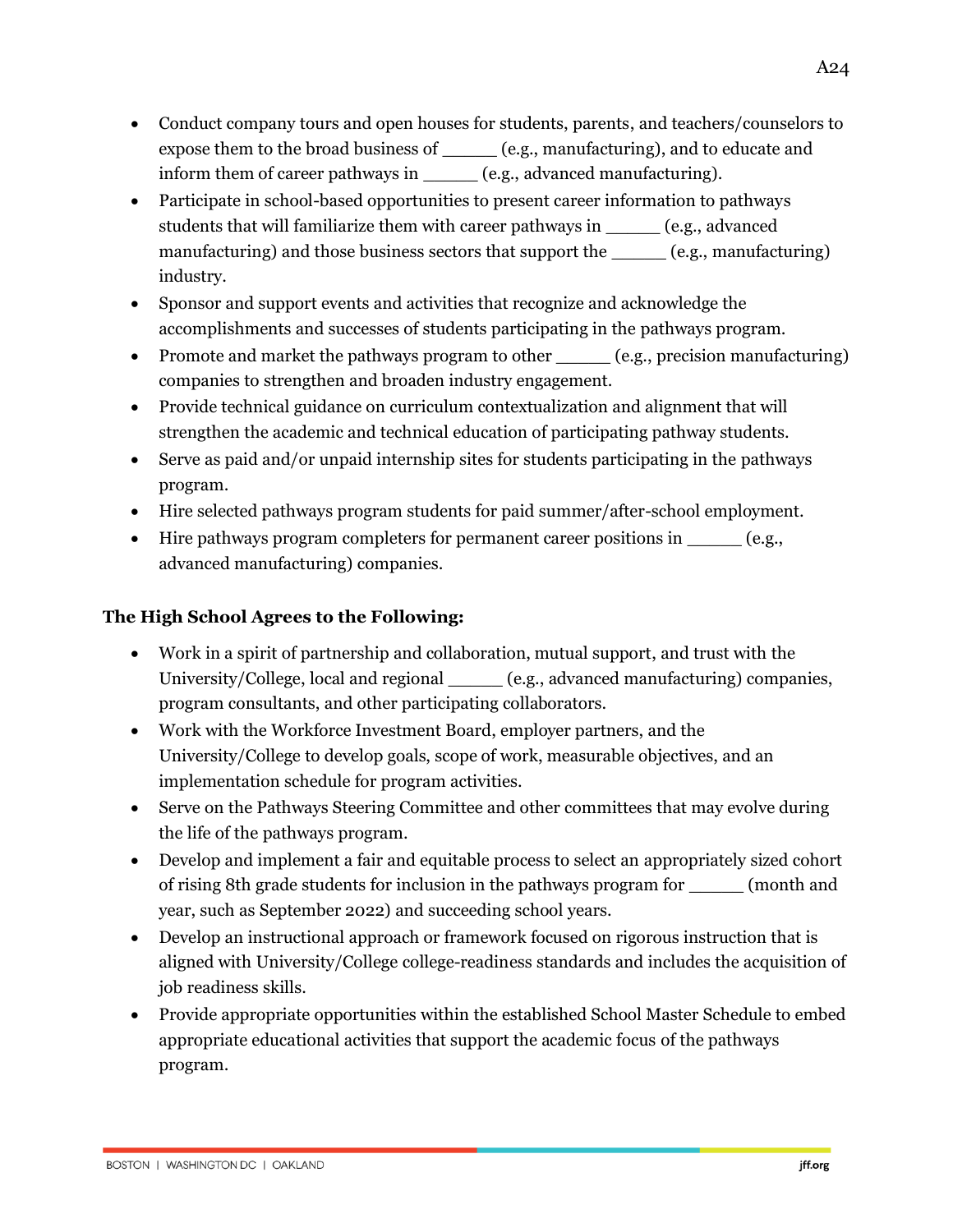- Provide opportunities for participating teachers to visit partnering \_\_\_\_\_\_\_ (e.g., advanced manufacturing) and other related companies to obtain information and resources on workbased learning that can be imbedded into the pathways program curriculum.
- Develop a comprehensive student support plan that provides tutoring, intensive and sustained college and career advising, and student-centered support structures.
- Contingent upon contractual obligations, create scheduling opportunities for teachers to develop curriculum enhancements that will result in a rigorous, integrated academic program.
- Partner with (e.g., advanced manufacturing) companies to develop and facilitate opportunities for pathway students and teachers to tour companies to observe the scope of \_\_\_\_\_ (e.g., manufacturing operations) and learn of career opportunities in \_\_\_\_\_\_ (e.g., advanced manufacturing).
- Work with the University/College to identify a process to implement dual enrollment academic/technical programs.
- Participate in STEM-related activities and career-awareness initiatives developed collaboratively with the participating companies to familiarize students with the viability of careers in  $(e.g., advanced manufacturing)$ .
- Involve company representatives in school-sponsored activities and events that encourage and support parental engagement in the education of their children, increase student learning, and improve graduation rates.

# **The University/College Agrees to the Following:**

- Work in a spirit of partnership and collaboration, mutual support, and trust with the High School, local and regional \_\_\_\_\_ (e.g., advanced manufacturing) companies, program consultants, and other participating collaborators.
- Serve on the program Steering Committee and other committees that may evolve during the life of the pathways program.
- Work with the Workforce Investment Board, employer partners, and the High School to develop goals, scope of work, measurable objectives, and an implementation schedule for program activities.
- Work with the High School to identify a process to implement dual enrollment academic/technical programs.
- Contingent upon contractual obligations, develop a process that will allow University/College faculty to teach pathways program related college credit courses at the High School.
- Work with teachers at the High School to develop curriculum enhancements that will result in a rigorous, integrated academic pathways program.
- Conduct tours of the critical critical program, such as the Mechanical critical program, such as the Mechanical Engineering Technology Program) for participating pathway students.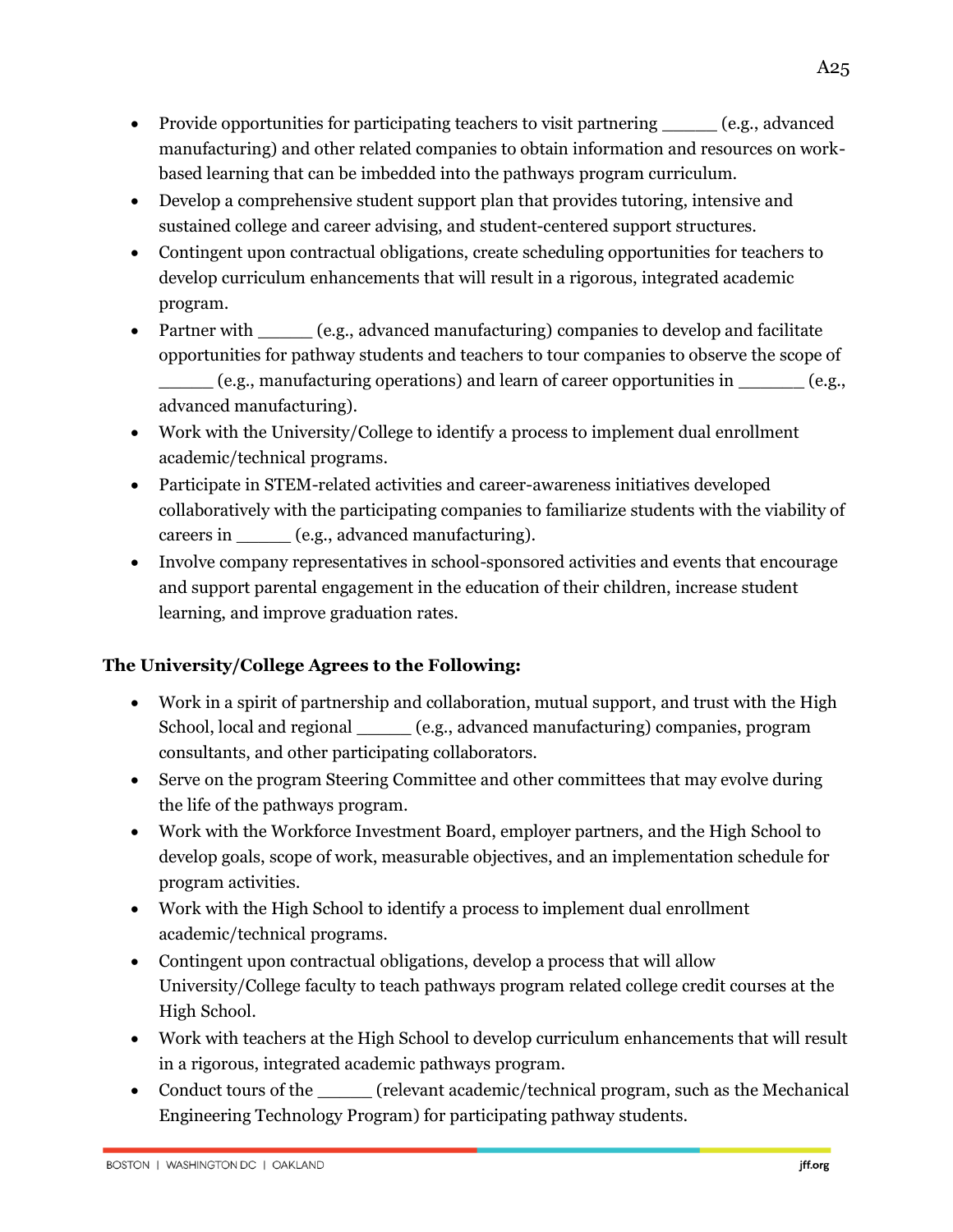#### **TERMS AND LENGTH OF THE MEMORANDUM OF UNDERSTANDING**

The parties agree to review this Memorandum of Understanding by \_\_\_\_\_ (date), make modifications to its terms, if necessary, and execute a new Memorandum of Understanding covering a \_\_\_\_\_ (e.g., three-year) time period from \_\_\_\_\_ (start date) to \_\_\_\_\_ (end date).

#### SIGNATURES

| Name | Organization | Date |
|------|--------------|------|
| Name | Organization | Date |
| Name | Organization | Date |
| Name | Organization | Date |
| Name | Organization | Date |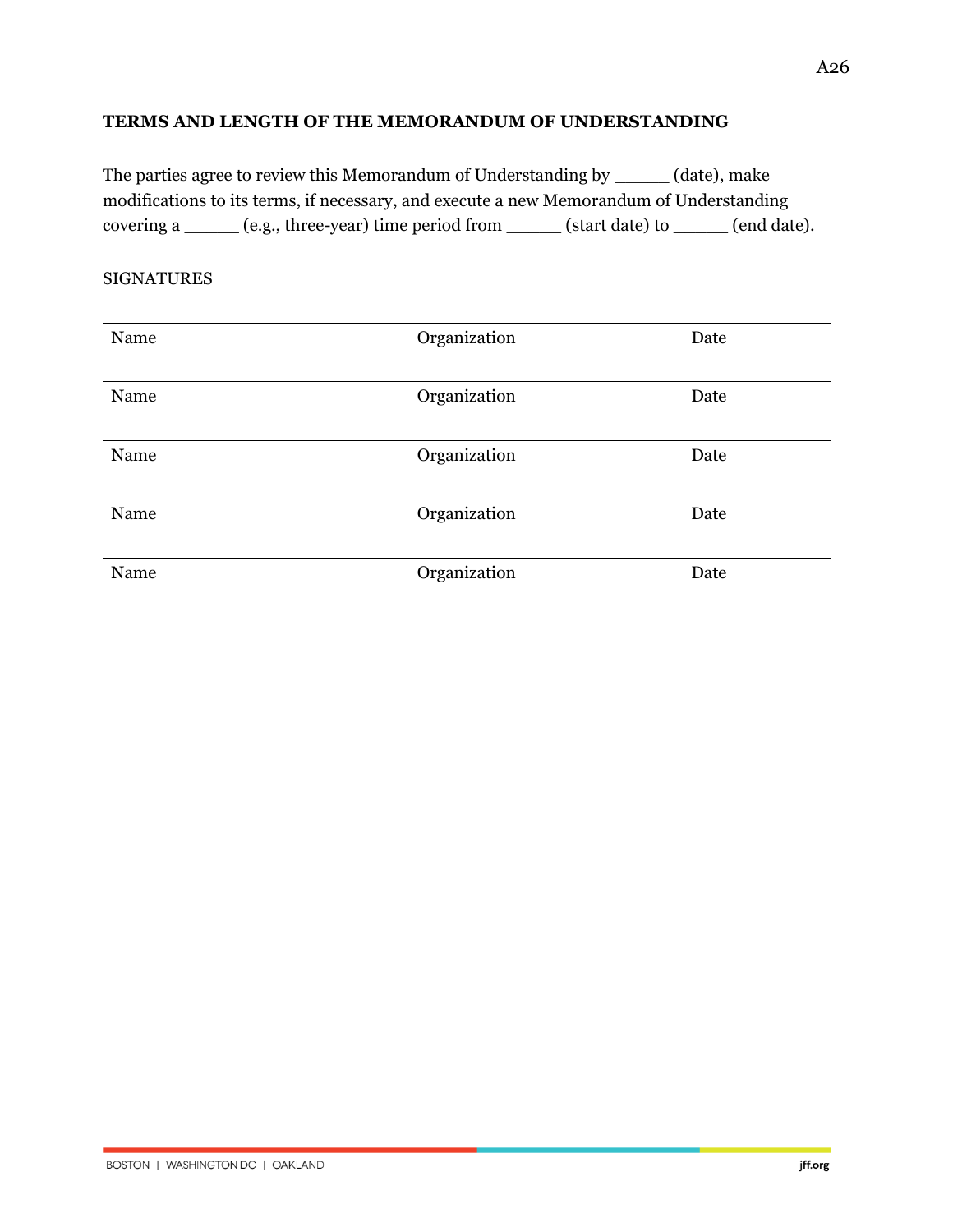# **Steering or Advisory Committees Sample 2**

# **MEMORANDUM OF UNDERSTANDING**

The \_\_\_\_\_ (project/initiative) partners commit to transform, lead, and sustain a high-quality, demand-driven, rigorous, and accountable system of career preparation for all young people in our state.

# **All parties agree to:**

- 1. Dedicate organizational expertise, time, and resources as detailed in the roles and responsibilities below to advance and sustain (project/initiative) goals, namely:
	- a. Increasing the number of students in (state) who successfully complete career pathways that begin in secondary school and culminate in postsecondary degrees and/or industry credentials with labor market value; and
	- b. Catalyzing transformational approaches to the design and implementation of programs and policies to increase students' career readiness and disseminate lessons learned to the rest of the country.
- 2. Participate in \_\_\_\_\_\_ (project/initiative)-related work, including a diagnostic assessment, collection of required metrics, design and implementation of a comprehensive careerreadiness plan, technical assistance, site visits, peer-to-peer activities, and an external evaluation.
- 3. Collaboratively create and implement a three-year strategic action plan with clear roles and responsibilities, timelines, and measures of success in order to meet the milestones for implementing \_\_\_\_\_ (project/initiative) strategies, including regular updates and communications about the work, and cycle times for reviewing and revising the plan as needed.
- 4. In the second phase, share both aggregate and subgroup data consistent with FERPA and any other relevant privacy standards for the purpose of evaluation with one another and with the external evaluator for \_\_\_\_\_\_ (project/initiative).
- 5. Dedicate funds from the \_\_\_\_\_ (project/initiative) grant to support a clear leadership structure for the project, including a steering committee comprised of state leaders with decision-making authority from across K-12, postsecondary, labor, economic development, and employer partners.
- 6. Determine and utilize a consistent set of college- and career-readiness metrics to determine the ongoing impact of the \_\_\_\_\_ (project/initiative) efforts on students' readiness for postsecondary and workforce.
- 7. Sustain the \_\_\_\_\_ (project/initiative) work through the broader extant \_\_\_\_\_ (state) Pathways initiative, aligning and braiding public and private funding to continue  $\equiv$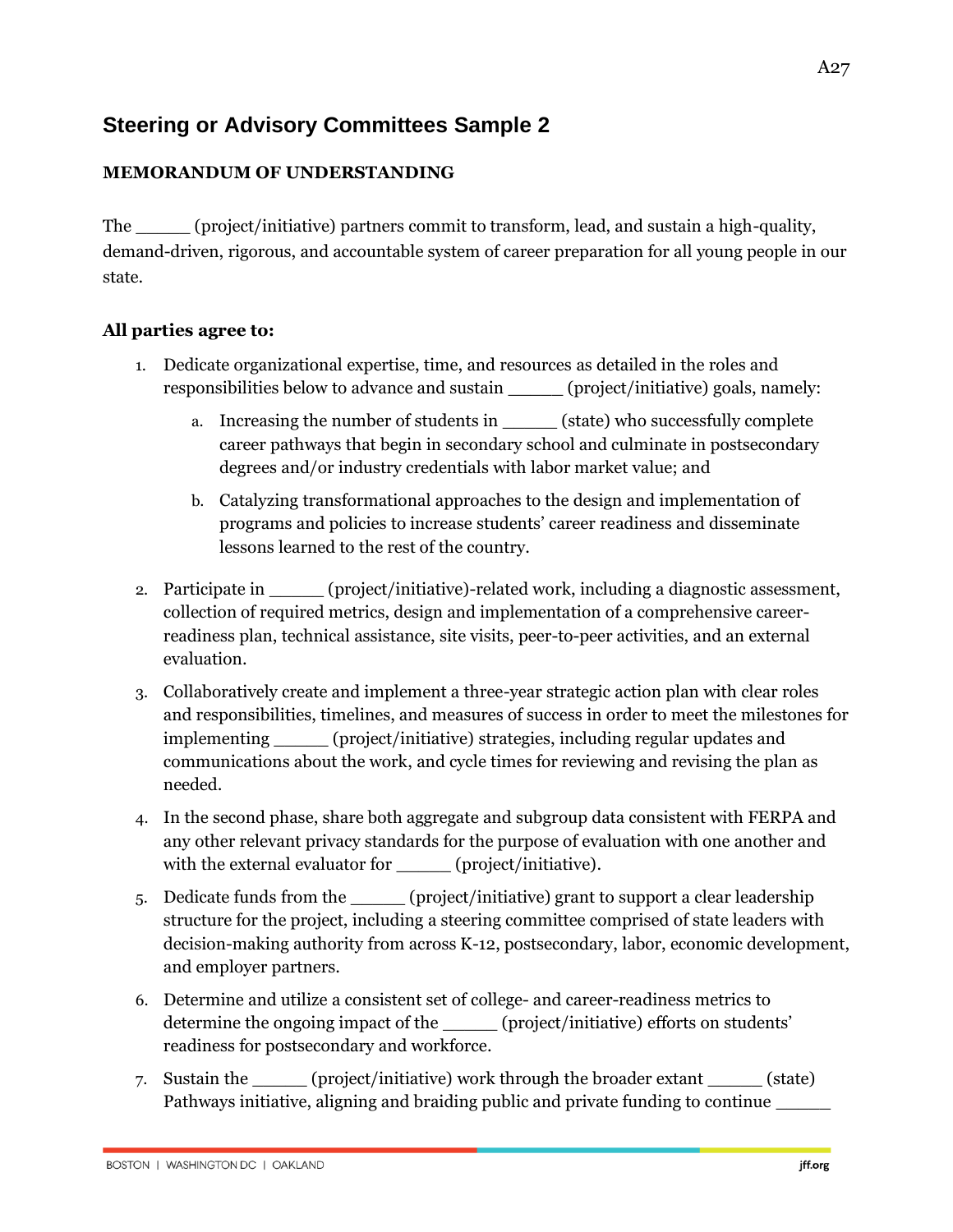(project/initiative) efforts beyond the life of the \_\_\_\_\_ (project/initiative) grant, including identifying opportunities to scale and improve the work.

- 8. Build public will and evidence-based successes for pathways in local districts and postsecondary partners so that the \_\_\_\_\_ (project/initiative) work is sustained through political transitions that may result in significant leadership changes.
- 9. Advise on and support external joint communications plans for the \_\_\_\_\_ (project/initiative) initiative.
- 10. Lead data-driven decision-making at the state, regional, and local levels through the evaluation of  $(project/inititative)$  metrics, and report findings and outcomes on an annual basis to appropriate stakeholders in order to improve pathways and expand student access to opportunities.

# ANTICIPATED BENEFITS OF THE PARTNERSHIP

- Existing partnerships among state agencies are leveraged to support the development of career pathways for young people and to bring \_\_\_\_\_ (state) closer to its college completion goals
- Regional pathways initiatives across \_\_\_\_\_\_ (state) that are now being supported by state agencies will achieve greater sustainability
- A more vibrant \_\_\_\_\_\_\_ (state) economy that is growing due to the role of this work in strengthening local industries and economies
- Alignment and expansion of resources to support pathways development across state agencies
- Collaboratively developed metrics for evaluation and processes for data sharing ensure continuous improvement
- A significantly increased number and percentage of young people who successfully earn a postsecondary credential with labor market value and launch a career with opportunities for further education and career advancement
- A developed talent pipeline of young professionals that closes the skills gap and hiring shortages that \_\_\_\_\_ (state) employers experience and attracts new employers to the state

# ROLES AND RESPONSIBILITIES OF ORGANIZATIONS

# **The \_\_\_\_\_ (State) Department of Education will:**

1. Convene and be an active and equal partner on the \_\_\_\_\_\_ (project/initiative) steering committee. The steering committee is comprised of members from the Department of Education, the Board of Regents, the Higher Education Commission, the Department of Labor and Workforce Development, the Department of Economic and Community Development, and the Business Roundtable; others may be invited to join at a later date.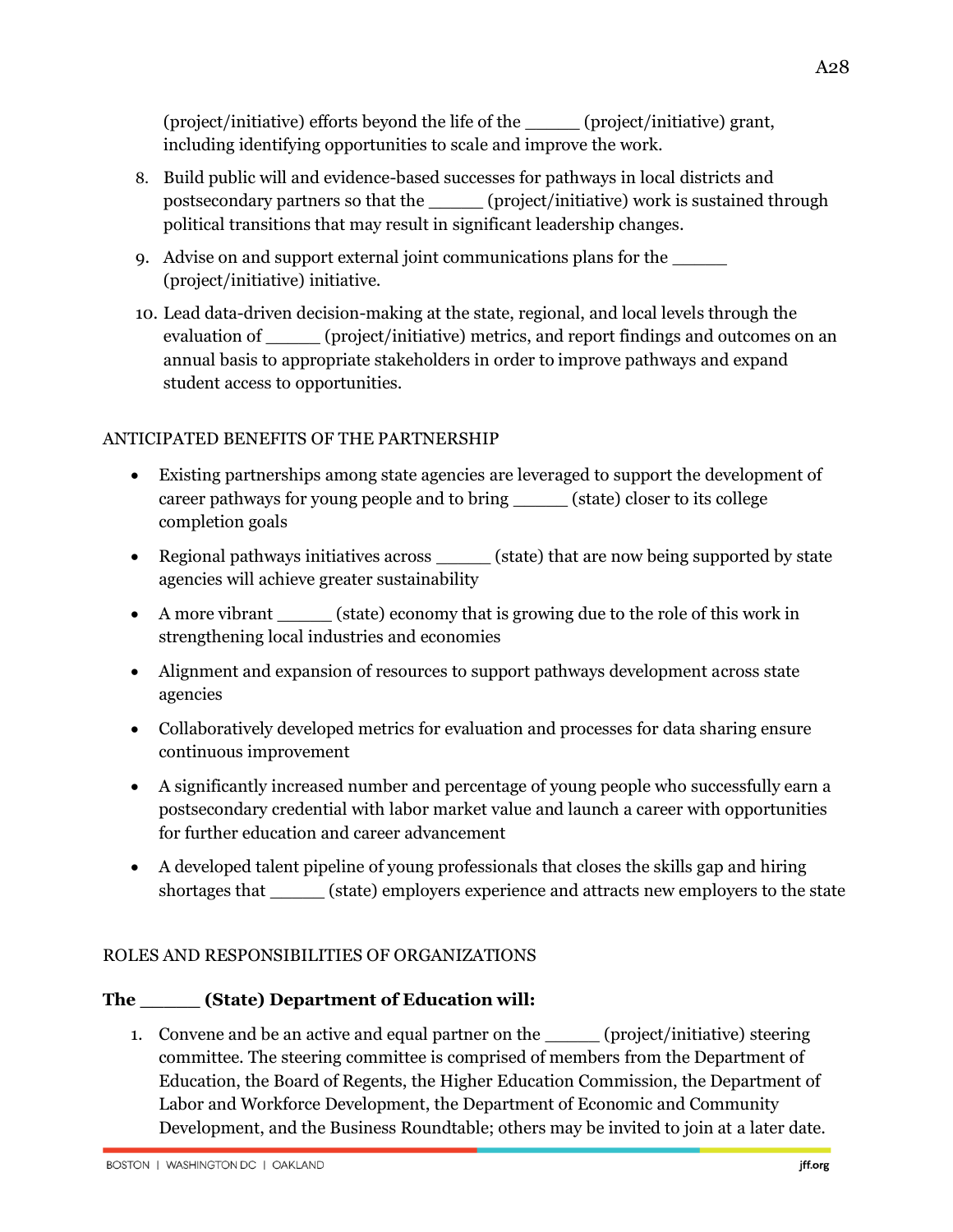This steering committee will lead the high-level strategic planning and decision-making that will be necessary to create and promote the success of the \_\_\_\_\_ (project/initiative) work both at the state level and on the ground in regions throughout the state.

- 2. Lead the overall project and timeline including managing the schedule, meetings, and roles of each of the partners to drive the  $(project/inititative)$  work.
- 3. Integrate and align the \_\_\_\_\_\_ (project/initiative) work with other related state initiatives, such as \_\_\_\_\_\_ (state) pathways and others.
- 4. Work with the Governor's Office, the Legislature, and other key state-level leaders to identify opportunities for expansion and/or enhancement of the correct/initiative) work.

# **The \_\_\_\_\_ (State) Board of Regents will:**

- Be an active and equal partner on the steering committee.
- Foster greater collaboration between school districts and two-year colleges—both (state) Colleges of Applied Technology and Community Colleges—to adopt policies and processes that ensure cross-institutional alignment of programs and pathways that smooth transitions for students and minimize institutional barriers, including increasing student participation in early postsecondary opportunities such as dual credit.
- Foster greater collaboration between two-year and four-year colleges so that (state) students have concrete next steps in their educational pathways that lead to careers, should they choose to pursue them.

# **The \_\_\_\_\_ (State) Higher Education Commission will:**

- Be an active and equal partner on the steering committee.
- Foster greater collaboration between school districts and two-year institutions—both \_\_\_\_\_ (state) Colleges of Applied Technology and Community Colleges—to adopt policies and processes that ensure cross-institutional alignment of programs and pathways that smooth transitions for students and minimize institutional barriers.

# **The \_\_\_\_\_ (State) Business Roundtable will:**

- Be an active and equal partner on the steering committee.
- Assist in establishing employer-driven processes, informed by real-time and other labor market data, to determine high-skill, high-demand industry sectors with which career pathways and related programs will be aligned.
- Encourage local partnerships with industry leaders in work-based learning experiences for students.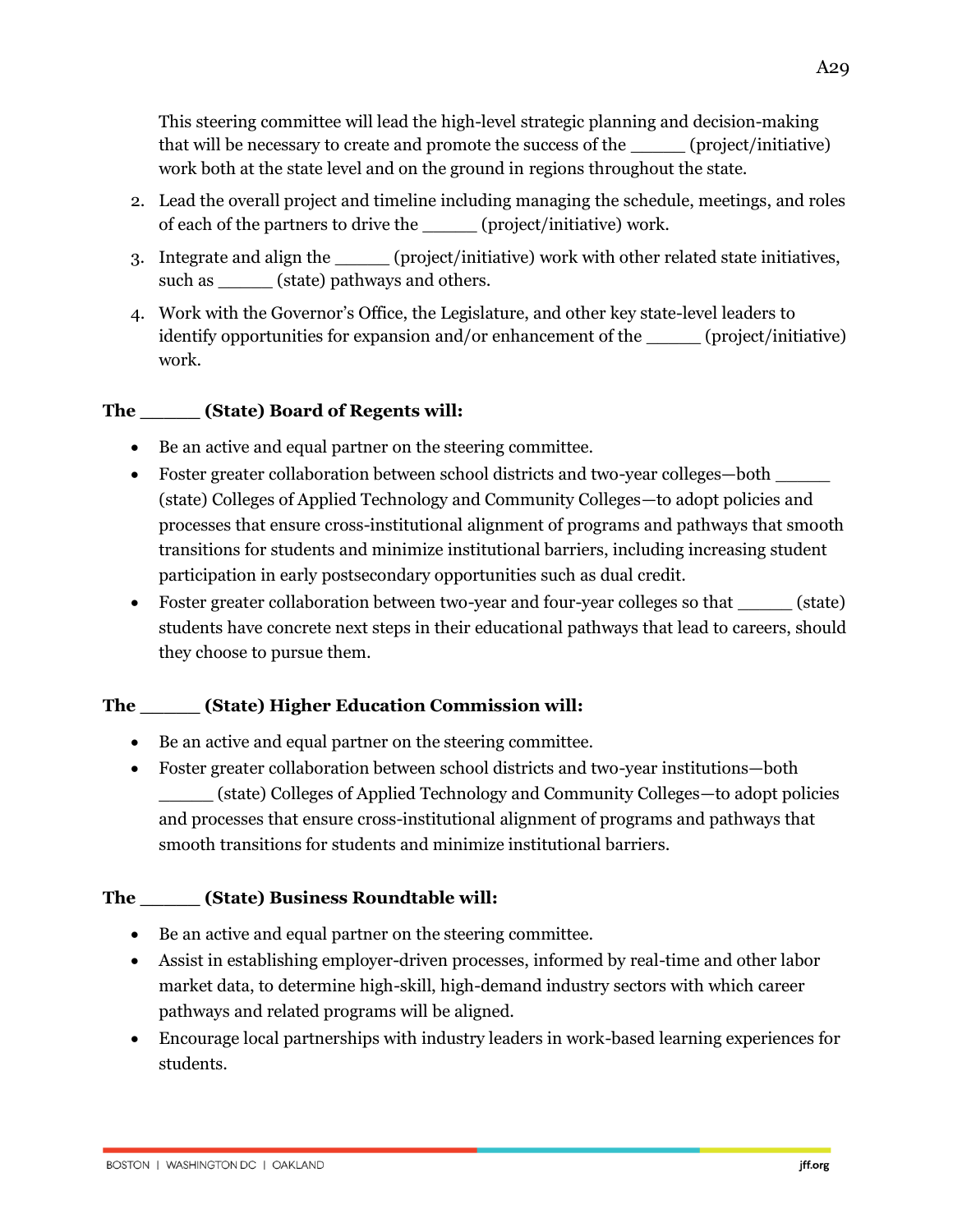# **The \_\_\_\_\_ (State) Department of Labor and Workforce Development will:**

- Be an active and equal partner on the steering committee.
- Encourage local partnerships with industry leaders in work-based learning experiences for students.
- Assist in leading a process to assess business and industry demands, determining how to prepare students to best fulfill regional workforce needs through jobsite experiences.

# **The \_\_\_\_\_ (State) Department of Economic and Community Development will:**

- Be an active and equal partner on the steering committee.
- Encourage local partnerships with industry leaders in work-based learning experiences for students.
- Assist in leading a process to assess business and industry demands, determining how to prepare students to best fulfill regional workforce needs through jobsite experiences.

| Name | Title | Organization | Date |
|------|-------|--------------|------|
| Name | Title | Organization | Date |
| Name | Title | Organization | Date |
| Name | Title | Organization | Date |
| Name | Title | Organization | Date |
| Name | Title | Organization | Date |

#### SIGNATURES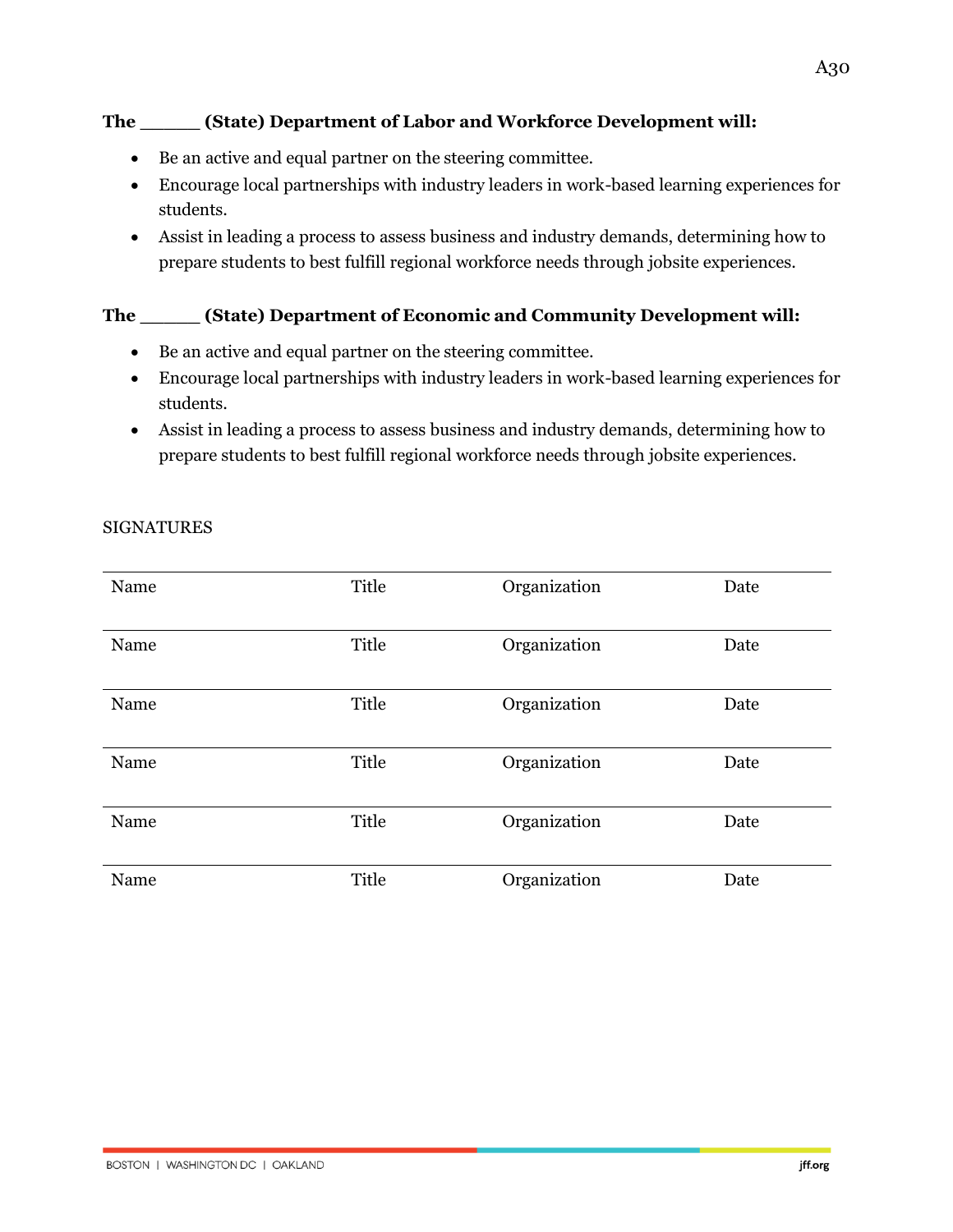# **Steering or Advisory Committees Sample 3**

# **Advisory Committee Agreement**

 $(intermediary organization/collaborative)$  is a collaborative to help  $(city)$  public school students better connect to career pathways in high-wage, high-demand fields. \_\_\_\_\_ (intermediary organization/collaborative) exposes, prepares, and connects participating students to careers in regional high-paying industries. By providing grant funding and technical assistance to high schools, combined with industry exposure and preparation for students, all with deep employer advisement and engagement, \_\_\_\_\_\_ (intermediary organization/collaborative)'s approach creates a demand-driven career-readiness model that will connect \_\_\_\_\_ (city) students with regional economic opportunity.

As a Member of the contact the contact (intermediary organization/collaborative) Collaborative Steering Committee, I agree to:

- **Support the goals** of \_\_\_\_\_ (intermediary organization/collaborative):
	- 20% of the Class of  $\qquad \qquad$  (e.g., 2022) will earn industry-recognized culminating credentials that will place them on high-wage, high-demand regional career pathways.
	- o 10% of the Class of \_\_\_\_ (e.g., 2022) will complete \_\_\_\_\_ (intermediary organization/collaborative) internships.
	- o Citywide, more students will demonstrate employer-validated, career-ready soft skills.
	- o Citywide, more students have paid work experiences while in high school.
- **Provide strategic guidance, vision, and oversight** for \_\_\_\_\_ (intermediary organization/collaborative) by:
	- $\circ$  Developing and refining the strategy, including the goals and guiding beliefs.
	- o Sharing organizational progress and data, where programs support \_\_\_\_\_ (intermediary organization/collaborative) goals.
	- o Making connections between subcommittees/projects to ensure coordination and efficiency.

# • **Provide leadership** by:

- Briefing members of my organization, including our CEO, my supervisor, and my colleagues, and bringing my organization's perspective to the Steering Committee table.
- o Considering how my own organization or those in my network can align with the \_\_\_\_\_ (intermediary organization/collaborative) goals and coordinate efforts.
- o Serving as a champion of \_\_\_\_\_ (intermediary organization/collaborative) in the larger community.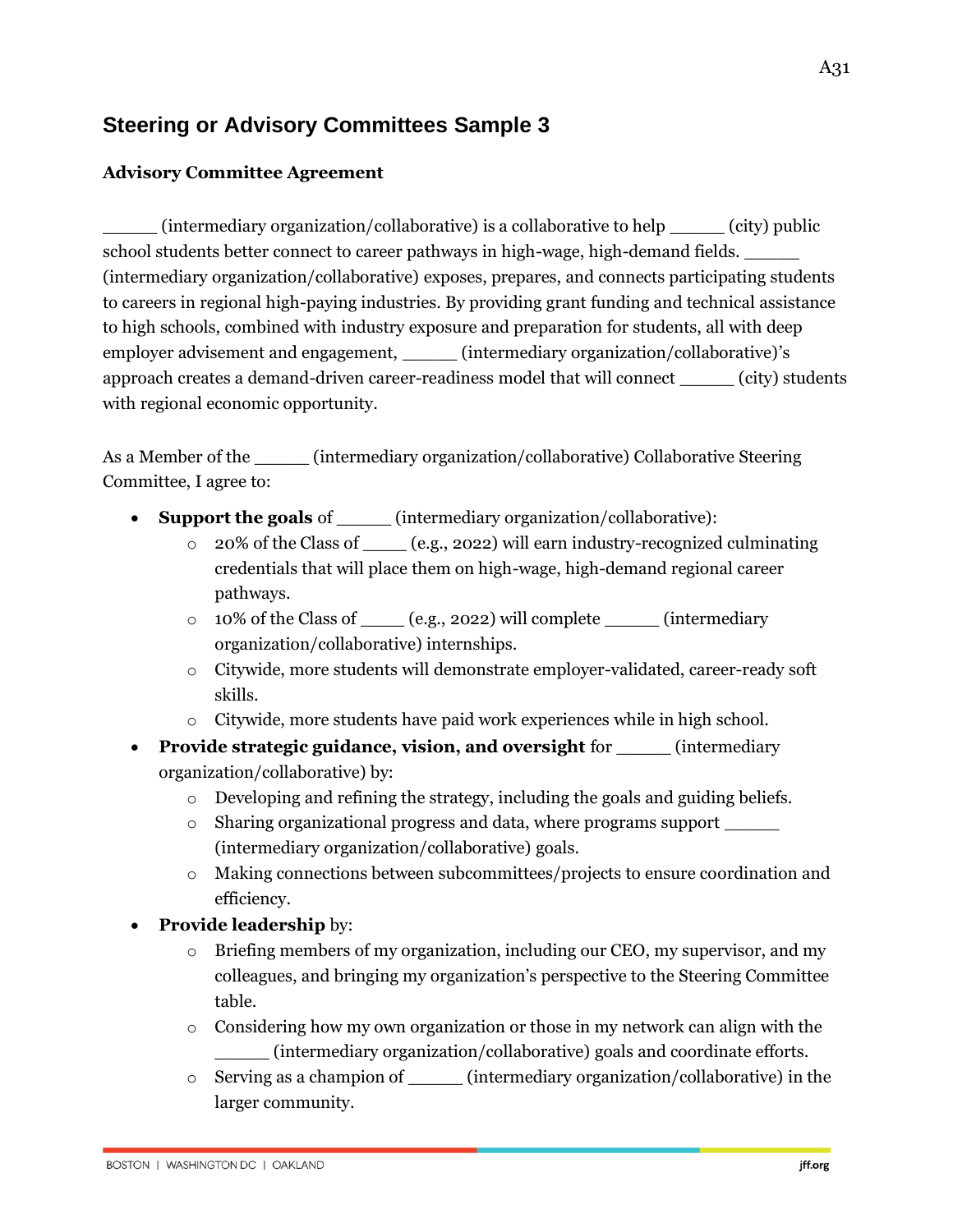# • **Play an active role** by:

- o Participating consistently and in person at the regularly scheduled meetings.
- o Including my name and my organization's name as a member of the \_\_\_\_\_ (intermediary organization/collaborative) Collaborative Steering Committee in communications.

Organization Name

Organization Authorizing Signature **Date** 

Steering Committee Representative Name and Title

Steering Committee Representative Signature Date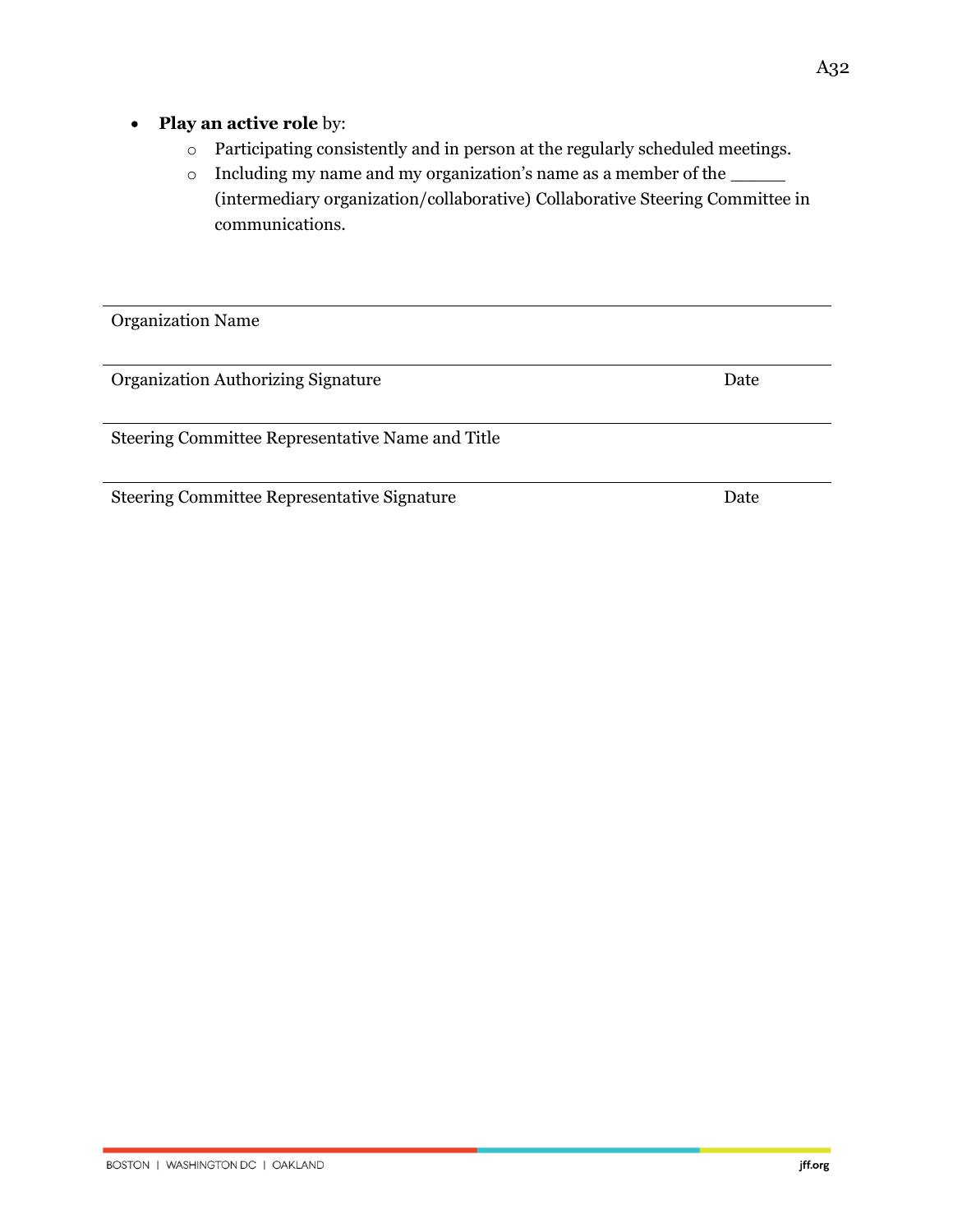# **Data Sharing Sample 1**

This Memorandum of Understanding ("Agreement") is made by and between \_\_\_\_\_ High School (the Site), with an office at \_\_\_\_\_\_, and \_\_\_\_\_\_ (the Evaluator), having an office at \_\_\_\_\_\_, to facilitate the Evaluator's performance of the \_\_\_\_\_ (program/project) evaluation under contract number sponsored by the Funder, e.g., the U.S. Department of Labor, Employment and Training Administration).

In consideration of the mutual promises and covenants contained in this Agreement, and other good and valuable consideration, the receipt and sufficiency of which is hereby acknowledged, the parties agree to the following:

# **I. Background and Purpose**

The (program/project), administered by the (funder), is designed to encourage school districts, institutions of higher education, the workforce investment system, and their partners to scale up evidence-based high school models that will transform the high school experience for America's youth. The \_\_\_\_ (program/project) blends promising features of both the career academy and sector-based models, including: (1) small-learning communities; (2) college preparatory curriculum based on a career theme that aligns occupational training with employer needs; and (3) employer, higher education, and community partners. The (program/project) evaluation will consist of an implementation study of \_\_\_\_\_ (e.g., all program/project grantees), a rigorous experimental impact evaluation of \_\_\_\_\_ (number) sites that will follow high school freshmen or sophomores over time, and collection of administrative records for both \_\_\_\_ (program/project) students and non-\_\_\_\_ (program/project) students within participating school districts in up to \_\_\_\_\_\_ (number) sites.

This Agreement shall govern the obligations, roles, and responsibilities of the Site and of the Evaluator evaluation team, which includes the Evaluator's subcontractors (collectively, the "study team"), in performance of the (program/project) evaluation.

# **II. Legal Authority**

The \_\_\_\_ (program/project) grant program is authorized under (e.g., Section 414(c) of the American Competitiveness and Workforce Improvement Act of 1998, as amended in 29 USC 2916a). As a condition of receiving a \_\_\_\_ (program/project) grant, each \_\_\_\_ (program/project) grantee must participate and fully cooperate in the \_\_\_\_ (program/project) evaluation by providing the independent evaluation contractor, \_\_\_\_\_ (Evaluator), with information on and access to program records and student records, and information on \_\_\_\_ (program/project) participants collected as part of \_\_\_\_ (Funder) performance measurement. More specifically, \_\_\_\_ (program/project) grantees must facilitate site visits and teacher and staff interviews;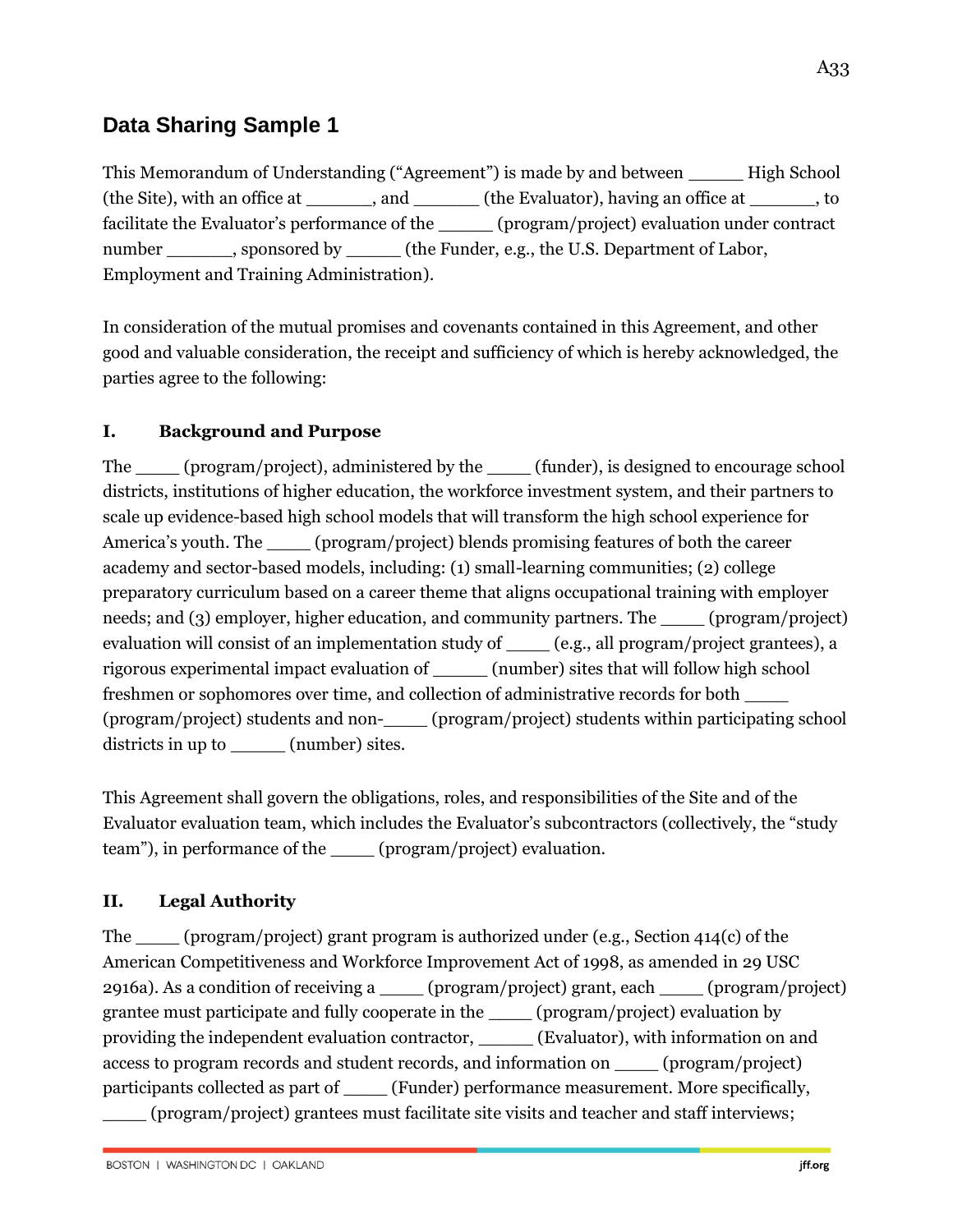collaborate in study procedures, including random assignment; and transmit all data required for the evaluation of students in the study sample, including those who may be in a comparison group. Such information is necessary to perform a rigorous evaluation of the \_\_\_\_ (program/project) grant-funded programs.

Pursuant to the audit and evaluation exception under the Family Educational Rights and Privacy Act (FERPA), 20 USC § 1232g(b)(1)(C) and § 1232g(b)(3), 34 CFR § 99.31(a)(3) and § 99.35(a)(1), the Site hereby designates the Evaluator as its authorized representative in order to provide the Evaluator with student information, including personally identifiable information (PII), without parental consent, as may be necessary for purposes of the (program/project) evaluation.

The Evaluator is also authorized to receive the free and reduced-price meal eligibility information requested hereunder pursuant to the disclosure provisions of the National School Lunch Act, 42 USC §1758(6), and related implementing regulations, 7 CFR 245.6(f).

# **III. \_\_\_\_ (program/project) Study Components**

# **A. Administrative student records collection**

The study will use administrative data to assess differences in educational outcomes between participants in the \_\_\_\_ (program/project) and the broader population of students in the participating district(s) who may not have applied to the program. This includes students' outcomes documented in school records, including test scores, attendance, and grade progression. We will obtain school records from the \_\_\_\_\_ Public Schools. Attachment A contains a preliminary listing of the required data elements to be obtained from school records for all students in participating districts. We will work with the school districts to finalize the list of data shortly before making the data request.

# **B. Implementation study**

The implementation study is designed to document the activities of all (program/project) programs and participants, describe the \_\_\_\_ (program/project) program and its successes and challenges, and identify promising or best practices. Furthermore, this component of the \_\_\_\_ (program/project) evaluation will seek to identify lessons learned about implementing, supporting, and funding \_\_\_\_ (program/project) programs. The study team will conduct a survey of all grantees in \_\_\_\_ (e.g., spring 2024) and \_\_\_\_ (e.g., spring 2025). This survey will include questions about the organizational and administrative structure of the grants, program partners, program services offered to students, employer engagement, small learning communities, and staff professional development. The Site will be asked to respond to the survey in a timely manner once it is distributed by the study team.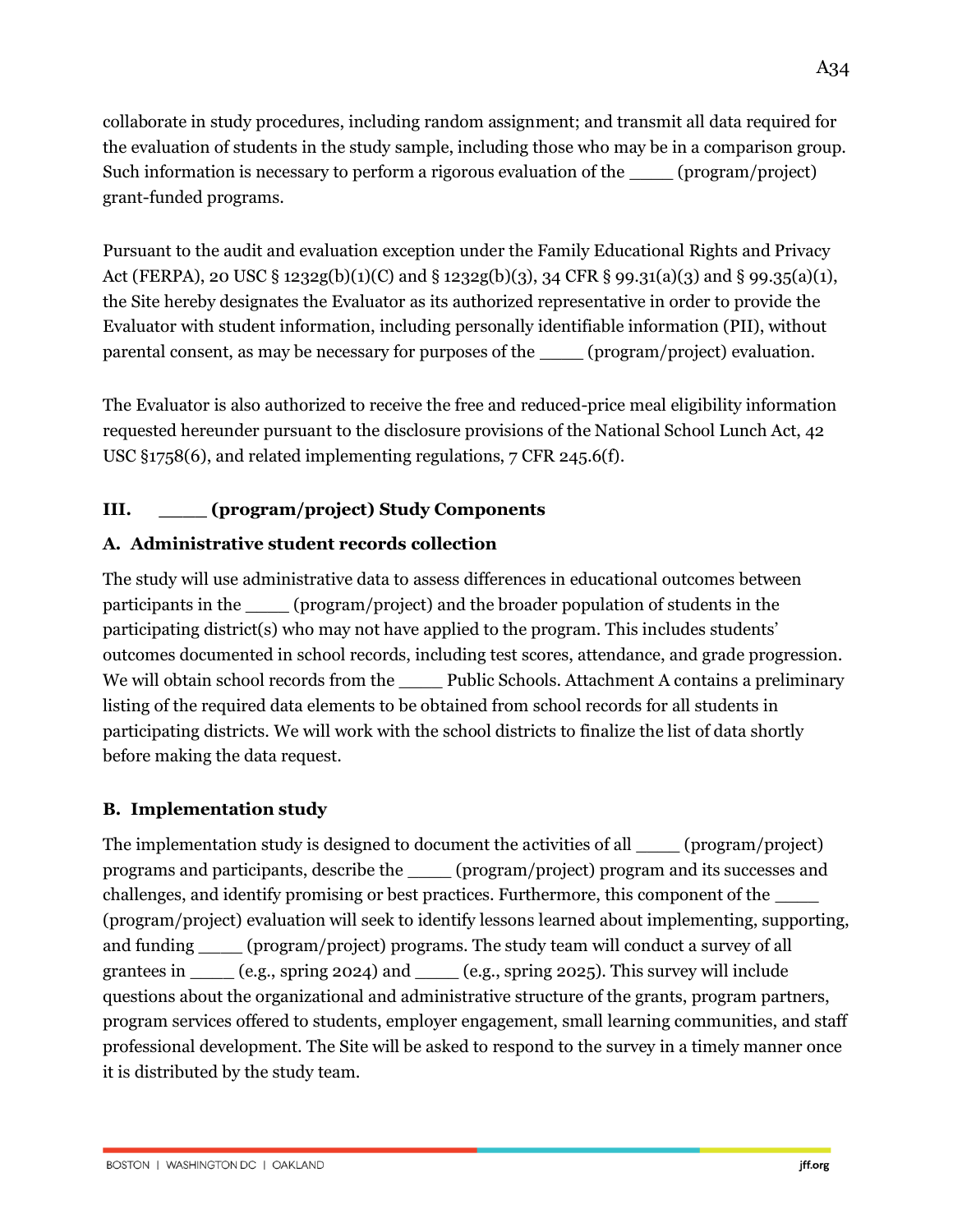# **C. Follow-on \_\_\_\_ (program/project) evaluation**

The Funder has reserved the right to award a follow-on contract for the Evaluator to continue to track employment and postsecondary outcomes for students in \_\_\_\_ (program/project) grantee school districts to determine long-term outcomes of the program and comparison group members for purposes of the study ("Follow-On Evaluation"). The continued (program/project) evaluation will require that the data collected hereunder be matched to other administrative records maintained by state and federal government agencies (e.g., unemployment insurance wage and benefits data or National Student Clearinghouse data).

# **IV. Private Memorandum Containing Findings for the Site**

At the conclusion of the study, the study team will send the Site a memorandum with site-specific summary descriptors on student characteristics, services, outcomes, and impacts. Finally, if requested by the Site in writing, the Evaluator will send the Site a copy of the study's final report based on aggregate findings from all participating \_\_\_\_ (program/project) schools once the Funder has released the reports.

# **V. Public- or Restricted-Use File**

As a deliverable under the Evaluator's contract with the Funder, the Evaluator will create and submit to the funder a dataset for future research purposes and public use. The data files will include all primary and extant data gathered during the study. The following information will not be included in the dataset: the names or any individually identifiable information of the individuals included in the study sample.

#### **VI. Confidentiality Terms and Conditions**

The Evaluator shall protect the confidentiality of data and information received pursuant to this Agreement in accordance with all applicable provisions of federal, state, and local laws, rules, and regulations. To ensure confidential treatment and effect the secure transfer of all information and data obtained pursuant to this Agreement, the Evaluator further agrees:

- A. To maintain a secure File Transfer Protocol (FTP) site or secure SharePoint site for transferring data files securely. Data will be encrypted behind a secure firewall.
- B. To obtain a Certificate of Confidentiality, which protects student information from forced disclosure.
- C. To comply in all respects with the applicable provisions of FERPA, 20 USC § 1232g, and 34 CFR Part 99, and the National School Lunch Act, 42 USC § 1758, and 7 CFR Part 245.
- D. To safeguard the confidentiality and integrity of all information and data received under this Agreement, to place limitations on its use, and to maintain compliance with all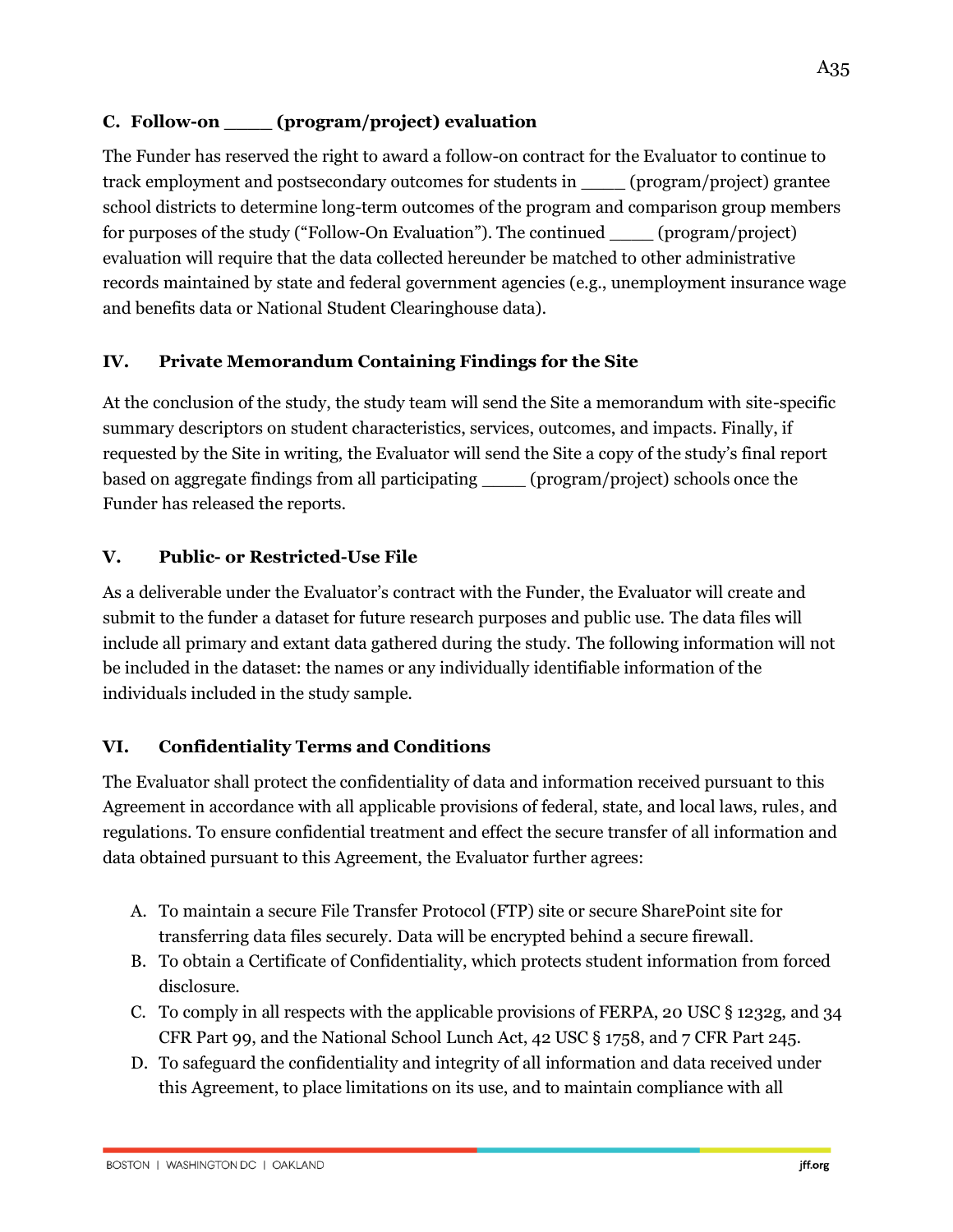applicable privacy laws. The Evaluator shall require all evaluation staff to comply with the data security and confidentiality provisions set forth herein.

- E. To limit access to the personally identifiable data and information received under this Agreement to members of the study team performing duties necessary to fulfill the terms of this Agreement, the \_\_\_\_ (program/project) evaluation, and the \_\_\_\_ (program/project) Follow-on Evaluation.
- F. To use information and data shared under this Agreement for no purpose other than as required for the \_\_\_\_ (program/project) evaluation and the \_\_\_\_ (program/project) Follow-on Evaluation, or as may otherwise be required by law.
- G. That the Site retains all ownership rights to the data transferred pursuant to this Agreement, and that the Evaluator shall not obtain any right, title, or interest in any of the data furnished by the Site.
- H. As soon as reasonably possible, upon learning of an unauthorized disclosure or breach of confidentiality of data or information received pursuant to this Agreement or in accordance with any applicable federal or state laws, to notify the Site of the breach, make all reasonable efforts to mitigate any breach, and prevent future breaches.
- I. That the Evaluator may be subject to applicable penalties under state and federal legislation for unauthorized disclosure of PII in breach of the requirements of this Agreement.

# **VII. IRB Approval and Certificate of Confidentiality**

The Evaluator received approval for the evaluation's protocol on  $(date)$  from the Institutional Review Board (IRB#\_\_\_\_) and also received a Certificate of Confidentiality on

(date) from the (agency, such as National Institute of Child Health and Human Development).

# **VIII. Term; Effects of Termination**

This Agreement is effective as of the date last signed below and shall remain in effect until the personally identifiable data received hereunder are no longer needed for the \_\_\_\_ (program/project) evaluation and \_\_\_\_ (program/project) Follow-on Evaluation, the latter of which is anticipated to end in \_\_\_\_\_ (year, such as 2030), unless earlier terminated or extended by mutual agreement of the parties.

Upon termination of this Agreement, the Evaluator will destroy all confidential data obtained from the Site pursuant to this Agreement, confirming this destruction in writing. In the event that the Evaluator determines that destroying the data is infeasible, the Evaluator shall provide to the Site notification of the conditions that make destruction infeasible and shall extend the protections of this Agreement to such data and limit further uses and disclosures of such data to those purposes that make destruction infeasible, for so long as the Evaluator maintains such data.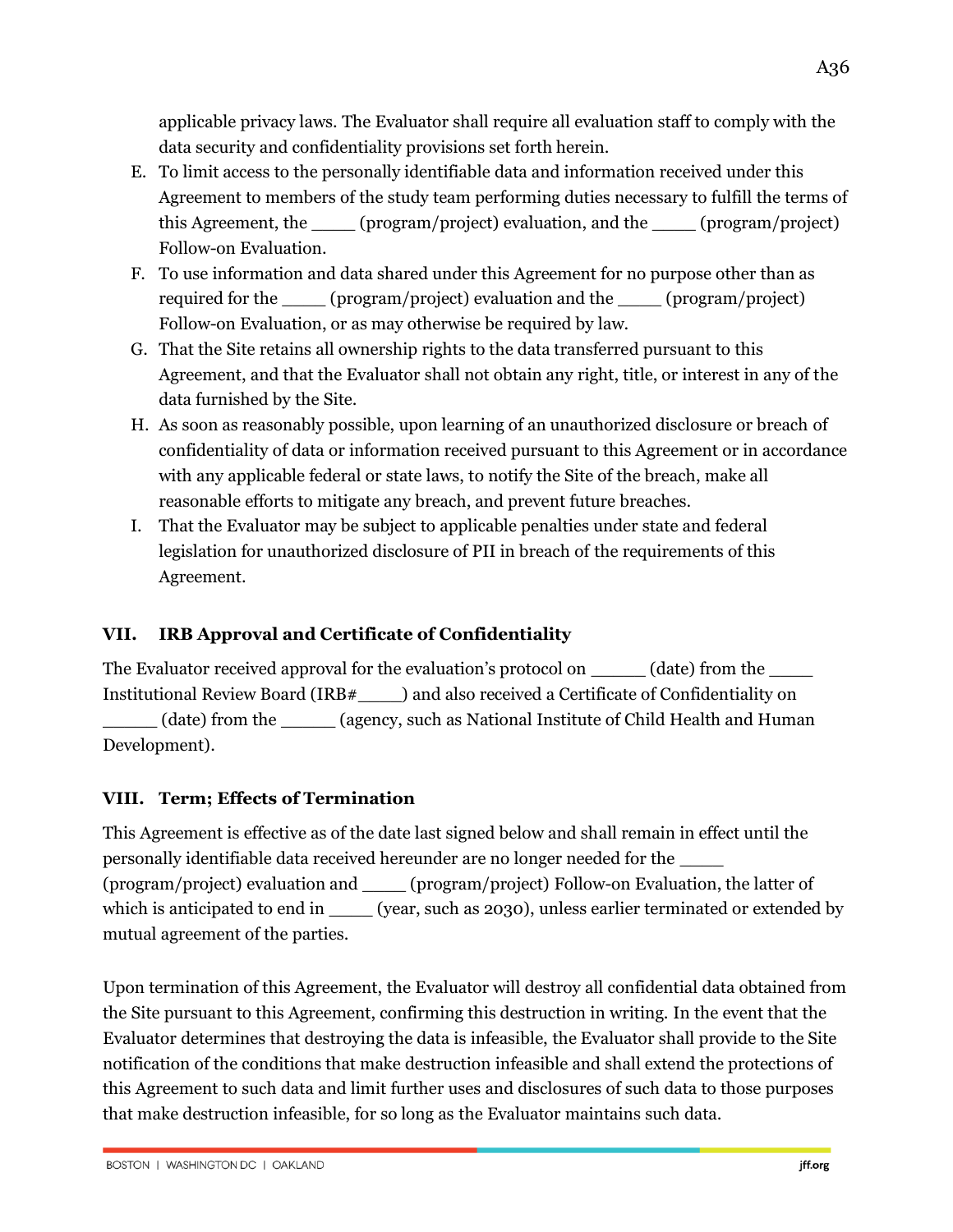# **IX. Notices and Points of Contact**

The following individuals are the points of contact for each party under this Agreement:

| For the Evaluator Project and Data Issues: | For Site Project and Data Issues: |  |
|--------------------------------------------|-----------------------------------|--|
| Name:                                      | Name:                             |  |
| Title:                                     | Title:                            |  |
| Organization:                              | Organization:                     |  |
| Address:                                   | Address:                          |  |
| City, State, Zip:                          | City, State, Zip:                 |  |
| Telephone:                                 | Telephone:                        |  |
| Fax:                                       | Fax:                              |  |
| Email:                                     | Email:                            |  |
|                                            |                                   |  |

Copies of correspondence related to the modification, amendment, extension, or termination of this Agreement, or any other legal matter pertaining to this Agreement, shall be furnished to the following individuals:

| If to the Evaluator: | If to the Site:   |  |
|----------------------|-------------------|--|
| Name:                | Name:             |  |
| Title:               | Title:            |  |
| Organization:        | Organization:     |  |
| Address:             | Address:          |  |
| City, State, Zip:    | City, State, Zip: |  |
| Telephone:           | Telephone:        |  |
| Fax:                 | Fax:              |  |
| Email:               | Email:            |  |

#### **X. Miscellaneous**

- A. **Counterparts.** This Agreement may be executed in two or more counterparts, all of which shall have the same force and effect as the original.
- **B. Modification.** With the exception of amending the specific data elements set forth in the attached Attachment A and the timing of the site visits, both of which may occur by mutual agreement of the parties, the terms of this Agreement may be modified only upon written amendment executed by the parties.
- C. **Merger Clause.** This Agreement constitutes the entire agreement between the parties with respect to the subject matter hereof and supersedes any prior and contemporaneous oral or written agreements between the parties.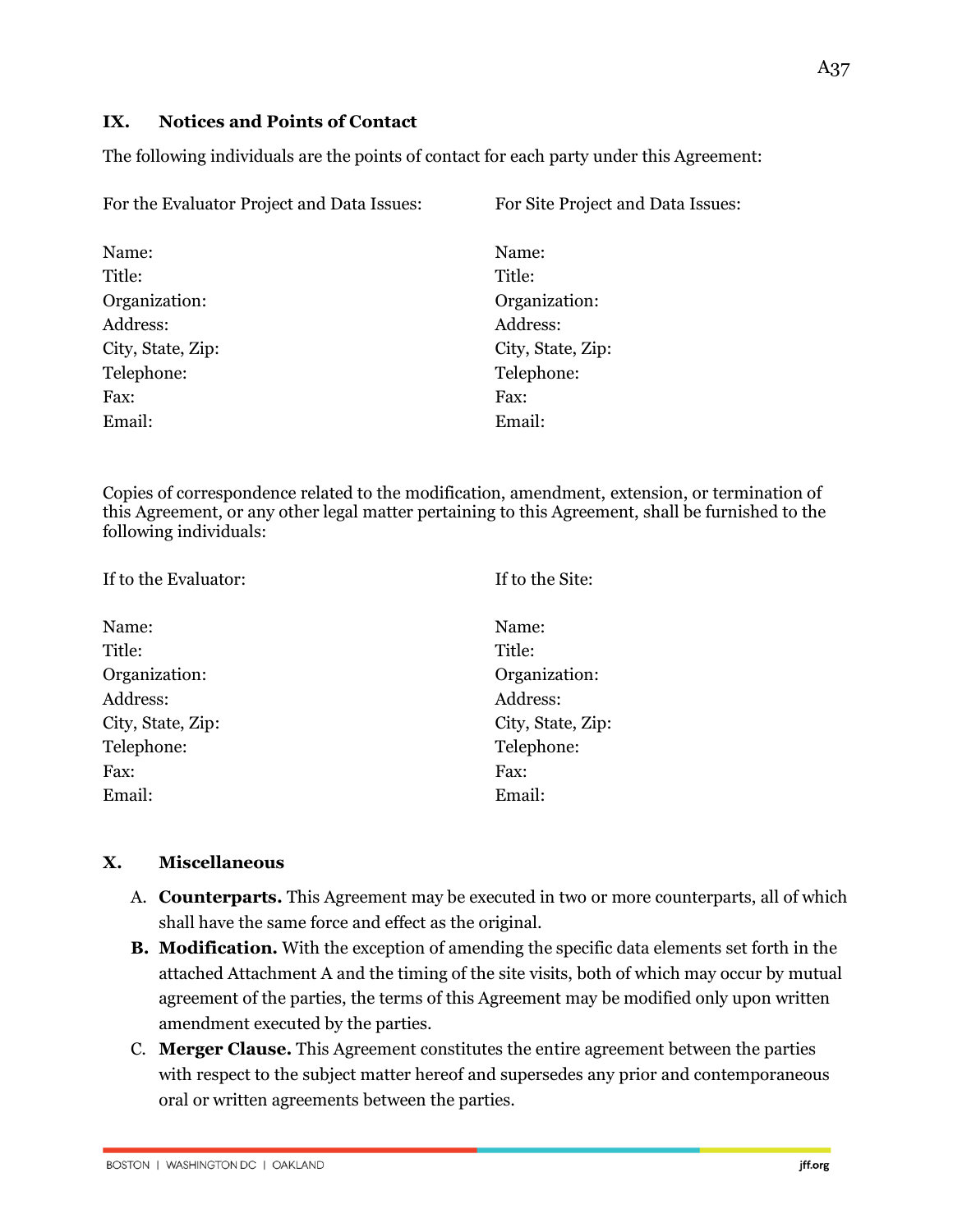- D. **Interpretation.** Any ambiguity in this Agreement shall be resolved in favor of a meaning that permits the parties to maintain the confidentiality and security of the data and information received hereunder.
- E. **Effective Date.** This Agreement is effective as of the date last signed below.

**IN WITNESS WHEREOF,** the parties hereto have caused this Agreement to be executed by their duly authorized representatives as of the date last signed below. By signing this Agreement, each party understands and agrees to be bound by the terms stated herein.

| <b>High School</b>  | (Evaluator)         |
|---------------------|---------------------|
|                     |                     |
| Signature           | Signature           |
| <b>Printed Name</b> | <b>Printed Name</b> |
| Title               | Title               |
| Date                | Date                |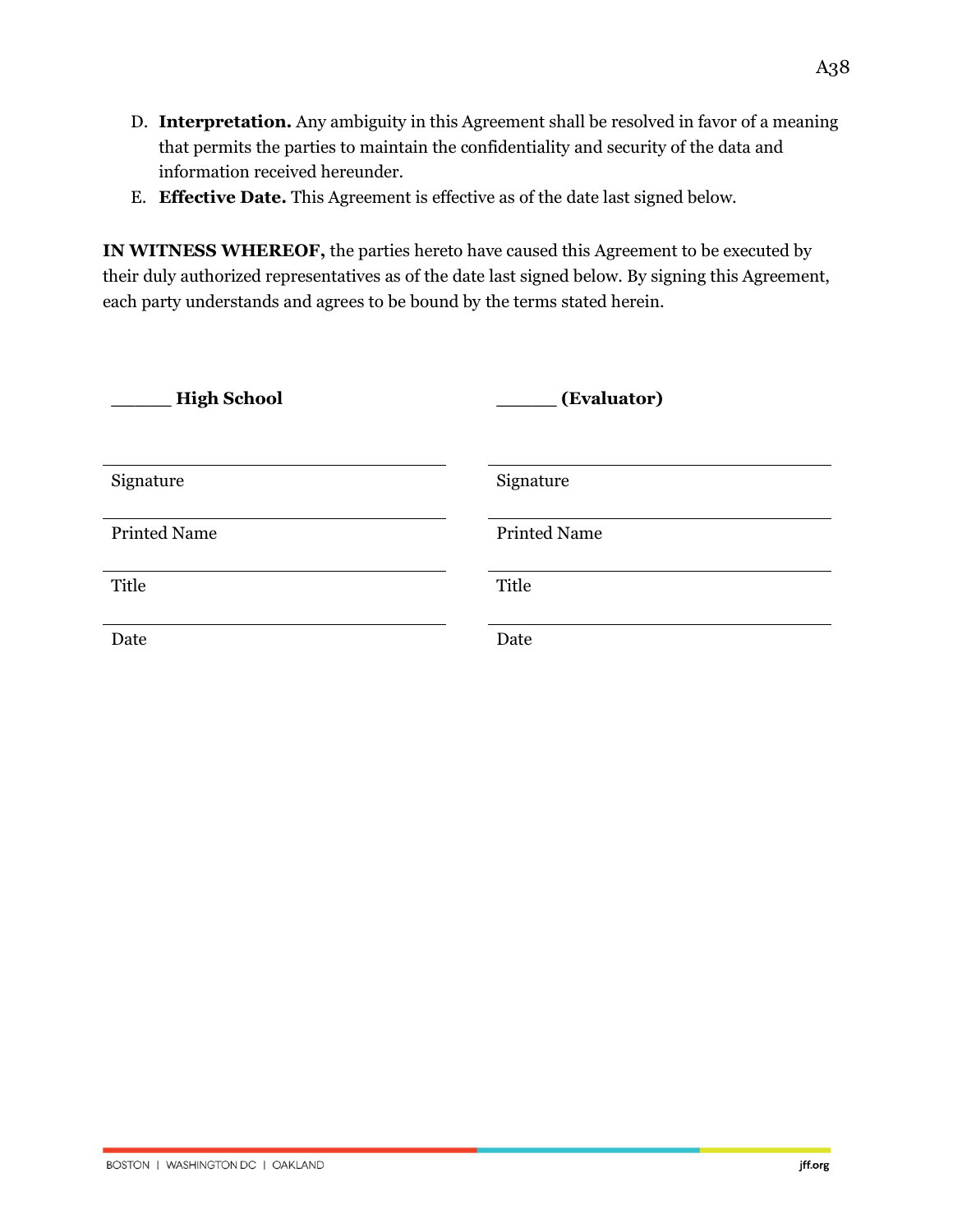# **Attachment A: Preliminary List of Data from School Records**

# **Student characteristics and information**

#### **Student background data**

- Student identification number
- School year
- First name
- Middle name
- Last name
- Date of birth
- Gender
- Ethnicity
- Race
- Grade level
- GPA, year
- Total credits
- Yearly credits
- YCC participant
- Free and reduced-price lunch status
- English language status
- Special education status

#### **High school assessment data**

- Math scale score from [STATE TEST] and End of Course (EOC) exams
- Math scale score from [STATE alternative assessment]
- School NCES ID or school code at time of math test
- School name at time of math test
- Math test grade level
- Math test name
- Math test subject (for EOC tests)
- Math test date
- Math test language
- Math exemption and invalidation codes
- Math accommodation code
- Reading scale score from [STATE TEST] and EOC test
- Reading scale score from [STATE alternative assessment] for reading
- School NCES ID or school code at time of reading test
- School name at time of reading test
- Reading test grade level
- Reading test name
- Reading test subject (for EOC tests)
- Reading test date
- Reading test language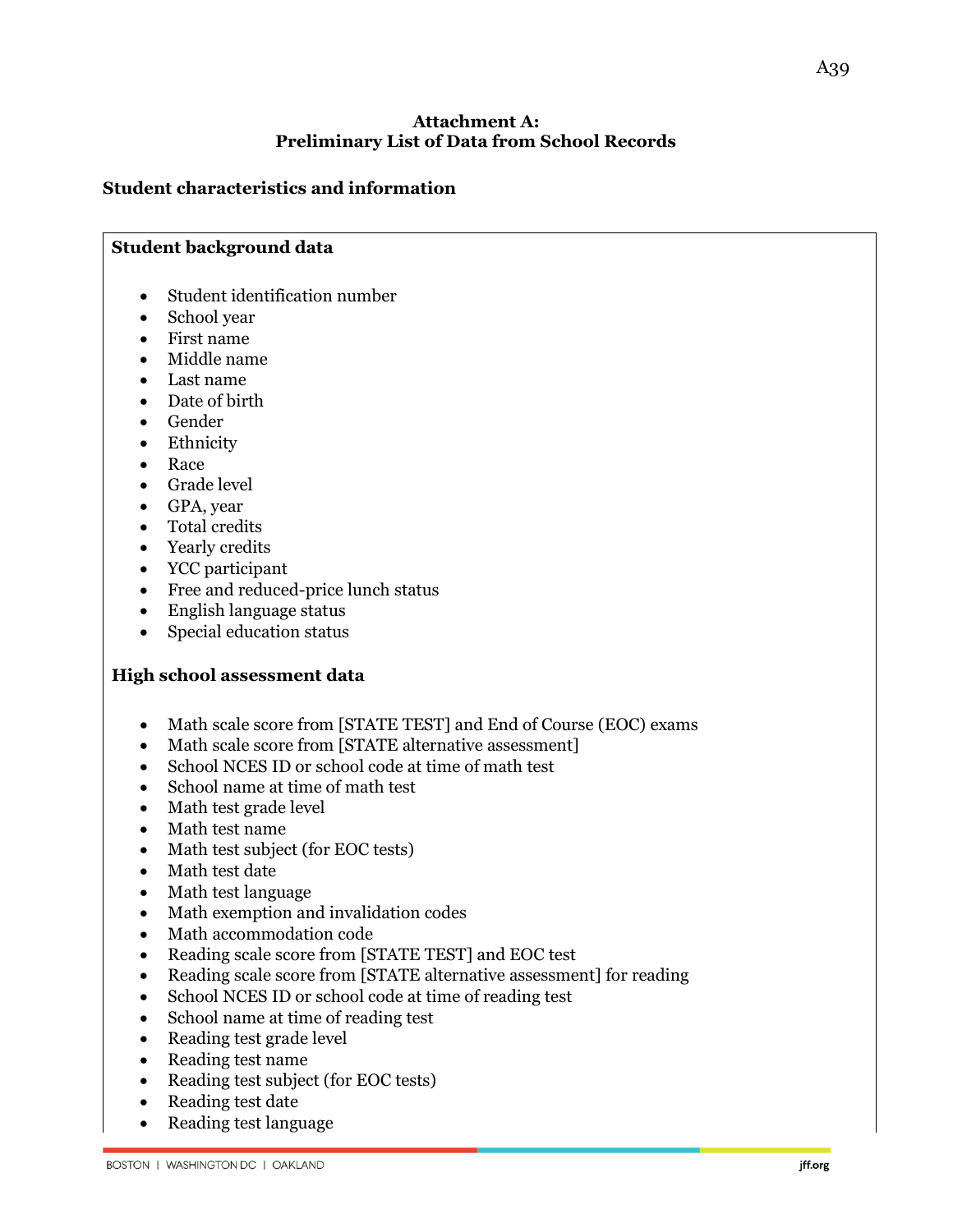- Reading exemption and invalidation codes
- Reading accommodation code

# **High school enrollment and behavioral data**

- School identifier: beginning of year
- School name: beginning of year
- School identifier: end of year
- School name: end of year
- Days enrolled
- Days absent
- Expelled
- Suspended

# **High school achievement data**

- High school diploma
- Date of diploma
- GPA, cumulative

# **Seventh- and eighth-grade data**

- School identifier: beginning of year
- School name: beginning of year
- School identifier: end of year
- School name: end of year
- Grade level
- Days enrolled
- Days absent
- Expelled
- Suspended
- Free and reduced-price lunch status
- English language status
- Special education status
- Math scale score from [STATE TEST] and EOC test
- Math scale score from [STATE alternative assessment]
- School NCES ID or school code at time of math test
- School name at time of math test
- Math test grade level
- Math test name
- Math test subject (for EOC tests)
- Math test date
- Math test language
- Math exemption and invalidation codes
- Math accommodation code
- Reading scale score from [STATE TEST] and EOC exams
- Reading scale score from [STATE alternative assessment] for reading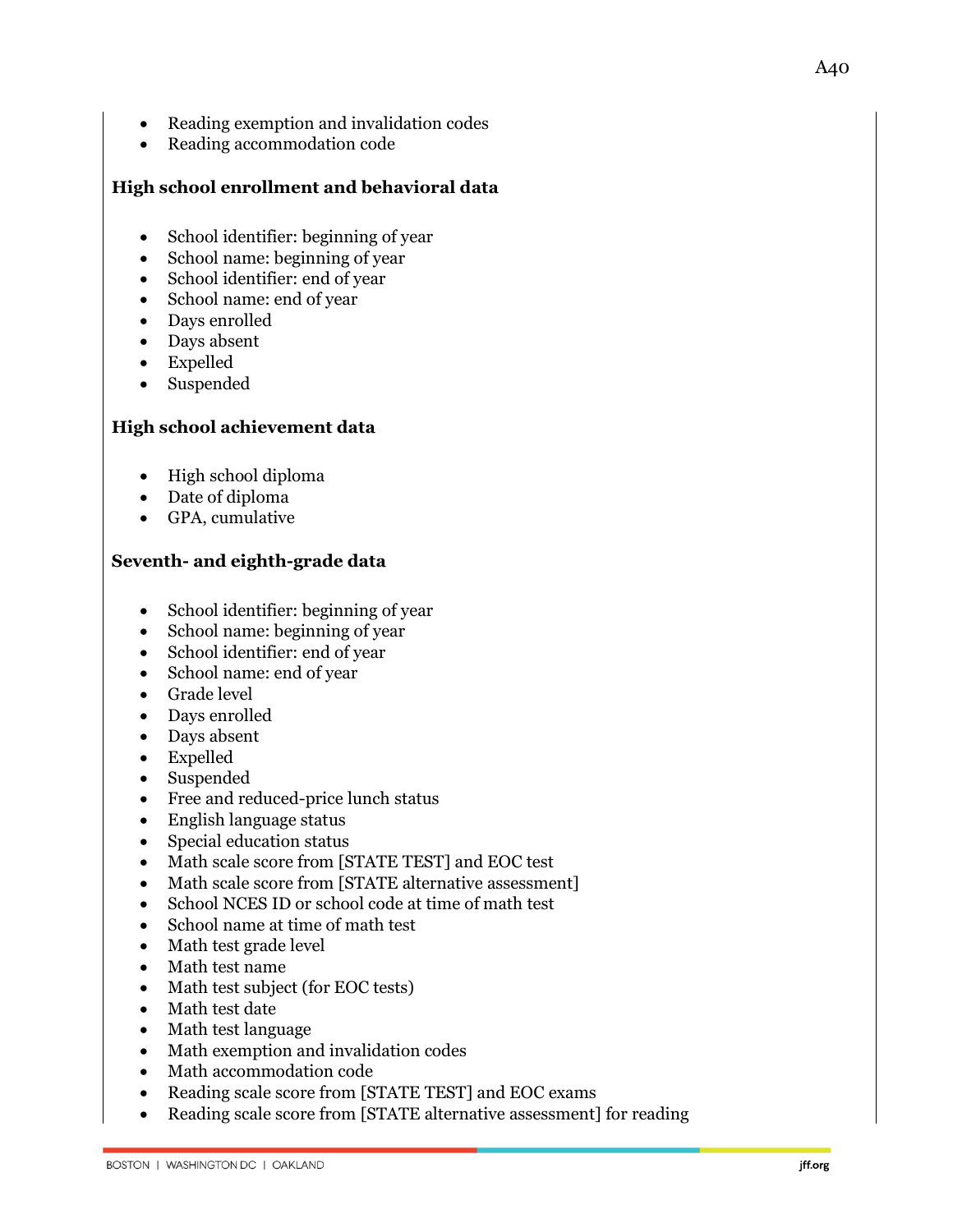- School NCES ID or school code at time of reading test
- School name at time of reading test
- Reading test grade level
- Reading test name
- Reading test subject (for EOC tests)
- Reading test date
- Reading test language
- Reading exemption and invalidation codes
- Reading accommodation code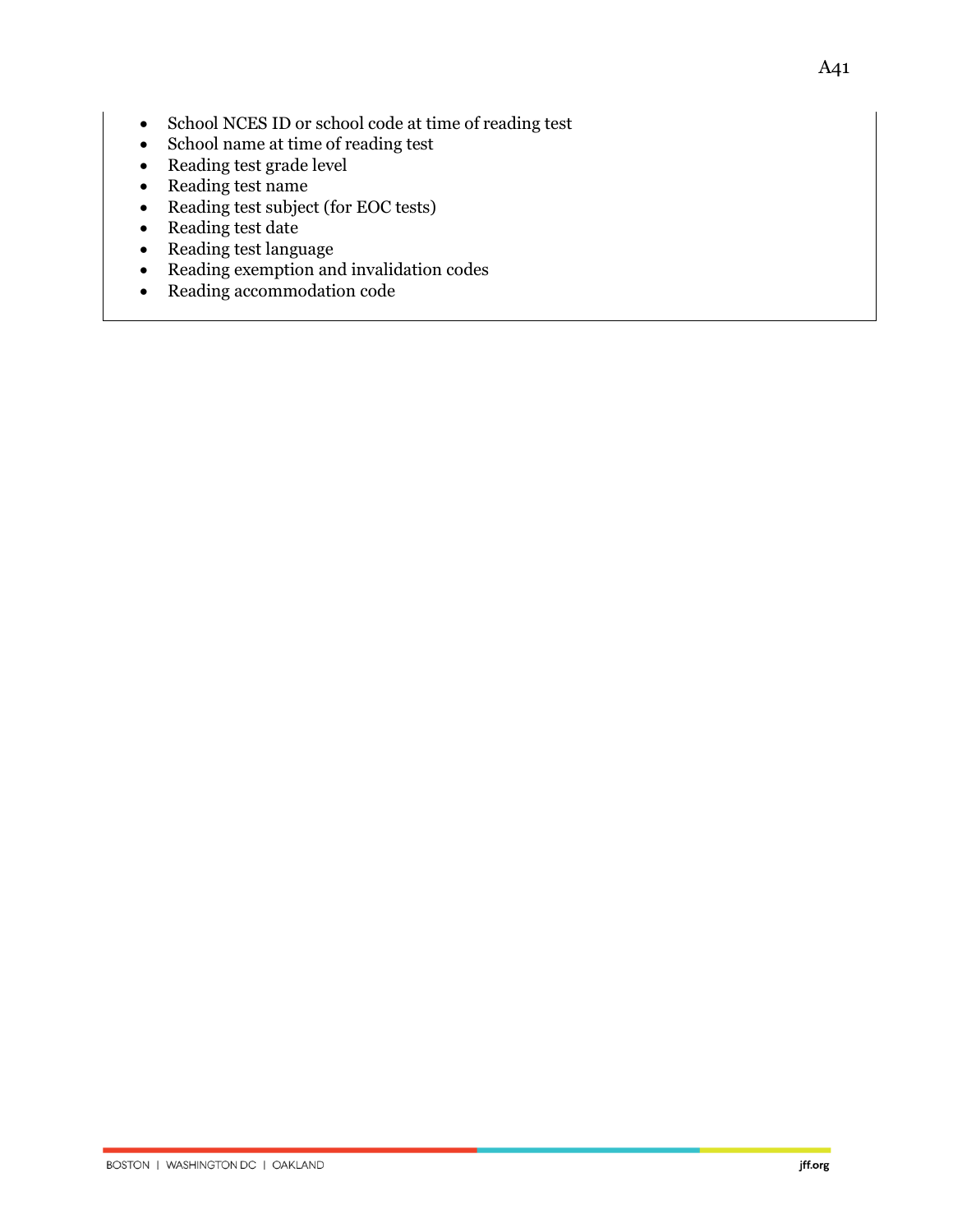# **Data Sharing Sample 2**

\_\_\_\_\_ (organization) is providing technical assistance to \_\_\_\_\_ (partner organization) on the project from  $(month \text{ and } year)$  to  $(month \text{ and } year).$ 

\_\_\_\_\_ (organization) is using the following data: campus-level demographic data provided by \_\_\_\_\_ (partner organization), including racial/ethnic subgroups, gender, at-risk, Englishlanguage learners, students with disabilities, and the economically disadvantaged, as well as dual credit data; campus- level assessment data including end-of-course assessment data in Algebra I and English II; and campus-level other data, including passing scores on the  $\qquad \qquad$  (College Readiness Standards state assessment) in reading, writing, and math. (organization) will use this data to develop a series of recommendations on revising the state's current Early College High School initiative, such as defining outcomes-based measures via targets on various data indicators for early college students. The data being shared by \_\_\_\_\_ (partner organization) is necessary for \_\_\_\_\_\_ (organization) to set appropriate targets for \_\_\_\_\_\_ (partner organization)'s use.

(organization) designates (name of data analyst) as the data analyst of the (partner organization) data. \_\_\_\_\_ (organization) will release all data and information for this project to \_\_\_\_\_ (name of data analyst). \_\_\_\_\_ (name of data analyst) shall be responsible for transmitting all data requests and maintaining a log or other record of all data requested and received, including confirmation of the completion of this project and the return or destruction of data.

\_\_\_\_\_ (organization) designates \_\_\_\_\_ (name of project lead) as the organization's designated lead on the project and the liaison for all communications with (partner organization) regarding this project. \_\_\_\_\_ (name of project lead) shall have authority to access the same type of \_\_\_\_\_ (partner organization) data provided as needed to carry out his/her role.

\_\_\_\_\_ (organization) will not use, copy, share, reproduce, or transmit data shared under the Agreement for any purpose other than the project described in this Agreement. \_\_\_\_\_ (organization) will maintain the confidentiality of the data using the same standards it uses to maintain confidentiality of its own data. Data will be stored on secure devices, and only accessible to authorized users. Since there is no personally identifiable information being shared (e.g., social security numbers), data does not need to be encrypted while being transmitted between \_\_\_\_\_ (partner organization) and \_\_\_\_\_ (organization).

\_\_\_\_\_ (organization) will destroy all data within one year after the \_\_\_\_\_ (month and year, such as October 2025) completion of the project. \_\_\_\_\_ (organization) agrees to require all employees,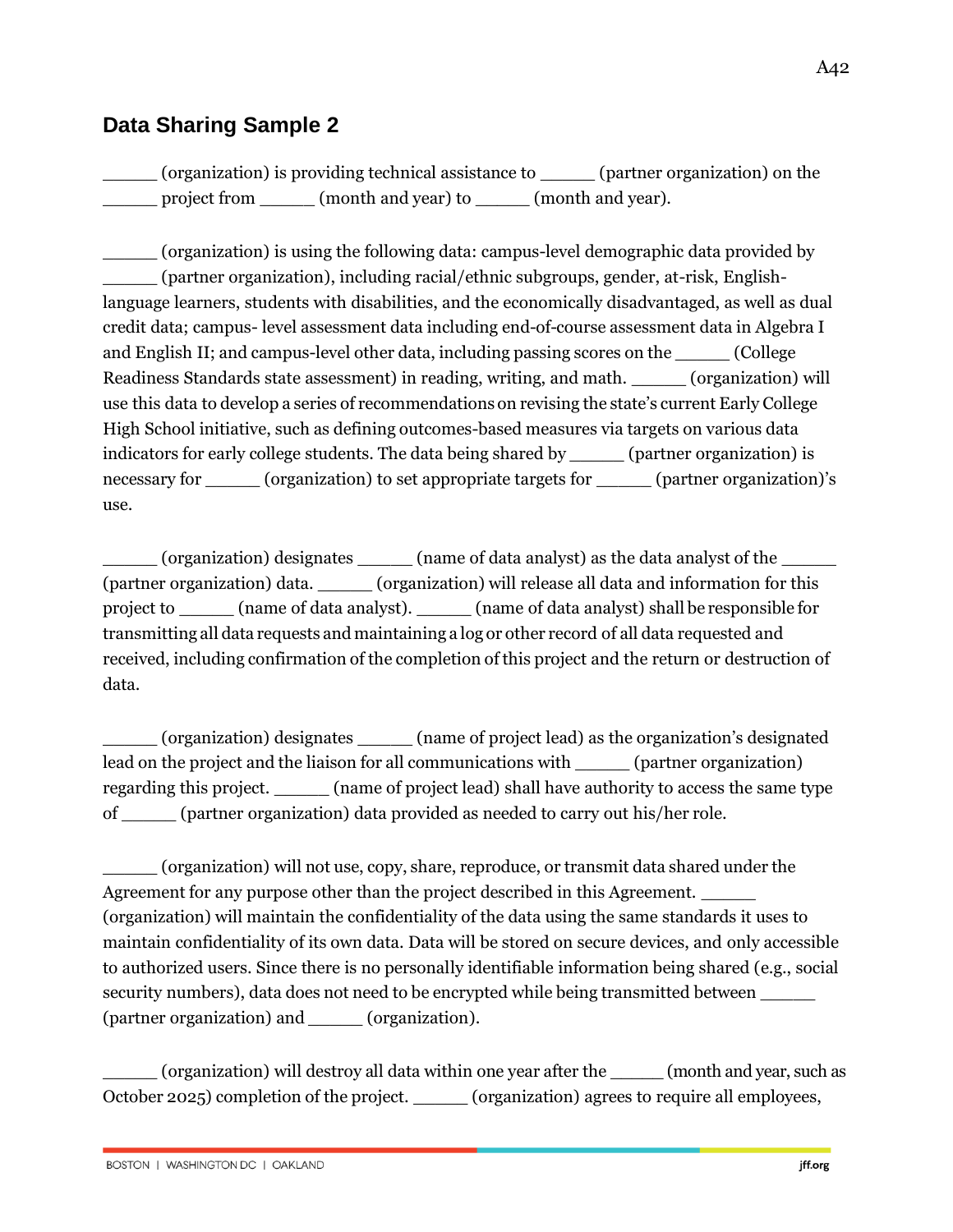contractors, or agents working on the project to comply with this provision. No other individual or entity is authorized to continue using the data upon the completion of the project.

The Written Information Security Program in Attachment A outlines \_\_\_\_\_ (organization)'s policies for safeguarding and maintaining the confidentiality of its data.

(Name of authorized rep) Date (Title of authorized rep)

(Name of authorized rep) Date (Title of authorized rep)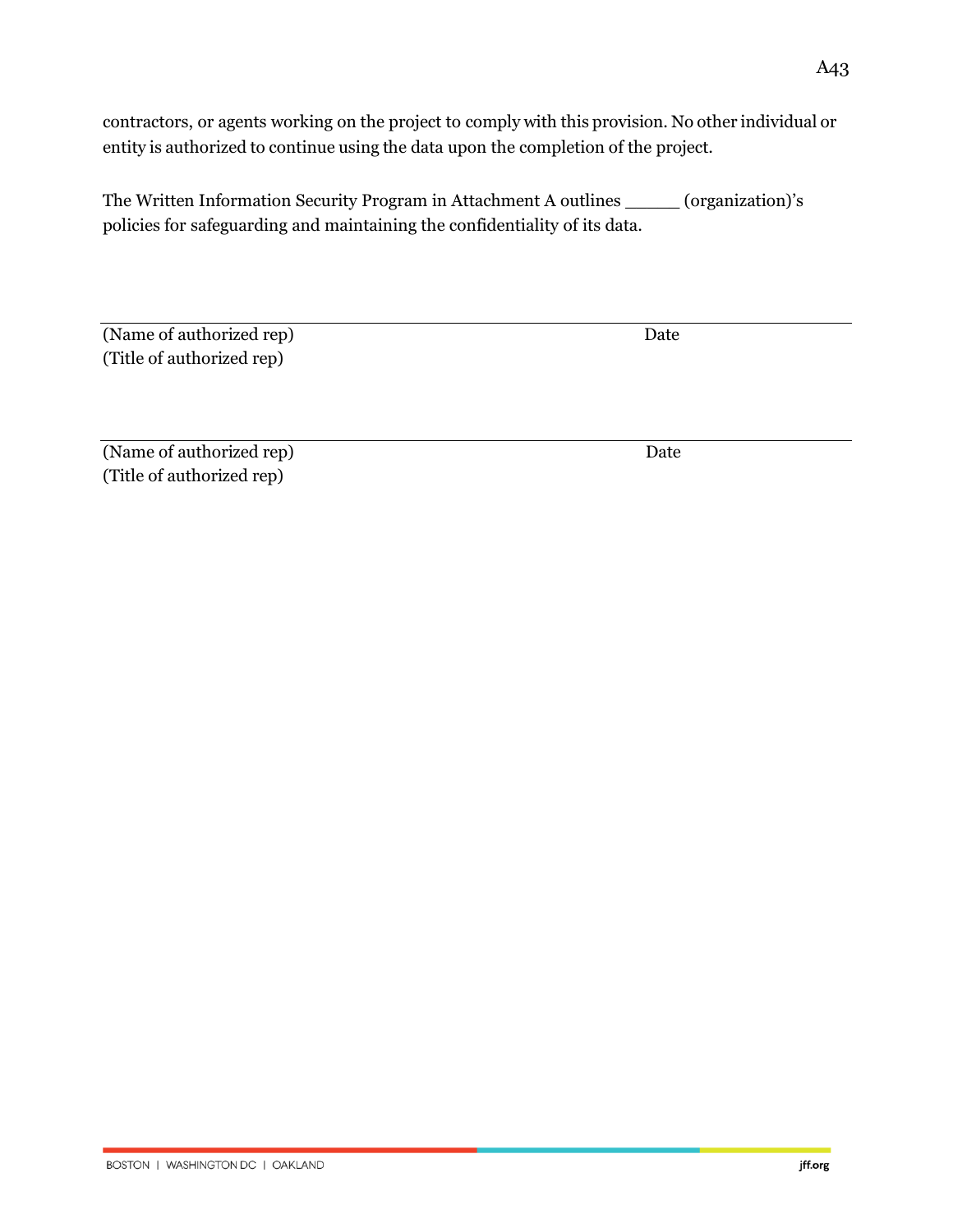### **Attachment A: Comprehensive Written Information Security Program (WISP)**

#### **I. Objective:**

The objective of developing and subsequently implementing this Comprehensive Written Information Security Program (hereinafter WISP), is to create and, when necessary, build upon preexisting administrative, technical, and physical safeguards for the protection of the Personal Information held by \_\_\_\_\_ (organization) (referred to herein as "the Company").

#### **II. Purpose:**

This WISP policy is adopted in conformity with \_\_\_\_\_\_ (e.g., Massachusetts data security law, G.L. c. 93H, and its accompanying regulations, 201 C.M.R. 17.00).

The state Office of Consumer Affairs and Business Regulation (hereinafter OCABR) has issued regulations to help organizations comply with their legal obligations. This WISP is intended to prepare \_\_\_\_\_ (organization) to meet the standard put forth by the  $_{\_}$  (e.g., OCABR in 201 C.M.R. 17.00).

The goals of this WISP are to:

- i. Identify Personal Information pursuant to federal and state laws and confidential information as defined by \_\_\_\_\_ (organization).
- ii. Ensure the security and confidentiality of both Personal Information and other confidential information as defined by \_\_\_\_\_ (organization) and protect the legal rights of clients, participants, recipients, vendors, donors, staff, and any other applicable persons.
- iii. Protect \_\_\_\_\_ (organization) against anticipated threats or hazards to said information.
- iv. Decrease the level of unanticipated risk to the Personal Information held by \_\_\_\_\_ (organization).
- v. Protect (organization) against unauthorized access to or use of said information in a manner that decreases the risk of identity theft or fraud.

#### **III. Scope and Definitions:**

The standards defined herein are designed to minimize the potential exposure of

\_\_\_\_\_ (organization) from damages associated with the unauthorized use of its resources. Damages include, but are not limited to, the loss of sensitive or personal and confidential data, intellectual property, damage to public image, and damage critical to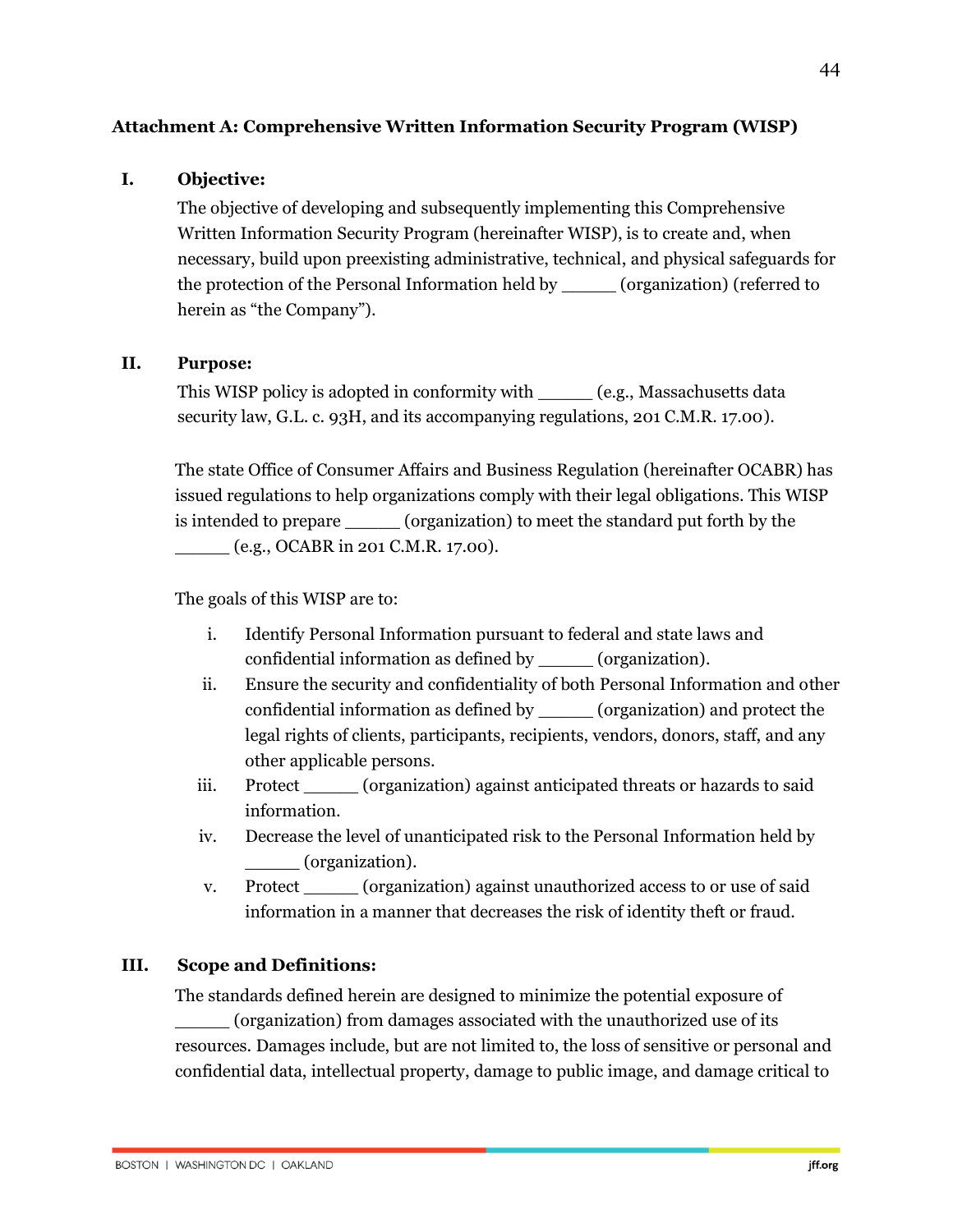45

\_\_\_\_\_ (organization)'s computer resource networking systems. The scope of this WISP most specifically pertains to the following:

**Personal Information** is defined as being a <u>\_\_\_\_\_</u> (state) resident's first name and last name or first initial and last name in conjunction with one or more of the following data elements that relate to said individual

- i. Personal identification
	- Social Security Number
	- State IDcard
	- Driver's licensenumber
	- Passport information
	- Employee ID
- ii. Financial accountinformation
	- Bank account numbers
	- Credit or debit card numbers
- iii. Other ID information granting access to financial accounts or non-public records
	- Usernames
	- Passwords
	- PINs
- iv. Employee records
	- Payroll
	- Pension
	- Insurance
- v. Business information
	- Business plans
	- Vendor lists
	- Donor lists
	- Contracts
	- Account information of clients, vendors, donors, donees, recipients, participants, and applicable persons
- vi. Financial transactions of clients, vendors, donors, donees, and applicable persons
	- Cash
	- Check
	- Credit card transactions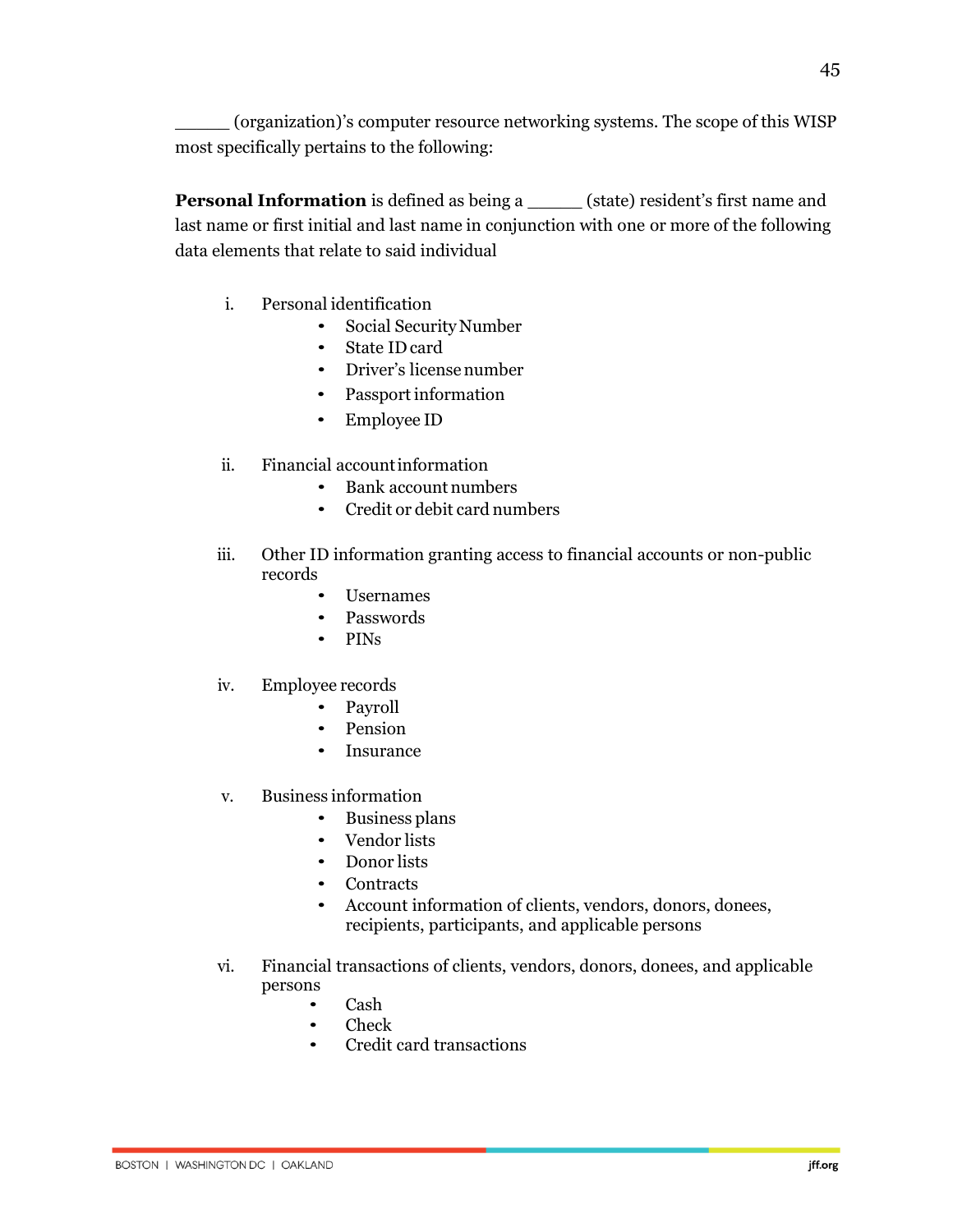Provided, however, that Personal Information shall not include information that is lawfully obtained from publicly available information, or from federal, state, or local government records lawfully made available to the general public (real estate records and lawsuit filing records; birth, marriage and divorce records; motor vehicle data). The disposal of Personal Information must be done in a manner so that it may not be practicably read or reconstructed.

Confidential Information is defined as any non-public information owned or licensed by \_\_\_\_\_ (organization) including but not limited to:

Participant / recipient / donor / donee / member / constituent / customer correspondence; information, organization private communication, corporate strategies, competitor information; lists, research data, business plans, products, technical data, specifications, documentation, rules and procedures, contracts, presentations, intellectual property, product plans, business methods, product functionality, services, data, markets, competitive analysis, databases, formats, methodologies, applications, developments, inventions, processes, payment, delivery and inspection procedures, designs, drawings, algorithms, formulas or information related to employees, engineering, marketing, or finance;

**Computer Resources and Information Systems** are the property of \_\_\_\_\_ (organization) and are intended to be used for servicing the interests of the organization, and of said organization's clients, vendors, donors, and staff in the course of normal operations.

- i. Computer Resources are to include all internet/intranet/extranet-related systems, including but not limited to computer equipment owned or leased by \_\_\_\_\_ (organization), software, operating systems, storage, media, websites, network accounts providing electronic mail, internet browsing, and FTP.
- ii. Information Systems are to include any technology or electronic device that stores data for the purpose of allowing access to said data.

**Terms and Definitions** hereinafter used within the text of this WISP and its policies and procedures, unless noted otherwise, shall have the following meanings:

i. **Breach of security** shall be defined as "the unauthorized acquisition or unauthorized use of unencrypted data or, encrypted electronic data and the confidential process or key that is capable of compromising the security, confidentiality, or integrity of Personal Information, maintained by a person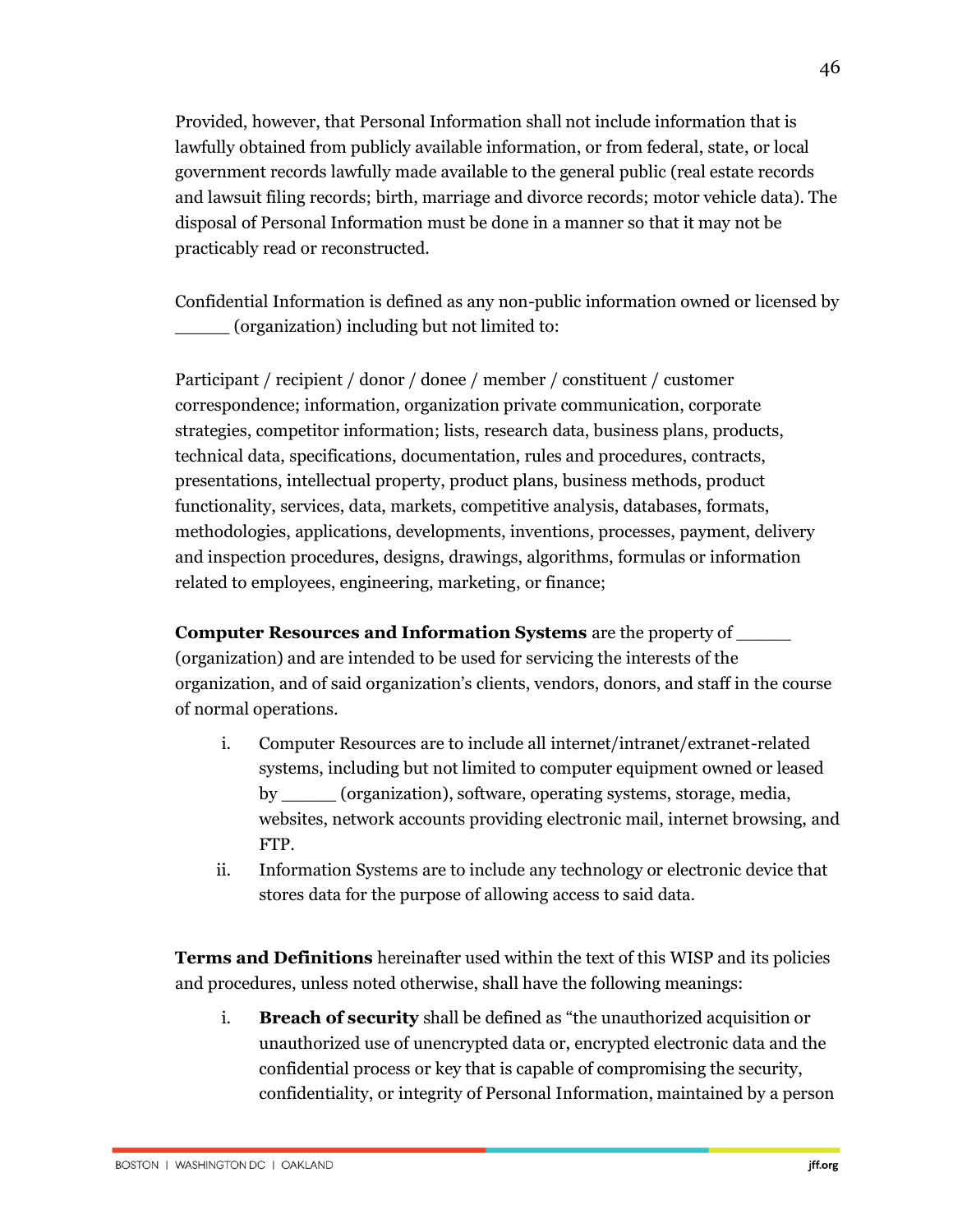or agency that creates a substantial risk of identity theft or fraud against a resident of the state. A good faith but unauthorized acquisition of Personal Information by a person or agency, or employee or agent thereof, for the lawful purposes of such person or agency, is not a breach of security unless the Personal Information is used in an unauthorized manner or subject to further unauthorized disclosure." \_\_\_\_\_ (citation, such as 201 CMR 17.02).

- ii. **Electronic** shall be defined as "relating to technology having electrical, digital, magnetic, wireless, optical, electromagnetic or similar capabilities."  $(citation, such as 201 \, CMR 17.02).$
- iii. **Electronic records** shall be defined as any combination of text, graphics, data, audio, pictorial or information in digital form created, modified, maintained, archived, retrieved or distributed by a computer system.
- iv. **Encryption** shall be defined as "the transformation of data into a form in which meaning cannot be assigned without the use of a confidential process or key." \_\_\_\_\_ (citation, such as 201 CMR 17.02).
- v. **Extranet** shall be defined as a private network that uses internet technology and the public telecommunications system to securely share part of (organization)'s information or operations with suppliers, vendors, partners, donors, or other businesses.
- vi. **Internet** shall be defined as a global system of interconnected computer networks that are linked by a myriad of electronic and optical networking technologies.
- vii. **Intranet** shall be defined as a private network that is contained within \_\_\_\_\_ (organization)'s enterprise.
- viii. **Owns or licenses** shall be defined as receiving, storing, maintaining, processing, or otherwise having access to Personal Information in connection with the provision of goods and services or in connection with employment. (citation, such as 201 CMR 17.02).
- ix. **Person** shall be defined as "a natural person, corporation, association, partnership, or other legal entity, other than an agency, executive office, department, board, commission, bureau, division or authority of the (State/Commonwealth), or any of its branches, or any political subdivision thereof." (citation, such as 201 CMR 17.02).
- x. **Personnel** shall be defined as any employee, temporary employee, or volunteer of \_\_\_\_\_ (organization).
- xi. **Record** shall be defined as "any material upon which written, drawn, spoken, visual, or electromagnetic information or images are recorded or preserved, regardless of physical form or characteristics." \_\_\_\_\_ (citation, such as 201 CMR 17.02).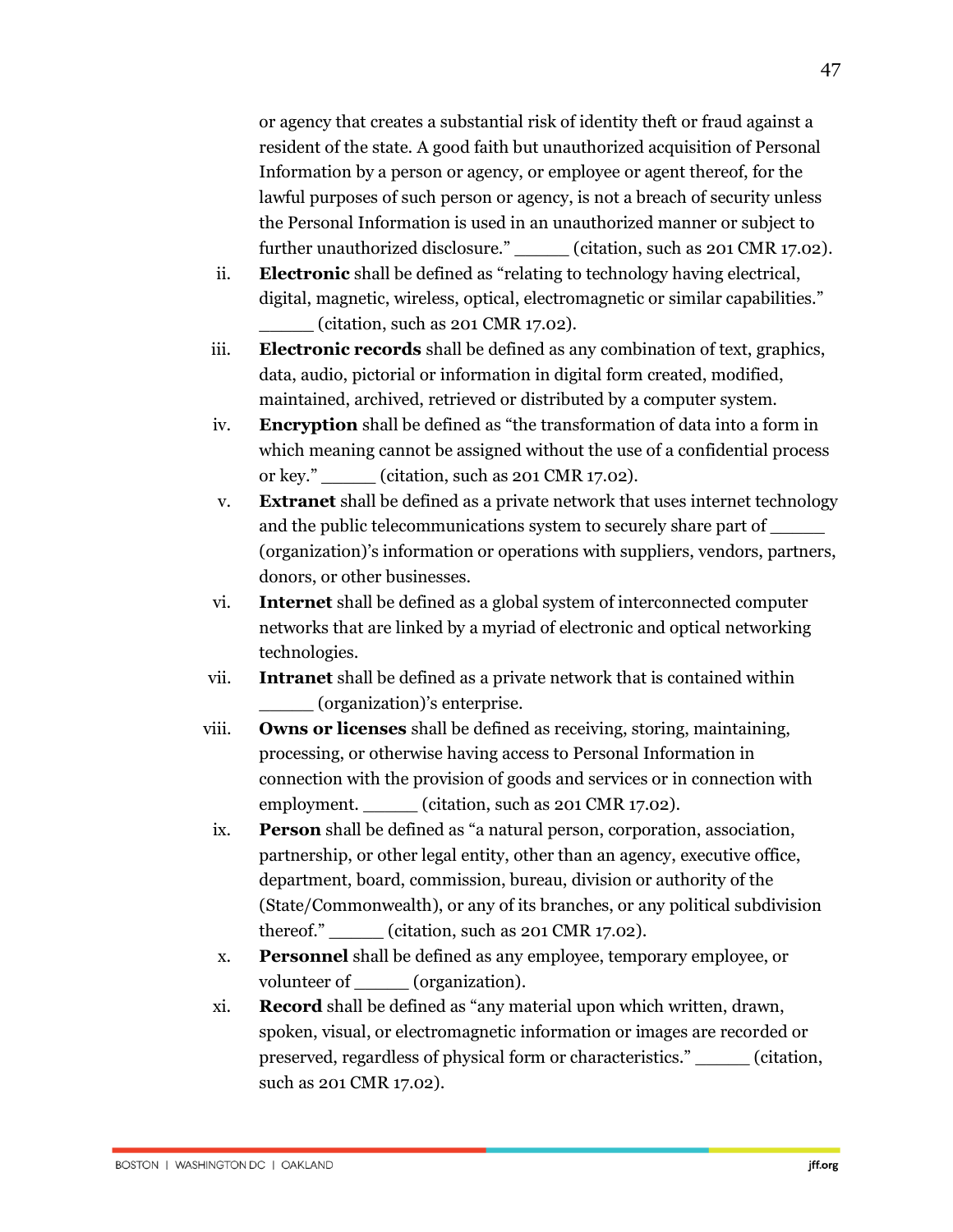xii. **Third party** shall be defined as any person that receives, stores, maintains, processes, or otherwise is permitted access to personal or confidential information through its provision of service directly to \_\_\_\_\_ (organization).  $\qquad \qquad$  (citation, such as 201 CMR 17.02).

### **IV. Roles and Responsibilities:**

Cohesive and active participation and support of every \_\_\_\_\_ (organization) employee or volunteer and affiliate who deals with information or information systems is necessary in order to implement an effective information security program that maximizes the performance of  $(organization)$ . It is the responsibility of said individuals to know these guidelines and to conduct their activities accordingly.

Furthermore, all Personnel and Third-Party service providers who have, or are responsible for, personal or confidential information in physical or electronic form must comply with this program.

**Data Security Coordinator:** \_\_\_\_\_\_ (organization) has designated its IT Manager to implement, supervise, and maintain the WISP. The IT Manager will be responsible for:

- i. Initial implementation ofthe WISP.
- ii. Traininganyemployeesanddevelopingadatasecurityprotectionatmosphere.
- iii. Regular monitoring and testing oftheWISP's safeguards.
- iv. Evaluating the ability of each \_\_\_\_\_ (organization)'s third-party service providers to implement and maintain appropriate security measures for the Personal Information to which \_\_\_\_\_ (organization) has permitted them access, including reviewing the written information security program of each of \_\_\_\_\_ (organization)'s third-party service providers. Requiring said third-party service providers by contract to implement and maintain appropriate security measures and amending all existing contracts as necessary to contractually required third-party service providers to maintain such security measures.
- v. Reviewing the scope of the security measures in the WISP at least annually, or whenever there is a material change in (organization)'s business practices that may implicate the security or integrity of records containing Personal Information. The Data Security Coordinator shall fully apprise management of the results and any recommendations for improved security.
- vi. Making annual training available to all owners, managers, board members, employees, and independent contractors, including temporary and contract employees who have access to Personal Information, on the elements of the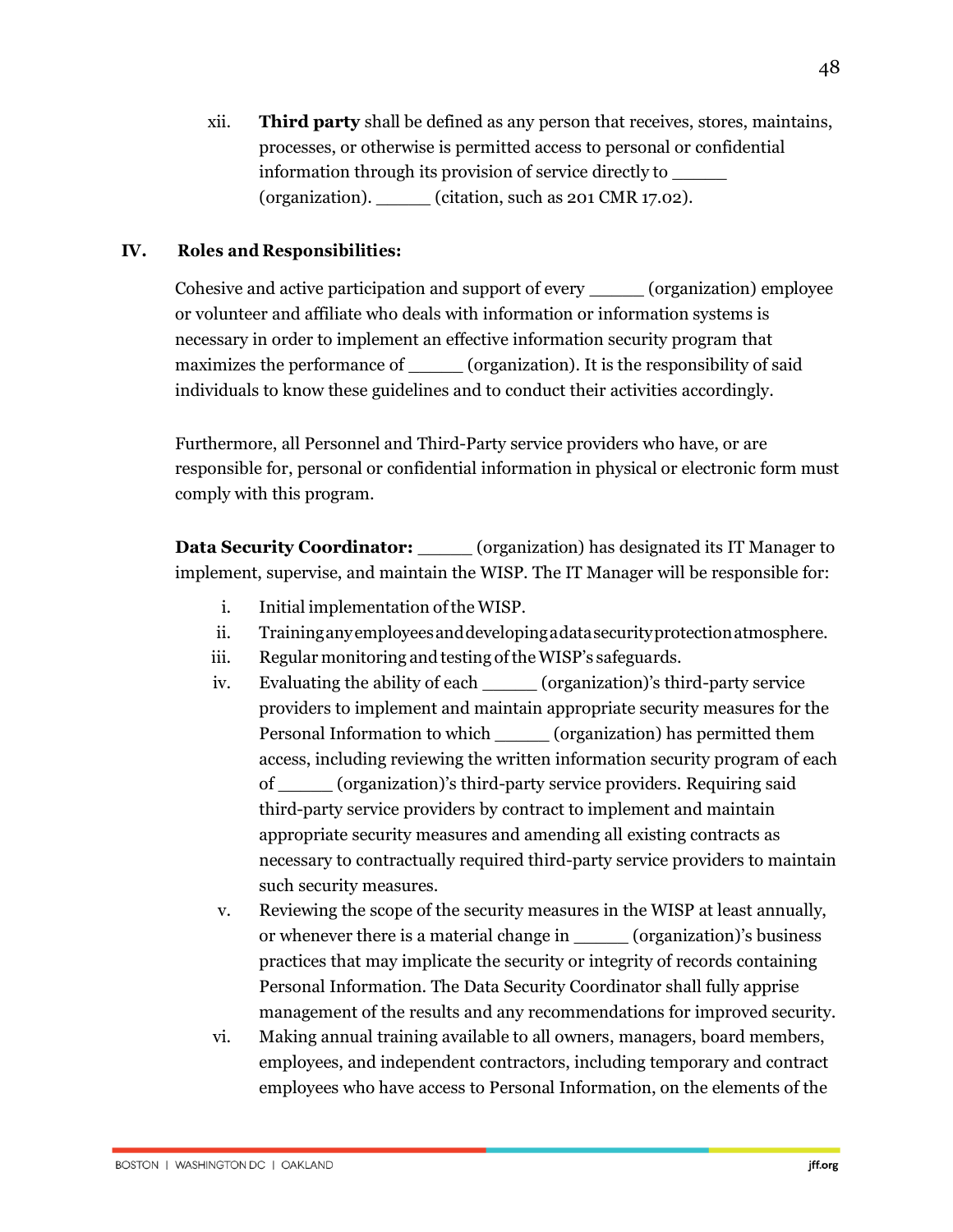WISP. Training will be made available electronically on demand for employee self-service as needed as new responsibilities are assigned and new staff hired.

- vii. Ensuring that \_\_\_\_\_ (organization) officers and staff change computer IDs and passwords periodically.
- viii. Maintaining a highly secure master list of all user IDs, keys, and lock combinations relating in any way to this program and/or the security of Personal Information.
- ix. Ensuring that, in the event that an employee is terminated, the former employee's remote electronic access to Personal Information is disabled, and the former employee's voicemail access, email access, internet access, and passwords are invalidated.
- x. Ensuring that the amount of Personal Information collected is limited to that amount reasonably necessary to accomplish (organization)'s legitimate business purposes or necessary to comply with other state or federal regulations.
- xi. Conducting an immediate, mandatory post-incident review if there is an incident that requires notification under  $(e.g., M.G.K. c. 93H, \S3),$ and documenting responsive actions taken. The review will assess events and actions taken, if any, with a view to determining whether any changes in \_\_\_\_\_ (organization)'s security practices are required to improve the security of Personal Information for which (organization) is responsible.

**Personnel:** Every employee and temporary employee at \_\_\_\_\_\_ (organization) must comply with the provisions of this WISP.

- i. Access to personal or confidential information by Personnel is on a "need-toknow" basis as identified by the Data Security Coordinator or management team.
- ii. Personnel must read this WISP and associated policies and procedures as well as document said action by signing the WISP Acknowledgment Form to be retained in Human Resource files.
- iii. Personnel accessing Personal Information must receive training provided by the Data Security Coordinator in effective information security practices.
- iv. Upon termination of any Personnel, physical and electronic access will be blocked immediately. No information in physical or electronic form will be removed from the premises unless specifically reviewed and approved by \_\_\_\_\_ (organization) management.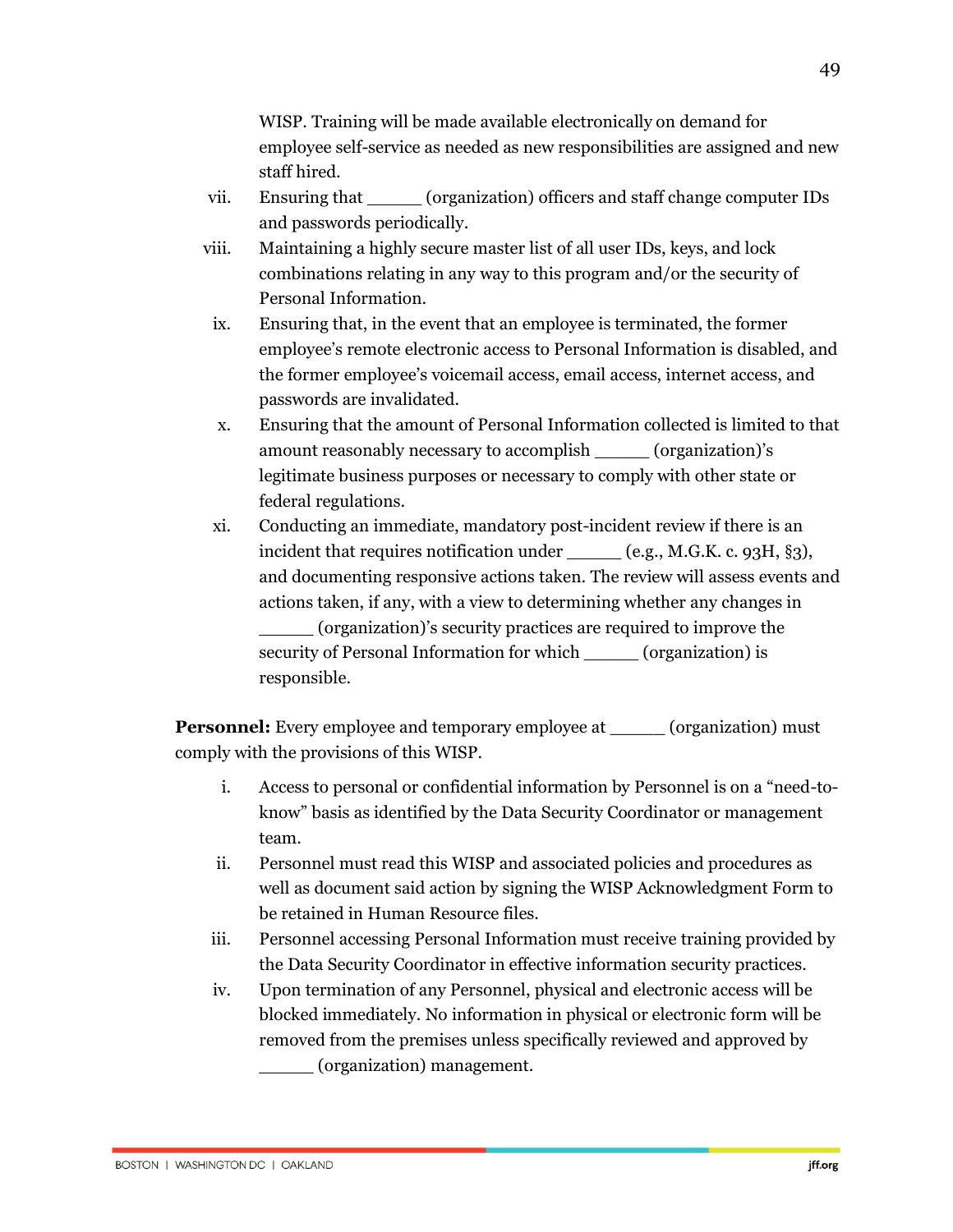- v. Terminated employees must return all records containing Personal Information, in any form, that may at the time of such termination be in the former employee's possession (including all such information stored on laptops or other portable devices or media, and in files, records, work papers, etc.).
- vi. \_\_\_\_\_ (organization) requires its Personnel to immediately report any suspicious or unauthorized use of Personal Information to the Data Security Coordinator.

**Third Parties:** Every contractor, consultant, service provider, and vendor (hereinafter Third Parties) including all Personnel affiliated with Third Parties, who must have access to personal or confidential information or to computer resources and information systems as part of the service said Third Parties provide must comply with the provisions of this WISP.

- i. Access to personal or confidential information by Third Parties is on a "needto-know" basis as identified by the Data Security Coordinator or management team.
- ii. **Third Parties with access to comparization**)'s personal **and/or confidential information or computer resources and information systems must agree in writing that their own Information Security Programs conform minimally to the policies and procedures defined herein as they relate to the work defined by their contracts. Contracts must conform with regulation \_\_\_\_\_ (e.g., 201 CMR 17.03(2)(f)2), which states that a Company must oversee service providers and require such third-party service providers by contract to implement and maintain appropriate security measures for Personal Information.**

# **V. Internal Risk:**

\_\_\_\_\_ (organization) has adopted procedures meant to combat internal risks to the security, confidentiality, and/or integrity of any electronic, paper, or other records containing Personal Information, and evaluating and improving, where necessary, the effectiveness of the current safeguards for limiting such risks.

# **VI. External Risk:**

\_\_\_\_\_ (organization) has adopted procedures meant to combat external risks to the security, confidentiality, and/or integrity of any electronic, paper, or other records containing Personal Information, and evaluating and improving the effectiveness of the current safeguards for limiting such risks.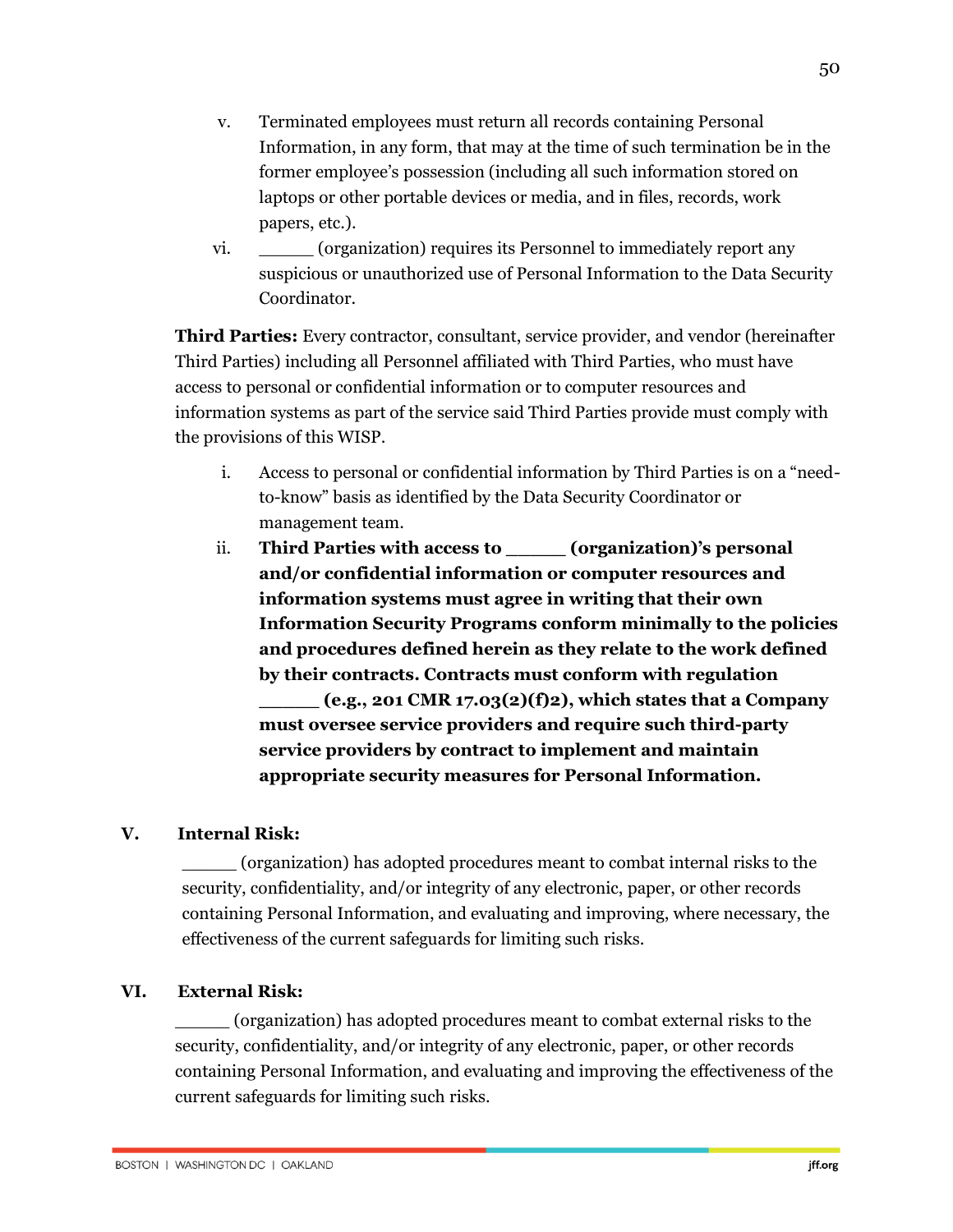#### **VII. Training:**

This WISP calls for regular ongoing training for relevant Personnel in the proper management of private information as well as the importance of the security of personal and confidential information. Effective implementation of procedures in conjunction with all aspects of this WISP shall be regarded as the objective of said training. A further objective is that Personnel understand the ramifications if appropriate information security procedures pursuant to this WISP and applicable state laws are not followed.

#### **VIII. Monitoring, Enforcement, and Breach of Security:**

#### **Monitoring:**

It is the responsibility of the Data Security Coordinator to monitor the WISP and associated policies and procedures to ensure that the program is operating in a manner reasonably calculated to prevent unauthorized access to, or unauthorized use of personal and confidential information, and further, to ensure Personnel and Third Parties' compliance with these procedures.

#### **Enforcement:**

Failure on the part of Personnel and Third Parties to follow this program and its associated policies and procedures may subject organizations to action by the State Attorney General under state law, which could potentially include: (1) injunctive relief; (2) civil penalties of  $\_\_\_\_\_\_\_\_\_\_\_\.\$  not more than \$5,000 for each violation); and (3) costs of investigation and litigation, possibly including attorney's fees. In addition, a party may be held liable under civil law for any breach. Failure to adhere to all applicable regulations pertaining to proper disposal of sensitive records may result in fines of  $(e.g., up to $100 per resident affected, but not to exceed $50,000 for$ each instance of improper disposal).

#### **Notification of Breach of Security:**

A security breach occurs when there is an unauthorized acquisition or use of Personal Information of one or more \_\_\_\_\_ (state) residents. If \_\_\_\_\_ (organization) is knowledgeable of or has reason to know of a breach of security, or that Personal Information of \_\_\_\_\_ (state) residents was acquired by or used by an unauthorized person or organization for an unauthorized purpose, \_\_\_\_\_ (organization) is required to provide written notice to the State Attorney General and the State OCABR, as well as affected state residents, as soon as practicable and without unreasonable delay.

Written notices to the State Attorney General and to the Director of OCABR shall include but are not limited to: (1) the nature of the breach of security or the